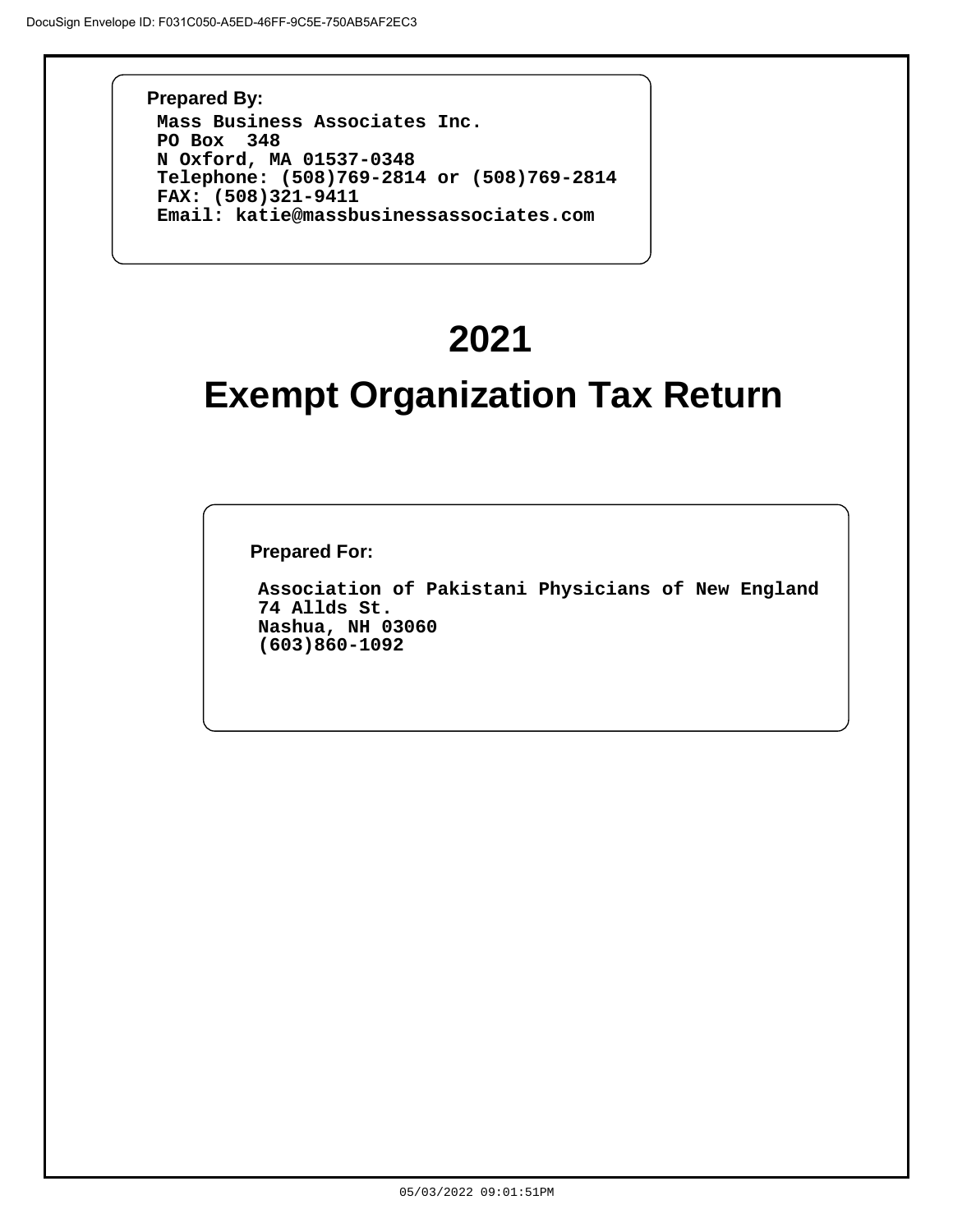|  |  | DocuSign Envelope ID: F031C050-A5ED-46FF-9C5E-750AB5AF2EC3 |  |
|--|--|------------------------------------------------------------|--|
|  |  |                                                            |  |

| Form                                                                                              | <b>Return of Organization Exempt From Income Tax</b>                                                                                                                       |                                  |                                                     | OMB No. 1545-0047                                                                  |
|---------------------------------------------------------------------------------------------------|----------------------------------------------------------------------------------------------------------------------------------------------------------------------------|----------------------------------|-----------------------------------------------------|------------------------------------------------------------------------------------|
|                                                                                                   | Under section 501(c), 527, or 4947(a)(1) of the Internal Revenue Code (except private foundations)                                                                         |                                  |                                                     |                                                                                    |
| Department of the Treasury                                                                        | Do not enter social security numbers on this form as it may be made public.                                                                                                |                                  |                                                     | <b>Open to Public</b>                                                              |
| Internal Revenue Service                                                                          | Go to www.irs.gov/Form990 for instructions and the latest information.                                                                                                     |                                  |                                                     | Inspection                                                                         |
|                                                                                                   | For the 2021 calendar year, or tax year beginning<br>and ending                                                                                                            |                                  |                                                     |                                                                                    |
| Check if applicable: C Name of organization                                                       | Association of Pakistani Physicians of New England                                                                                                                         |                                  |                                                     | D Employer identification number                                                   |
| Address change                                                                                    | Doing business as                                                                                                                                                          |                                  | 45-4181241                                          |                                                                                    |
| Name change                                                                                       | Number and street (or P.O. box if mail is not delivered to street address)                                                                                                 | Room/suite                       | E Telephone number                                  |                                                                                    |
| Initial return                                                                                    | 74 Allds St.                                                                                                                                                               |                                  |                                                     | (603)860-1092                                                                      |
| Final return/terminated                                                                           | City or town, state or province, country, and ZIP or foreign postal code                                                                                                   |                                  |                                                     |                                                                                    |
| Amended return                                                                                    | Nashua, NH 03060                                                                                                                                                           |                                  | <b>G</b> Gross receipts \$                          | 20,669.                                                                            |
| Application pending                                                                               | $\vert$ F Name and address of principal officer: Yousaf Shaikh                                                                                                             |                                  | H(a) Is this a group return for subordinates?       | Yes <br>  No                                                                       |
|                                                                                                   | 55 Lake Avenue North Worcester, MA 01655                                                                                                                                   |                                  |                                                     | H(b) Are all subordinates included?<br>  Yes<br>  No                               |
| Tax-exempt status:                                                                                | $\bar{x}$ 501(c)(3)<br>501(c)<br>4947(a)(1) or<br>)◀ (insert no.)                                                                                                          | 527                              |                                                     | If "No," attach a list. See instructions                                           |
| J Website: <b>&gt;appne.org</b>                                                                   |                                                                                                                                                                            |                                  | $H(c)$ Group exemption number $\blacktriangleright$ |                                                                                    |
| K Form of organization:                                                                           | X Corporation<br><b>Other ▶</b><br>Trust<br>Association                                                                                                                    | L Year of formation: 2012        |                                                     | M State of legal domicile:<br>NH                                                   |
| Part I Summary                                                                                    |                                                                                                                                                                            |                                  |                                                     |                                                                                    |
|                                                                                                   | 1 Briefly describe the organization's mission or most significant activities:                                                                                              |                                  |                                                     |                                                                                    |
|                                                                                                   | To facilitate better understanding and relations amongst Pakistani                                                                                                         |                                  |                                                     |                                                                                    |
| Activities & Governance                                                                           | physicians and people of New England.                                                                                                                                      |                                  |                                                     |                                                                                    |
|                                                                                                   |                                                                                                                                                                            |                                  |                                                     |                                                                                    |
| 2                                                                                                 | Check this box $\blacktriangleright$ $\blacksquare$ if the organization discontinued its operations or disposed of more than 25% of its net assets.                        |                                  |                                                     |                                                                                    |
| 3                                                                                                 |                                                                                                                                                                            |                                  | $\mathbf{3}$                                        | 4                                                                                  |
| 4                                                                                                 | Number of independent voting members of the governing body (Part VI, line 1b)                                                                                              |                                  | $\overline{\mathbf{4}}$                             |                                                                                    |
|                                                                                                   |                                                                                                                                                                            |                                  | $\overline{\mathbf{5}}$                             | 0                                                                                  |
|                                                                                                   |                                                                                                                                                                            |                                  | 6                                                   | 12                                                                                 |
|                                                                                                   |                                                                                                                                                                            |                                  | 7a                                                  | 0.                                                                                 |
|                                                                                                   |                                                                                                                                                                            |                                  | 7b                                                  | 0.                                                                                 |
|                                                                                                   |                                                                                                                                                                            | <b>Prior Year</b>                |                                                     | <b>Current Year</b>                                                                |
| 8                                                                                                 |                                                                                                                                                                            |                                  | 11,957.                                             | 20,669.                                                                            |
| 9                                                                                                 |                                                                                                                                                                            |                                  |                                                     |                                                                                    |
| Revenue<br>10                                                                                     | Investment income (Part VIII, column (A), lines 3, 4, and 7d) $\ldots$                                                                                                     |                                  |                                                     |                                                                                    |
| 11                                                                                                | Other revenue (Part VIII, column (A), lines 5, 6d, 8c, 9c, 10c, and 11e)                                                                                                   |                                  |                                                     |                                                                                    |
| 12                                                                                                | Total revenue - add lines 8 through 11 (must equal Part VIII, column (A), line 12)                                                                                         |                                  | 11,957.                                             | 20,669.                                                                            |
| 13                                                                                                | Grants and similar amounts paid (Part IX, column (A), lines 1-3)                                                                                                           |                                  | 3,000.                                              | 14,300.                                                                            |
|                                                                                                   |                                                                                                                                                                            |                                  |                                                     |                                                                                    |
|                                                                                                   |                                                                                                                                                                            |                                  |                                                     |                                                                                    |
| 14                                                                                                | Benefits paid to or for members (Part IX, column $(A)$ , line $A$ ) $\ldots$                                                                                               |                                  |                                                     |                                                                                    |
| 15                                                                                                | Salaries, other compensation, employee benefits (Part IX, column (A), lines 5-10)                                                                                          |                                  |                                                     |                                                                                    |
|                                                                                                   | <b>16a</b> Professional fundraising fees (Part IX, column (A), line 11e)                                                                                                   |                                  |                                                     |                                                                                    |
|                                                                                                   | <b>b</b> Total fundraising expenses (Part IX, column (D), line 25) $\blacktriangleright$                                                                                   |                                  |                                                     |                                                                                    |
| 17                                                                                                | Other expenses (Part IX, column (A), lines 11a-11d, 11f-24e)                                                                                                               |                                  | 7,005.                                              |                                                                                    |
| 18                                                                                                | Total expenses. Add lines 13-17 (must equal Part IX, column (A), line 25).                                                                                                 |                                  | 10,005.                                             |                                                                                    |
| 19                                                                                                | Revenue less expenses. Subtract line 18 from line 12                                                                                                                       |                                  | 1,952.                                              |                                                                                    |
|                                                                                                   |                                                                                                                                                                            | <b>Beginning of Current Year</b> |                                                     | <b>End of Year</b>                                                                 |
| 20                                                                                                |                                                                                                                                                                            |                                  | 9,850.                                              |                                                                                    |
| 21                                                                                                |                                                                                                                                                                            |                                  | 3,777.                                              |                                                                                    |
| 22                                                                                                | Net assets or fund balances. Subtract line 21 from line 20                                                                                                                 |                                  | 6,073.                                              |                                                                                    |
|                                                                                                   |                                                                                                                                                                            |                                  |                                                     |                                                                                    |
|                                                                                                   | Under penalties of perjury, I declare that I have examined this return, including accompanying schedules and statements, and to the best of my knowledge and belief, it is |                                  |                                                     |                                                                                    |
|                                                                                                   | true, correct, and complete. Decla Part in pherician (other than officer) is based on all information of which preparer has any knowledge.                                 |                                  |                                                     |                                                                                    |
|                                                                                                   |                                                                                                                                                                            |                                  | 5/5/2022                                            |                                                                                    |
|                                                                                                   |                                                                                                                                                                            | Date                             |                                                     |                                                                                    |
|                                                                                                   | Signature of officer 6D549FEED5434EC                                                                                                                                       |                                  |                                                     |                                                                                    |
|                                                                                                   | ▶ Yousaf Shaikh MD, President                                                                                                                                              |                                  |                                                     |                                                                                    |
|                                                                                                   | Type or print name and title                                                                                                                                               |                                  |                                                     |                                                                                    |
| w<br>Expense<br>Net Assets or<br>Fund Balances<br>Part II Signature Block<br>Sign<br>Here<br>Paid | <b>PPFUSURERS</b> Sygnature<br>Print/Type preparer's name                                                                                                                  | Date<br>5/4/2022                 | Check                                               | 7,474.<br>21,774.<br>$-1, 105.$<br>8,745.<br>3,411.<br>5,334.<br><b>PTIN</b><br>if |
|                                                                                                   | Kathryn Mironidis<br>Kathryn Mironidis                                                                                                                                     |                                  |                                                     | self-employed P02064648                                                            |
| Firm's name                                                                                       | Mass Business associates Inc.                                                                                                                                              |                                  |                                                     | Firm's EIN $82 - 3873720$                                                          |
| Preparer<br>Use Only<br>Firm's address $\blacktriangleright$                                      | 348<br>PO Box<br>N Oxford, MA 01537-0348                                                                                                                                   |                                  | Phone no.<br>$(508)769 - 2814$                      |                                                                                    |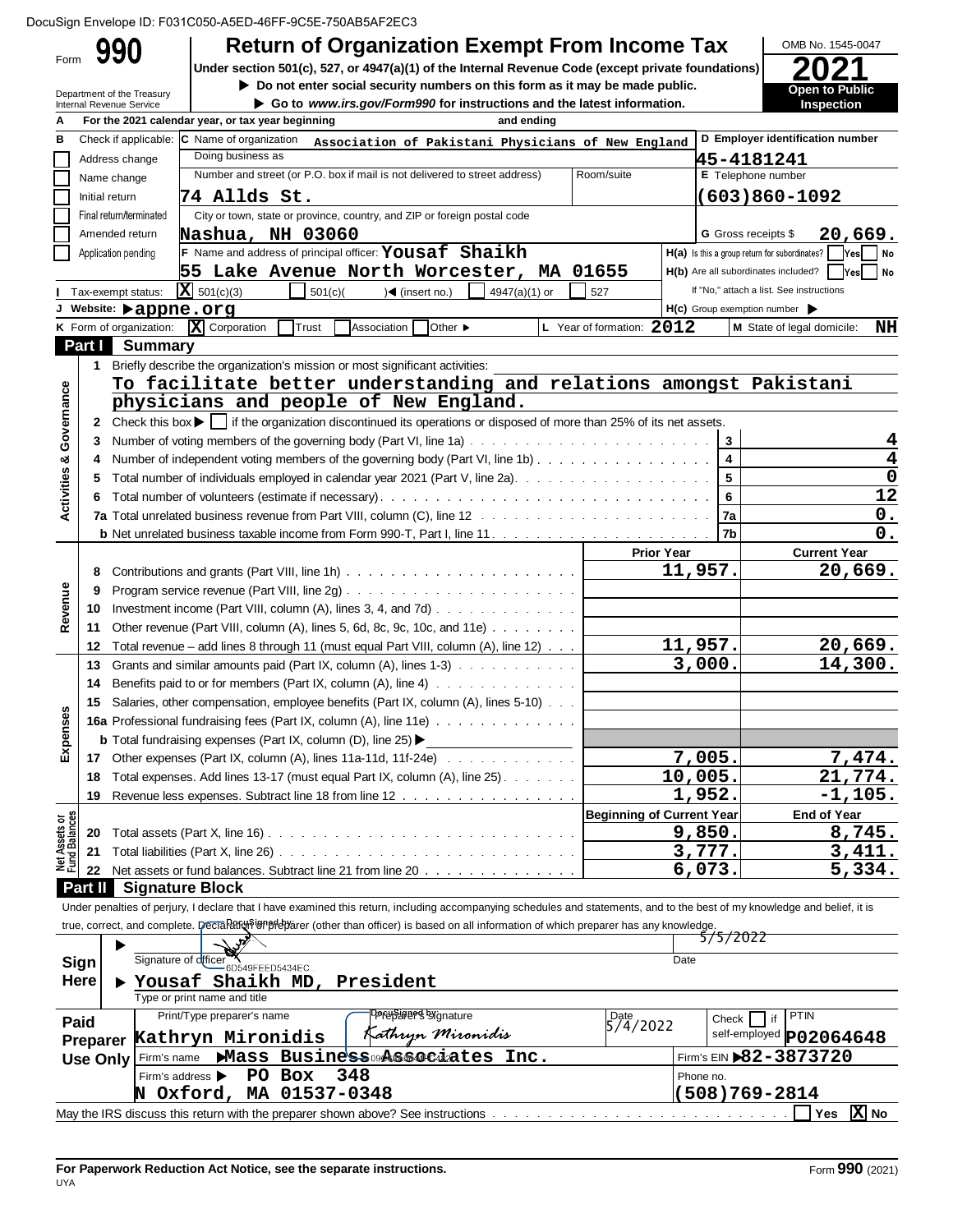|   | Form 990 (2021) Association of Pakistani Physicians of New Engl                                                                    | 45-4181241 Page 2                     |
|---|------------------------------------------------------------------------------------------------------------------------------------|---------------------------------------|
|   | Part III Statement of Program Service Accomplishments                                                                              |                                       |
|   |                                                                                                                                    |                                       |
|   | 1 Briefly describe the organization's mission:                                                                                     |                                       |
|   | To facilitate better understanding and relations among Pakistani                                                                   |                                       |
|   | Physicians and the people of New England.                                                                                          |                                       |
|   |                                                                                                                                    |                                       |
|   |                                                                                                                                    |                                       |
|   | 2 Did the organization undertake any significant program services during the year which were not listed on the                     |                                       |
|   |                                                                                                                                    | $ \overline{X} $ Yes<br><b>No</b>     |
|   | If "Yes," describe these new services on Schedule O.                                                                               |                                       |
| 3 | Did the organization cease conducting, or make significant changes in how it conducts, any program                                 |                                       |
|   |                                                                                                                                    | $\Box$ Yes $\overline{\mathrm{X}}$ No |
|   | If "Yes," describe these changes on Schedule O.                                                                                    |                                       |
| 4 | Describe the organization's program service accomplishments for each of its three largest program services, as measured by         |                                       |
|   | expenses. Section $501(c)(3)$ and $501(c)(4)$ organizations are required to report the amount of grants and allocations to others, |                                       |
|   | the total expenses, and revenue, if any, for each program service reported.                                                        |                                       |
|   |                                                                                                                                    |                                       |
|   | ) (Expenses $$12,800.$ including grants of \$<br>4a (Code:                                                                         | ) (Revenue \$                         |
|   | Donation of equipment including infusion pumps, patient monitors and                                                               |                                       |
|   | drip stands to the National Institute of Child Health Karachi,                                                                     |                                       |
|   | Pakistan.                                                                                                                          |                                       |
|   |                                                                                                                                    |                                       |
|   |                                                                                                                                    |                                       |
|   |                                                                                                                                    |                                       |
|   |                                                                                                                                    |                                       |
|   |                                                                                                                                    |                                       |
|   |                                                                                                                                    |                                       |
|   |                                                                                                                                    |                                       |
|   |                                                                                                                                    |                                       |
|   |                                                                                                                                    |                                       |
|   |                                                                                                                                    |                                       |
|   |                                                                                                                                    |                                       |
|   | 4b (Code:<br>) (Expenses \$<br>including grants of \$                                                                              | ) (Revenue \$                         |
|   | Hosted six vaccination clinics with Massachusetts, New Hampshire &                                                                 |                                       |
|   | Rhode Island. In addition, collaborated with the Worcester Islamic                                                                 |                                       |
|   | Center to organize COVID 19 vaccination clinics.                                                                                   |                                       |
|   |                                                                                                                                    |                                       |
|   |                                                                                                                                    |                                       |
|   |                                                                                                                                    |                                       |
|   |                                                                                                                                    |                                       |
|   |                                                                                                                                    |                                       |
|   |                                                                                                                                    |                                       |
|   |                                                                                                                                    |                                       |
|   |                                                                                                                                    |                                       |
|   |                                                                                                                                    |                                       |
|   |                                                                                                                                    |                                       |
|   | $1,000$ . including grants of \$<br>4c (Code:<br>) (Expenses \$                                                                    | ) (Revenue \$                         |
|   | Rrganized multiple webinars to raise awareness and improve                                                                         |                                       |
|   | education of providers regarding HIV in Pakistan.                                                                                  |                                       |
|   |                                                                                                                                    |                                       |
|   |                                                                                                                                    |                                       |
|   |                                                                                                                                    |                                       |
|   |                                                                                                                                    |                                       |
|   |                                                                                                                                    |                                       |
|   |                                                                                                                                    |                                       |
|   |                                                                                                                                    |                                       |
|   |                                                                                                                                    |                                       |
|   |                                                                                                                                    |                                       |
|   |                                                                                                                                    |                                       |
|   |                                                                                                                                    |                                       |
|   | 4d Other program services (Describe on Schedule O.)                                                                                |                                       |
|   | (Expenses \$<br>including grants of \$<br>4e Total program service expenses >                                                      | ) (Revenue \$<br>13,800.              |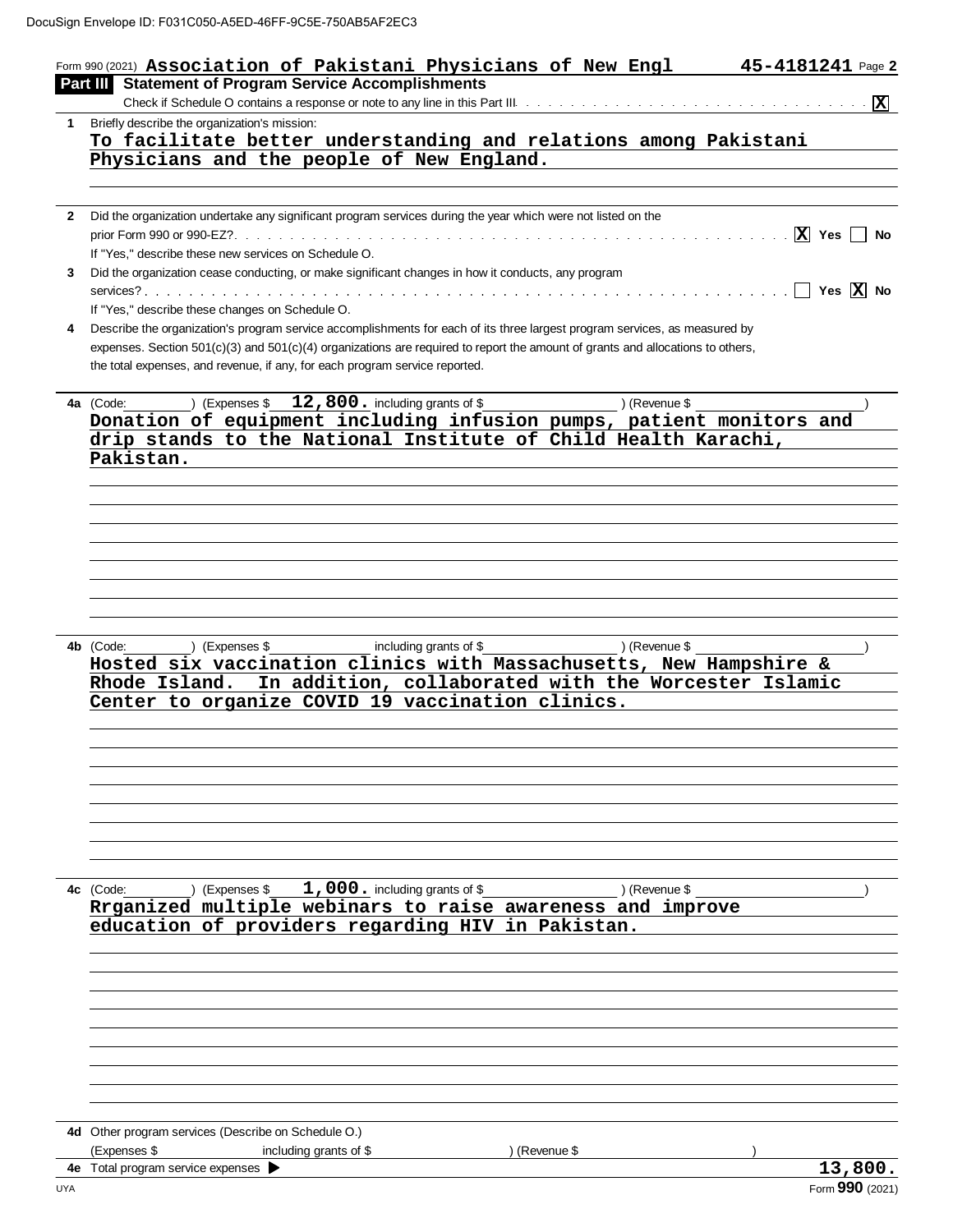## Form 990 (2021) Part IV: F031C050-A5ED-46FF-9C5E-750AB5AF2EC3<br>Form 990 (2021) **Association of Pakistani Physicians of New Engl 45-4181241** Page<br>**Part IV** Checklist of Required Schedules

┯

T

| Is the organization described in section 501(c)(3) or $4947(a)(1)$ (other than a private foundation)? If "Yes,"<br>1<br>$\mathbf x$<br>$\mathbf{1}$<br>$\mathbf X$<br>$\overline{2}$<br>$\mathbf{2}$<br>Did the organization engage in direct or indirect political campaign activities on behalf of or in opposition to<br>3<br>X<br>3<br>Section 501(c)(3) organizations. Did the organization engage in lobbying activities, or have a section 501(h)<br>4<br>X<br>4<br>Is the organization a section $501(c)(4)$ , $501(c)(5)$ , or $501(c)(6)$ organization that receives membership dues,<br>5<br>x<br>assessments, or similar amounts as defined in Rev. Proc. 98-19? If "Yes," complete Schedule C, Part III.<br>5<br>Did the organization maintain any donor advised funds or any similar funds or accounts for which donors<br>6<br>have the right to provide advice on the distribution or investment of amounts in such funds or accounts? If<br>X<br>6<br>Did the organization receive or hold a conservation easement, including easements to preserve open space,<br>7<br>$\overline{7}$<br>X<br>Did the organization maintain collections of works of art, historical treasures, or other similar assets? If "Yes,"<br>8<br>X<br>8<br>Did the organization report an amount in Part X, line 21, for escrow or custodial account liability, serve as a<br>9<br>custodian for amounts not listed in Part X; or provide credit counseling, debt management, credit repair, or<br>X<br>9<br>Did the organization, directly or through a related organization, hold assets in donor-restricted endowments<br>х<br>10<br>11<br>If the organization's answer to any of the following questions is 'Yes," then complete Schedule D, Parts VI,<br>VII, VIII, IX, or X, as applicable.<br>X<br>Did the organization report an amount for land, buildings, and equipment in Part X, line 10? If "Yes," complete Schedule D, Part VI<br>11a<br>Did the organization report an amount for investments–other securities in Part X, line 12, that is 5% or more<br>b<br>X<br>11 <sub>b</sub><br>Did the organization report an amount for investments-program related in Part X, line 13, that is 5% or more<br>c<br>X<br>11c<br>Did the organization report an amount for other assets in Part X, line 15, that is 5% or more of its total assets<br>d<br><u>x</u><br>11d<br>$\overline{\mathbf{x}}$<br>Did the organization report an amount for other liabilities in Part X, line 25? If "Yes," complete Schedule D, Part X.<br>11e<br>Did the organization's separate or consolidated financial statements for the tax year include a footnote that addresses<br>f<br>X<br>the organization's liability for uncertain tax positions under FIN 48 (ASC 740)? If "Yes," complete Schedule D, Part X.<br>11f<br>Did the organization obtain separate, independent audited financial statements for the tax year? If "Yes," complete<br>12a<br>X<br>12a<br>Was the organization included in consolidated, independent audited financial statements for the tax year? If "Yes," and if<br>b<br><u>x</u><br>the organization answered "No" to line 12a, then completing Schedule D, Parts XI and XII is optional with the window with the organization answered "No" to line 12a, then completing Schedule D, Parts XI and XII is optional<br>12b<br>$\mathbf x$<br>13<br>13<br>$\mathbf X$<br>14a<br>14a<br>Did the organization have aggregate revenues or expenses of more than \$10,000 from grantmaking,<br>b<br>fundraising, business, investment, and program service activities outside the United States, or aggregate<br>X<br>14b<br>15<br>Did the organization report on Part IX, column (A), line 3, more than \$5,000 of grants or other assistance to or<br>$\mathbf x$<br>for any foreign organization? If "Yes," complete Schedule F, Parts II and IV. $\ldots$ , $\ldots$ , $\ldots$ , $\ldots$ , $\ldots$ , $\ldots$ , $\ldots$ , $\ldots$ , $\ldots$<br>15<br>16<br>Did the organization report on Part IX, column (A), line 3, more than \$5,000 of aggregate grants or other<br>x<br>16<br>17<br>Did the organization report a total of more than \$15,000 of expenses for professional fundraising services on<br>X<br>17<br>18<br>Did the organization report more than \$15,000 total of fundraising event gross income and contributions on<br>X<br>18<br>Did the organization report more than \$15,000 of gross income from gaming activities on Part VIII, line 9a?<br>x<br>19<br>$\mathbf x$<br>20 a<br>20a<br>20b<br>b<br>Did the organization report more than \$5,000 of grants or other assistance to any domestic organization or<br>21 |    |  | Yes | No |
|--------------------------------------------------------------------------------------------------------------------------------------------------------------------------------------------------------------------------------------------------------------------------------------------------------------------------------------------------------------------------------------------------------------------------------------------------------------------------------------------------------------------------------------------------------------------------------------------------------------------------------------------------------------------------------------------------------------------------------------------------------------------------------------------------------------------------------------------------------------------------------------------------------------------------------------------------------------------------------------------------------------------------------------------------------------------------------------------------------------------------------------------------------------------------------------------------------------------------------------------------------------------------------------------------------------------------------------------------------------------------------------------------------------------------------------------------------------------------------------------------------------------------------------------------------------------------------------------------------------------------------------------------------------------------------------------------------------------------------------------------------------------------------------------------------------------------------------------------------------------------------------------------------------------------------------------------------------------------------------------------------------------------------------------------------------------------------------------------------------------------------------------------------------------------------------------------------------------------------------------------------------------------------------------------------------------------------------------------------------------------------------------------------------------------------------------------------------------------------------------------------------------------------------------------------------------------------------------------------------------------------------------------------------------------------------------------------------------------------------------------------------------------------------------------------------------------------------------------------------------------------------------------------------------------------------------------------------------------------------------------------------------------------------------------------------------------------------------------------------------------------------------------------------------------------------------------------------------------------------------------------------------------------------------------------------------------------------------------------------------------------------------------------------------------------------------------------------------------------------------------------------------------------------------------------------------------------------------------------------------------------------------------------------------------------------------------------------------------------------------------------------------------------------------------------------------------------------------------------------------------------------------------------------------------------------------------------------------------------------------------------------------------------------------------------------------------------------------------------------------------------------------------------------------------------------------------------------------------------------------------------------------------------------------------------------------------------------------------------------------------------------------------------------------------------------------------------------------------------------------------------------------------------------------------------------------------------------------------------------------------------------------------------------------------|----|--|-----|----|
|                                                                                                                                                                                                                                                                                                                                                                                                                                                                                                                                                                                                                                                                                                                                                                                                                                                                                                                                                                                                                                                                                                                                                                                                                                                                                                                                                                                                                                                                                                                                                                                                                                                                                                                                                                                                                                                                                                                                                                                                                                                                                                                                                                                                                                                                                                                                                                                                                                                                                                                                                                                                                                                                                                                                                                                                                                                                                                                                                                                                                                                                                                                                                                                                                                                                                                                                                                                                                                                                                                                                                                                                                                                                                                                                                                                                                                                                                                                                                                                                                                                                                                                                                                                                                                                                                                                                                                                                                                                                                                                                                                                                                                                                          |    |  |     |    |
|                                                                                                                                                                                                                                                                                                                                                                                                                                                                                                                                                                                                                                                                                                                                                                                                                                                                                                                                                                                                                                                                                                                                                                                                                                                                                                                                                                                                                                                                                                                                                                                                                                                                                                                                                                                                                                                                                                                                                                                                                                                                                                                                                                                                                                                                                                                                                                                                                                                                                                                                                                                                                                                                                                                                                                                                                                                                                                                                                                                                                                                                                                                                                                                                                                                                                                                                                                                                                                                                                                                                                                                                                                                                                                                                                                                                                                                                                                                                                                                                                                                                                                                                                                                                                                                                                                                                                                                                                                                                                                                                                                                                                                                                          |    |  |     |    |
|                                                                                                                                                                                                                                                                                                                                                                                                                                                                                                                                                                                                                                                                                                                                                                                                                                                                                                                                                                                                                                                                                                                                                                                                                                                                                                                                                                                                                                                                                                                                                                                                                                                                                                                                                                                                                                                                                                                                                                                                                                                                                                                                                                                                                                                                                                                                                                                                                                                                                                                                                                                                                                                                                                                                                                                                                                                                                                                                                                                                                                                                                                                                                                                                                                                                                                                                                                                                                                                                                                                                                                                                                                                                                                                                                                                                                                                                                                                                                                                                                                                                                                                                                                                                                                                                                                                                                                                                                                                                                                                                                                                                                                                                          |    |  |     |    |
|                                                                                                                                                                                                                                                                                                                                                                                                                                                                                                                                                                                                                                                                                                                                                                                                                                                                                                                                                                                                                                                                                                                                                                                                                                                                                                                                                                                                                                                                                                                                                                                                                                                                                                                                                                                                                                                                                                                                                                                                                                                                                                                                                                                                                                                                                                                                                                                                                                                                                                                                                                                                                                                                                                                                                                                                                                                                                                                                                                                                                                                                                                                                                                                                                                                                                                                                                                                                                                                                                                                                                                                                                                                                                                                                                                                                                                                                                                                                                                                                                                                                                                                                                                                                                                                                                                                                                                                                                                                                                                                                                                                                                                                                          |    |  |     |    |
|                                                                                                                                                                                                                                                                                                                                                                                                                                                                                                                                                                                                                                                                                                                                                                                                                                                                                                                                                                                                                                                                                                                                                                                                                                                                                                                                                                                                                                                                                                                                                                                                                                                                                                                                                                                                                                                                                                                                                                                                                                                                                                                                                                                                                                                                                                                                                                                                                                                                                                                                                                                                                                                                                                                                                                                                                                                                                                                                                                                                                                                                                                                                                                                                                                                                                                                                                                                                                                                                                                                                                                                                                                                                                                                                                                                                                                                                                                                                                                                                                                                                                                                                                                                                                                                                                                                                                                                                                                                                                                                                                                                                                                                                          |    |  |     |    |
|                                                                                                                                                                                                                                                                                                                                                                                                                                                                                                                                                                                                                                                                                                                                                                                                                                                                                                                                                                                                                                                                                                                                                                                                                                                                                                                                                                                                                                                                                                                                                                                                                                                                                                                                                                                                                                                                                                                                                                                                                                                                                                                                                                                                                                                                                                                                                                                                                                                                                                                                                                                                                                                                                                                                                                                                                                                                                                                                                                                                                                                                                                                                                                                                                                                                                                                                                                                                                                                                                                                                                                                                                                                                                                                                                                                                                                                                                                                                                                                                                                                                                                                                                                                                                                                                                                                                                                                                                                                                                                                                                                                                                                                                          |    |  |     |    |
|                                                                                                                                                                                                                                                                                                                                                                                                                                                                                                                                                                                                                                                                                                                                                                                                                                                                                                                                                                                                                                                                                                                                                                                                                                                                                                                                                                                                                                                                                                                                                                                                                                                                                                                                                                                                                                                                                                                                                                                                                                                                                                                                                                                                                                                                                                                                                                                                                                                                                                                                                                                                                                                                                                                                                                                                                                                                                                                                                                                                                                                                                                                                                                                                                                                                                                                                                                                                                                                                                                                                                                                                                                                                                                                                                                                                                                                                                                                                                                                                                                                                                                                                                                                                                                                                                                                                                                                                                                                                                                                                                                                                                                                                          |    |  |     |    |
|                                                                                                                                                                                                                                                                                                                                                                                                                                                                                                                                                                                                                                                                                                                                                                                                                                                                                                                                                                                                                                                                                                                                                                                                                                                                                                                                                                                                                                                                                                                                                                                                                                                                                                                                                                                                                                                                                                                                                                                                                                                                                                                                                                                                                                                                                                                                                                                                                                                                                                                                                                                                                                                                                                                                                                                                                                                                                                                                                                                                                                                                                                                                                                                                                                                                                                                                                                                                                                                                                                                                                                                                                                                                                                                                                                                                                                                                                                                                                                                                                                                                                                                                                                                                                                                                                                                                                                                                                                                                                                                                                                                                                                                                          |    |  |     |    |
|                                                                                                                                                                                                                                                                                                                                                                                                                                                                                                                                                                                                                                                                                                                                                                                                                                                                                                                                                                                                                                                                                                                                                                                                                                                                                                                                                                                                                                                                                                                                                                                                                                                                                                                                                                                                                                                                                                                                                                                                                                                                                                                                                                                                                                                                                                                                                                                                                                                                                                                                                                                                                                                                                                                                                                                                                                                                                                                                                                                                                                                                                                                                                                                                                                                                                                                                                                                                                                                                                                                                                                                                                                                                                                                                                                                                                                                                                                                                                                                                                                                                                                                                                                                                                                                                                                                                                                                                                                                                                                                                                                                                                                                                          |    |  |     |    |
|                                                                                                                                                                                                                                                                                                                                                                                                                                                                                                                                                                                                                                                                                                                                                                                                                                                                                                                                                                                                                                                                                                                                                                                                                                                                                                                                                                                                                                                                                                                                                                                                                                                                                                                                                                                                                                                                                                                                                                                                                                                                                                                                                                                                                                                                                                                                                                                                                                                                                                                                                                                                                                                                                                                                                                                                                                                                                                                                                                                                                                                                                                                                                                                                                                                                                                                                                                                                                                                                                                                                                                                                                                                                                                                                                                                                                                                                                                                                                                                                                                                                                                                                                                                                                                                                                                                                                                                                                                                                                                                                                                                                                                                                          |    |  |     |    |
|                                                                                                                                                                                                                                                                                                                                                                                                                                                                                                                                                                                                                                                                                                                                                                                                                                                                                                                                                                                                                                                                                                                                                                                                                                                                                                                                                                                                                                                                                                                                                                                                                                                                                                                                                                                                                                                                                                                                                                                                                                                                                                                                                                                                                                                                                                                                                                                                                                                                                                                                                                                                                                                                                                                                                                                                                                                                                                                                                                                                                                                                                                                                                                                                                                                                                                                                                                                                                                                                                                                                                                                                                                                                                                                                                                                                                                                                                                                                                                                                                                                                                                                                                                                                                                                                                                                                                                                                                                                                                                                                                                                                                                                                          |    |  |     |    |
|                                                                                                                                                                                                                                                                                                                                                                                                                                                                                                                                                                                                                                                                                                                                                                                                                                                                                                                                                                                                                                                                                                                                                                                                                                                                                                                                                                                                                                                                                                                                                                                                                                                                                                                                                                                                                                                                                                                                                                                                                                                                                                                                                                                                                                                                                                                                                                                                                                                                                                                                                                                                                                                                                                                                                                                                                                                                                                                                                                                                                                                                                                                                                                                                                                                                                                                                                                                                                                                                                                                                                                                                                                                                                                                                                                                                                                                                                                                                                                                                                                                                                                                                                                                                                                                                                                                                                                                                                                                                                                                                                                                                                                                                          |    |  |     |    |
|                                                                                                                                                                                                                                                                                                                                                                                                                                                                                                                                                                                                                                                                                                                                                                                                                                                                                                                                                                                                                                                                                                                                                                                                                                                                                                                                                                                                                                                                                                                                                                                                                                                                                                                                                                                                                                                                                                                                                                                                                                                                                                                                                                                                                                                                                                                                                                                                                                                                                                                                                                                                                                                                                                                                                                                                                                                                                                                                                                                                                                                                                                                                                                                                                                                                                                                                                                                                                                                                                                                                                                                                                                                                                                                                                                                                                                                                                                                                                                                                                                                                                                                                                                                                                                                                                                                                                                                                                                                                                                                                                                                                                                                                          |    |  |     |    |
|                                                                                                                                                                                                                                                                                                                                                                                                                                                                                                                                                                                                                                                                                                                                                                                                                                                                                                                                                                                                                                                                                                                                                                                                                                                                                                                                                                                                                                                                                                                                                                                                                                                                                                                                                                                                                                                                                                                                                                                                                                                                                                                                                                                                                                                                                                                                                                                                                                                                                                                                                                                                                                                                                                                                                                                                                                                                                                                                                                                                                                                                                                                                                                                                                                                                                                                                                                                                                                                                                                                                                                                                                                                                                                                                                                                                                                                                                                                                                                                                                                                                                                                                                                                                                                                                                                                                                                                                                                                                                                                                                                                                                                                                          |    |  |     |    |
|                                                                                                                                                                                                                                                                                                                                                                                                                                                                                                                                                                                                                                                                                                                                                                                                                                                                                                                                                                                                                                                                                                                                                                                                                                                                                                                                                                                                                                                                                                                                                                                                                                                                                                                                                                                                                                                                                                                                                                                                                                                                                                                                                                                                                                                                                                                                                                                                                                                                                                                                                                                                                                                                                                                                                                                                                                                                                                                                                                                                                                                                                                                                                                                                                                                                                                                                                                                                                                                                                                                                                                                                                                                                                                                                                                                                                                                                                                                                                                                                                                                                                                                                                                                                                                                                                                                                                                                                                                                                                                                                                                                                                                                                          |    |  |     |    |
|                                                                                                                                                                                                                                                                                                                                                                                                                                                                                                                                                                                                                                                                                                                                                                                                                                                                                                                                                                                                                                                                                                                                                                                                                                                                                                                                                                                                                                                                                                                                                                                                                                                                                                                                                                                                                                                                                                                                                                                                                                                                                                                                                                                                                                                                                                                                                                                                                                                                                                                                                                                                                                                                                                                                                                                                                                                                                                                                                                                                                                                                                                                                                                                                                                                                                                                                                                                                                                                                                                                                                                                                                                                                                                                                                                                                                                                                                                                                                                                                                                                                                                                                                                                                                                                                                                                                                                                                                                                                                                                                                                                                                                                                          |    |  |     |    |
|                                                                                                                                                                                                                                                                                                                                                                                                                                                                                                                                                                                                                                                                                                                                                                                                                                                                                                                                                                                                                                                                                                                                                                                                                                                                                                                                                                                                                                                                                                                                                                                                                                                                                                                                                                                                                                                                                                                                                                                                                                                                                                                                                                                                                                                                                                                                                                                                                                                                                                                                                                                                                                                                                                                                                                                                                                                                                                                                                                                                                                                                                                                                                                                                                                                                                                                                                                                                                                                                                                                                                                                                                                                                                                                                                                                                                                                                                                                                                                                                                                                                                                                                                                                                                                                                                                                                                                                                                                                                                                                                                                                                                                                                          |    |  |     |    |
|                                                                                                                                                                                                                                                                                                                                                                                                                                                                                                                                                                                                                                                                                                                                                                                                                                                                                                                                                                                                                                                                                                                                                                                                                                                                                                                                                                                                                                                                                                                                                                                                                                                                                                                                                                                                                                                                                                                                                                                                                                                                                                                                                                                                                                                                                                                                                                                                                                                                                                                                                                                                                                                                                                                                                                                                                                                                                                                                                                                                                                                                                                                                                                                                                                                                                                                                                                                                                                                                                                                                                                                                                                                                                                                                                                                                                                                                                                                                                                                                                                                                                                                                                                                                                                                                                                                                                                                                                                                                                                                                                                                                                                                                          |    |  |     |    |
|                                                                                                                                                                                                                                                                                                                                                                                                                                                                                                                                                                                                                                                                                                                                                                                                                                                                                                                                                                                                                                                                                                                                                                                                                                                                                                                                                                                                                                                                                                                                                                                                                                                                                                                                                                                                                                                                                                                                                                                                                                                                                                                                                                                                                                                                                                                                                                                                                                                                                                                                                                                                                                                                                                                                                                                                                                                                                                                                                                                                                                                                                                                                                                                                                                                                                                                                                                                                                                                                                                                                                                                                                                                                                                                                                                                                                                                                                                                                                                                                                                                                                                                                                                                                                                                                                                                                                                                                                                                                                                                                                                                                                                                                          |    |  |     |    |
|                                                                                                                                                                                                                                                                                                                                                                                                                                                                                                                                                                                                                                                                                                                                                                                                                                                                                                                                                                                                                                                                                                                                                                                                                                                                                                                                                                                                                                                                                                                                                                                                                                                                                                                                                                                                                                                                                                                                                                                                                                                                                                                                                                                                                                                                                                                                                                                                                                                                                                                                                                                                                                                                                                                                                                                                                                                                                                                                                                                                                                                                                                                                                                                                                                                                                                                                                                                                                                                                                                                                                                                                                                                                                                                                                                                                                                                                                                                                                                                                                                                                                                                                                                                                                                                                                                                                                                                                                                                                                                                                                                                                                                                                          | 10 |  |     |    |
|                                                                                                                                                                                                                                                                                                                                                                                                                                                                                                                                                                                                                                                                                                                                                                                                                                                                                                                                                                                                                                                                                                                                                                                                                                                                                                                                                                                                                                                                                                                                                                                                                                                                                                                                                                                                                                                                                                                                                                                                                                                                                                                                                                                                                                                                                                                                                                                                                                                                                                                                                                                                                                                                                                                                                                                                                                                                                                                                                                                                                                                                                                                                                                                                                                                                                                                                                                                                                                                                                                                                                                                                                                                                                                                                                                                                                                                                                                                                                                                                                                                                                                                                                                                                                                                                                                                                                                                                                                                                                                                                                                                                                                                                          |    |  |     |    |
|                                                                                                                                                                                                                                                                                                                                                                                                                                                                                                                                                                                                                                                                                                                                                                                                                                                                                                                                                                                                                                                                                                                                                                                                                                                                                                                                                                                                                                                                                                                                                                                                                                                                                                                                                                                                                                                                                                                                                                                                                                                                                                                                                                                                                                                                                                                                                                                                                                                                                                                                                                                                                                                                                                                                                                                                                                                                                                                                                                                                                                                                                                                                                                                                                                                                                                                                                                                                                                                                                                                                                                                                                                                                                                                                                                                                                                                                                                                                                                                                                                                                                                                                                                                                                                                                                                                                                                                                                                                                                                                                                                                                                                                                          |    |  |     |    |
|                                                                                                                                                                                                                                                                                                                                                                                                                                                                                                                                                                                                                                                                                                                                                                                                                                                                                                                                                                                                                                                                                                                                                                                                                                                                                                                                                                                                                                                                                                                                                                                                                                                                                                                                                                                                                                                                                                                                                                                                                                                                                                                                                                                                                                                                                                                                                                                                                                                                                                                                                                                                                                                                                                                                                                                                                                                                                                                                                                                                                                                                                                                                                                                                                                                                                                                                                                                                                                                                                                                                                                                                                                                                                                                                                                                                                                                                                                                                                                                                                                                                                                                                                                                                                                                                                                                                                                                                                                                                                                                                                                                                                                                                          |    |  |     |    |
|                                                                                                                                                                                                                                                                                                                                                                                                                                                                                                                                                                                                                                                                                                                                                                                                                                                                                                                                                                                                                                                                                                                                                                                                                                                                                                                                                                                                                                                                                                                                                                                                                                                                                                                                                                                                                                                                                                                                                                                                                                                                                                                                                                                                                                                                                                                                                                                                                                                                                                                                                                                                                                                                                                                                                                                                                                                                                                                                                                                                                                                                                                                                                                                                                                                                                                                                                                                                                                                                                                                                                                                                                                                                                                                                                                                                                                                                                                                                                                                                                                                                                                                                                                                                                                                                                                                                                                                                                                                                                                                                                                                                                                                                          |    |  |     |    |
|                                                                                                                                                                                                                                                                                                                                                                                                                                                                                                                                                                                                                                                                                                                                                                                                                                                                                                                                                                                                                                                                                                                                                                                                                                                                                                                                                                                                                                                                                                                                                                                                                                                                                                                                                                                                                                                                                                                                                                                                                                                                                                                                                                                                                                                                                                                                                                                                                                                                                                                                                                                                                                                                                                                                                                                                                                                                                                                                                                                                                                                                                                                                                                                                                                                                                                                                                                                                                                                                                                                                                                                                                                                                                                                                                                                                                                                                                                                                                                                                                                                                                                                                                                                                                                                                                                                                                                                                                                                                                                                                                                                                                                                                          |    |  |     |    |
|                                                                                                                                                                                                                                                                                                                                                                                                                                                                                                                                                                                                                                                                                                                                                                                                                                                                                                                                                                                                                                                                                                                                                                                                                                                                                                                                                                                                                                                                                                                                                                                                                                                                                                                                                                                                                                                                                                                                                                                                                                                                                                                                                                                                                                                                                                                                                                                                                                                                                                                                                                                                                                                                                                                                                                                                                                                                                                                                                                                                                                                                                                                                                                                                                                                                                                                                                                                                                                                                                                                                                                                                                                                                                                                                                                                                                                                                                                                                                                                                                                                                                                                                                                                                                                                                                                                                                                                                                                                                                                                                                                                                                                                                          |    |  |     |    |
|                                                                                                                                                                                                                                                                                                                                                                                                                                                                                                                                                                                                                                                                                                                                                                                                                                                                                                                                                                                                                                                                                                                                                                                                                                                                                                                                                                                                                                                                                                                                                                                                                                                                                                                                                                                                                                                                                                                                                                                                                                                                                                                                                                                                                                                                                                                                                                                                                                                                                                                                                                                                                                                                                                                                                                                                                                                                                                                                                                                                                                                                                                                                                                                                                                                                                                                                                                                                                                                                                                                                                                                                                                                                                                                                                                                                                                                                                                                                                                                                                                                                                                                                                                                                                                                                                                                                                                                                                                                                                                                                                                                                                                                                          |    |  |     |    |
|                                                                                                                                                                                                                                                                                                                                                                                                                                                                                                                                                                                                                                                                                                                                                                                                                                                                                                                                                                                                                                                                                                                                                                                                                                                                                                                                                                                                                                                                                                                                                                                                                                                                                                                                                                                                                                                                                                                                                                                                                                                                                                                                                                                                                                                                                                                                                                                                                                                                                                                                                                                                                                                                                                                                                                                                                                                                                                                                                                                                                                                                                                                                                                                                                                                                                                                                                                                                                                                                                                                                                                                                                                                                                                                                                                                                                                                                                                                                                                                                                                                                                                                                                                                                                                                                                                                                                                                                                                                                                                                                                                                                                                                                          |    |  |     |    |
|                                                                                                                                                                                                                                                                                                                                                                                                                                                                                                                                                                                                                                                                                                                                                                                                                                                                                                                                                                                                                                                                                                                                                                                                                                                                                                                                                                                                                                                                                                                                                                                                                                                                                                                                                                                                                                                                                                                                                                                                                                                                                                                                                                                                                                                                                                                                                                                                                                                                                                                                                                                                                                                                                                                                                                                                                                                                                                                                                                                                                                                                                                                                                                                                                                                                                                                                                                                                                                                                                                                                                                                                                                                                                                                                                                                                                                                                                                                                                                                                                                                                                                                                                                                                                                                                                                                                                                                                                                                                                                                                                                                                                                                                          |    |  |     |    |
|                                                                                                                                                                                                                                                                                                                                                                                                                                                                                                                                                                                                                                                                                                                                                                                                                                                                                                                                                                                                                                                                                                                                                                                                                                                                                                                                                                                                                                                                                                                                                                                                                                                                                                                                                                                                                                                                                                                                                                                                                                                                                                                                                                                                                                                                                                                                                                                                                                                                                                                                                                                                                                                                                                                                                                                                                                                                                                                                                                                                                                                                                                                                                                                                                                                                                                                                                                                                                                                                                                                                                                                                                                                                                                                                                                                                                                                                                                                                                                                                                                                                                                                                                                                                                                                                                                                                                                                                                                                                                                                                                                                                                                                                          |    |  |     |    |
|                                                                                                                                                                                                                                                                                                                                                                                                                                                                                                                                                                                                                                                                                                                                                                                                                                                                                                                                                                                                                                                                                                                                                                                                                                                                                                                                                                                                                                                                                                                                                                                                                                                                                                                                                                                                                                                                                                                                                                                                                                                                                                                                                                                                                                                                                                                                                                                                                                                                                                                                                                                                                                                                                                                                                                                                                                                                                                                                                                                                                                                                                                                                                                                                                                                                                                                                                                                                                                                                                                                                                                                                                                                                                                                                                                                                                                                                                                                                                                                                                                                                                                                                                                                                                                                                                                                                                                                                                                                                                                                                                                                                                                                                          |    |  |     |    |
|                                                                                                                                                                                                                                                                                                                                                                                                                                                                                                                                                                                                                                                                                                                                                                                                                                                                                                                                                                                                                                                                                                                                                                                                                                                                                                                                                                                                                                                                                                                                                                                                                                                                                                                                                                                                                                                                                                                                                                                                                                                                                                                                                                                                                                                                                                                                                                                                                                                                                                                                                                                                                                                                                                                                                                                                                                                                                                                                                                                                                                                                                                                                                                                                                                                                                                                                                                                                                                                                                                                                                                                                                                                                                                                                                                                                                                                                                                                                                                                                                                                                                                                                                                                                                                                                                                                                                                                                                                                                                                                                                                                                                                                                          |    |  |     |    |
|                                                                                                                                                                                                                                                                                                                                                                                                                                                                                                                                                                                                                                                                                                                                                                                                                                                                                                                                                                                                                                                                                                                                                                                                                                                                                                                                                                                                                                                                                                                                                                                                                                                                                                                                                                                                                                                                                                                                                                                                                                                                                                                                                                                                                                                                                                                                                                                                                                                                                                                                                                                                                                                                                                                                                                                                                                                                                                                                                                                                                                                                                                                                                                                                                                                                                                                                                                                                                                                                                                                                                                                                                                                                                                                                                                                                                                                                                                                                                                                                                                                                                                                                                                                                                                                                                                                                                                                                                                                                                                                                                                                                                                                                          |    |  |     |    |
|                                                                                                                                                                                                                                                                                                                                                                                                                                                                                                                                                                                                                                                                                                                                                                                                                                                                                                                                                                                                                                                                                                                                                                                                                                                                                                                                                                                                                                                                                                                                                                                                                                                                                                                                                                                                                                                                                                                                                                                                                                                                                                                                                                                                                                                                                                                                                                                                                                                                                                                                                                                                                                                                                                                                                                                                                                                                                                                                                                                                                                                                                                                                                                                                                                                                                                                                                                                                                                                                                                                                                                                                                                                                                                                                                                                                                                                                                                                                                                                                                                                                                                                                                                                                                                                                                                                                                                                                                                                                                                                                                                                                                                                                          |    |  |     |    |
|                                                                                                                                                                                                                                                                                                                                                                                                                                                                                                                                                                                                                                                                                                                                                                                                                                                                                                                                                                                                                                                                                                                                                                                                                                                                                                                                                                                                                                                                                                                                                                                                                                                                                                                                                                                                                                                                                                                                                                                                                                                                                                                                                                                                                                                                                                                                                                                                                                                                                                                                                                                                                                                                                                                                                                                                                                                                                                                                                                                                                                                                                                                                                                                                                                                                                                                                                                                                                                                                                                                                                                                                                                                                                                                                                                                                                                                                                                                                                                                                                                                                                                                                                                                                                                                                                                                                                                                                                                                                                                                                                                                                                                                                          |    |  |     |    |
|                                                                                                                                                                                                                                                                                                                                                                                                                                                                                                                                                                                                                                                                                                                                                                                                                                                                                                                                                                                                                                                                                                                                                                                                                                                                                                                                                                                                                                                                                                                                                                                                                                                                                                                                                                                                                                                                                                                                                                                                                                                                                                                                                                                                                                                                                                                                                                                                                                                                                                                                                                                                                                                                                                                                                                                                                                                                                                                                                                                                                                                                                                                                                                                                                                                                                                                                                                                                                                                                                                                                                                                                                                                                                                                                                                                                                                                                                                                                                                                                                                                                                                                                                                                                                                                                                                                                                                                                                                                                                                                                                                                                                                                                          |    |  |     |    |
|                                                                                                                                                                                                                                                                                                                                                                                                                                                                                                                                                                                                                                                                                                                                                                                                                                                                                                                                                                                                                                                                                                                                                                                                                                                                                                                                                                                                                                                                                                                                                                                                                                                                                                                                                                                                                                                                                                                                                                                                                                                                                                                                                                                                                                                                                                                                                                                                                                                                                                                                                                                                                                                                                                                                                                                                                                                                                                                                                                                                                                                                                                                                                                                                                                                                                                                                                                                                                                                                                                                                                                                                                                                                                                                                                                                                                                                                                                                                                                                                                                                                                                                                                                                                                                                                                                                                                                                                                                                                                                                                                                                                                                                                          |    |  |     |    |
|                                                                                                                                                                                                                                                                                                                                                                                                                                                                                                                                                                                                                                                                                                                                                                                                                                                                                                                                                                                                                                                                                                                                                                                                                                                                                                                                                                                                                                                                                                                                                                                                                                                                                                                                                                                                                                                                                                                                                                                                                                                                                                                                                                                                                                                                                                                                                                                                                                                                                                                                                                                                                                                                                                                                                                                                                                                                                                                                                                                                                                                                                                                                                                                                                                                                                                                                                                                                                                                                                                                                                                                                                                                                                                                                                                                                                                                                                                                                                                                                                                                                                                                                                                                                                                                                                                                                                                                                                                                                                                                                                                                                                                                                          |    |  |     |    |
|                                                                                                                                                                                                                                                                                                                                                                                                                                                                                                                                                                                                                                                                                                                                                                                                                                                                                                                                                                                                                                                                                                                                                                                                                                                                                                                                                                                                                                                                                                                                                                                                                                                                                                                                                                                                                                                                                                                                                                                                                                                                                                                                                                                                                                                                                                                                                                                                                                                                                                                                                                                                                                                                                                                                                                                                                                                                                                                                                                                                                                                                                                                                                                                                                                                                                                                                                                                                                                                                                                                                                                                                                                                                                                                                                                                                                                                                                                                                                                                                                                                                                                                                                                                                                                                                                                                                                                                                                                                                                                                                                                                                                                                                          |    |  |     |    |
|                                                                                                                                                                                                                                                                                                                                                                                                                                                                                                                                                                                                                                                                                                                                                                                                                                                                                                                                                                                                                                                                                                                                                                                                                                                                                                                                                                                                                                                                                                                                                                                                                                                                                                                                                                                                                                                                                                                                                                                                                                                                                                                                                                                                                                                                                                                                                                                                                                                                                                                                                                                                                                                                                                                                                                                                                                                                                                                                                                                                                                                                                                                                                                                                                                                                                                                                                                                                                                                                                                                                                                                                                                                                                                                                                                                                                                                                                                                                                                                                                                                                                                                                                                                                                                                                                                                                                                                                                                                                                                                                                                                                                                                                          |    |  |     |    |
|                                                                                                                                                                                                                                                                                                                                                                                                                                                                                                                                                                                                                                                                                                                                                                                                                                                                                                                                                                                                                                                                                                                                                                                                                                                                                                                                                                                                                                                                                                                                                                                                                                                                                                                                                                                                                                                                                                                                                                                                                                                                                                                                                                                                                                                                                                                                                                                                                                                                                                                                                                                                                                                                                                                                                                                                                                                                                                                                                                                                                                                                                                                                                                                                                                                                                                                                                                                                                                                                                                                                                                                                                                                                                                                                                                                                                                                                                                                                                                                                                                                                                                                                                                                                                                                                                                                                                                                                                                                                                                                                                                                                                                                                          |    |  |     |    |
|                                                                                                                                                                                                                                                                                                                                                                                                                                                                                                                                                                                                                                                                                                                                                                                                                                                                                                                                                                                                                                                                                                                                                                                                                                                                                                                                                                                                                                                                                                                                                                                                                                                                                                                                                                                                                                                                                                                                                                                                                                                                                                                                                                                                                                                                                                                                                                                                                                                                                                                                                                                                                                                                                                                                                                                                                                                                                                                                                                                                                                                                                                                                                                                                                                                                                                                                                                                                                                                                                                                                                                                                                                                                                                                                                                                                                                                                                                                                                                                                                                                                                                                                                                                                                                                                                                                                                                                                                                                                                                                                                                                                                                                                          |    |  |     |    |
|                                                                                                                                                                                                                                                                                                                                                                                                                                                                                                                                                                                                                                                                                                                                                                                                                                                                                                                                                                                                                                                                                                                                                                                                                                                                                                                                                                                                                                                                                                                                                                                                                                                                                                                                                                                                                                                                                                                                                                                                                                                                                                                                                                                                                                                                                                                                                                                                                                                                                                                                                                                                                                                                                                                                                                                                                                                                                                                                                                                                                                                                                                                                                                                                                                                                                                                                                                                                                                                                                                                                                                                                                                                                                                                                                                                                                                                                                                                                                                                                                                                                                                                                                                                                                                                                                                                                                                                                                                                                                                                                                                                                                                                                          |    |  |     |    |
|                                                                                                                                                                                                                                                                                                                                                                                                                                                                                                                                                                                                                                                                                                                                                                                                                                                                                                                                                                                                                                                                                                                                                                                                                                                                                                                                                                                                                                                                                                                                                                                                                                                                                                                                                                                                                                                                                                                                                                                                                                                                                                                                                                                                                                                                                                                                                                                                                                                                                                                                                                                                                                                                                                                                                                                                                                                                                                                                                                                                                                                                                                                                                                                                                                                                                                                                                                                                                                                                                                                                                                                                                                                                                                                                                                                                                                                                                                                                                                                                                                                                                                                                                                                                                                                                                                                                                                                                                                                                                                                                                                                                                                                                          |    |  |     |    |
|                                                                                                                                                                                                                                                                                                                                                                                                                                                                                                                                                                                                                                                                                                                                                                                                                                                                                                                                                                                                                                                                                                                                                                                                                                                                                                                                                                                                                                                                                                                                                                                                                                                                                                                                                                                                                                                                                                                                                                                                                                                                                                                                                                                                                                                                                                                                                                                                                                                                                                                                                                                                                                                                                                                                                                                                                                                                                                                                                                                                                                                                                                                                                                                                                                                                                                                                                                                                                                                                                                                                                                                                                                                                                                                                                                                                                                                                                                                                                                                                                                                                                                                                                                                                                                                                                                                                                                                                                                                                                                                                                                                                                                                                          |    |  |     |    |
|                                                                                                                                                                                                                                                                                                                                                                                                                                                                                                                                                                                                                                                                                                                                                                                                                                                                                                                                                                                                                                                                                                                                                                                                                                                                                                                                                                                                                                                                                                                                                                                                                                                                                                                                                                                                                                                                                                                                                                                                                                                                                                                                                                                                                                                                                                                                                                                                                                                                                                                                                                                                                                                                                                                                                                                                                                                                                                                                                                                                                                                                                                                                                                                                                                                                                                                                                                                                                                                                                                                                                                                                                                                                                                                                                                                                                                                                                                                                                                                                                                                                                                                                                                                                                                                                                                                                                                                                                                                                                                                                                                                                                                                                          |    |  |     |    |
|                                                                                                                                                                                                                                                                                                                                                                                                                                                                                                                                                                                                                                                                                                                                                                                                                                                                                                                                                                                                                                                                                                                                                                                                                                                                                                                                                                                                                                                                                                                                                                                                                                                                                                                                                                                                                                                                                                                                                                                                                                                                                                                                                                                                                                                                                                                                                                                                                                                                                                                                                                                                                                                                                                                                                                                                                                                                                                                                                                                                                                                                                                                                                                                                                                                                                                                                                                                                                                                                                                                                                                                                                                                                                                                                                                                                                                                                                                                                                                                                                                                                                                                                                                                                                                                                                                                                                                                                                                                                                                                                                                                                                                                                          |    |  |     |    |
|                                                                                                                                                                                                                                                                                                                                                                                                                                                                                                                                                                                                                                                                                                                                                                                                                                                                                                                                                                                                                                                                                                                                                                                                                                                                                                                                                                                                                                                                                                                                                                                                                                                                                                                                                                                                                                                                                                                                                                                                                                                                                                                                                                                                                                                                                                                                                                                                                                                                                                                                                                                                                                                                                                                                                                                                                                                                                                                                                                                                                                                                                                                                                                                                                                                                                                                                                                                                                                                                                                                                                                                                                                                                                                                                                                                                                                                                                                                                                                                                                                                                                                                                                                                                                                                                                                                                                                                                                                                                                                                                                                                                                                                                          |    |  |     |    |
|                                                                                                                                                                                                                                                                                                                                                                                                                                                                                                                                                                                                                                                                                                                                                                                                                                                                                                                                                                                                                                                                                                                                                                                                                                                                                                                                                                                                                                                                                                                                                                                                                                                                                                                                                                                                                                                                                                                                                                                                                                                                                                                                                                                                                                                                                                                                                                                                                                                                                                                                                                                                                                                                                                                                                                                                                                                                                                                                                                                                                                                                                                                                                                                                                                                                                                                                                                                                                                                                                                                                                                                                                                                                                                                                                                                                                                                                                                                                                                                                                                                                                                                                                                                                                                                                                                                                                                                                                                                                                                                                                                                                                                                                          |    |  |     |    |
|                                                                                                                                                                                                                                                                                                                                                                                                                                                                                                                                                                                                                                                                                                                                                                                                                                                                                                                                                                                                                                                                                                                                                                                                                                                                                                                                                                                                                                                                                                                                                                                                                                                                                                                                                                                                                                                                                                                                                                                                                                                                                                                                                                                                                                                                                                                                                                                                                                                                                                                                                                                                                                                                                                                                                                                                                                                                                                                                                                                                                                                                                                                                                                                                                                                                                                                                                                                                                                                                                                                                                                                                                                                                                                                                                                                                                                                                                                                                                                                                                                                                                                                                                                                                                                                                                                                                                                                                                                                                                                                                                                                                                                                                          | 19 |  |     |    |
|                                                                                                                                                                                                                                                                                                                                                                                                                                                                                                                                                                                                                                                                                                                                                                                                                                                                                                                                                                                                                                                                                                                                                                                                                                                                                                                                                                                                                                                                                                                                                                                                                                                                                                                                                                                                                                                                                                                                                                                                                                                                                                                                                                                                                                                                                                                                                                                                                                                                                                                                                                                                                                                                                                                                                                                                                                                                                                                                                                                                                                                                                                                                                                                                                                                                                                                                                                                                                                                                                                                                                                                                                                                                                                                                                                                                                                                                                                                                                                                                                                                                                                                                                                                                                                                                                                                                                                                                                                                                                                                                                                                                                                                                          |    |  |     |    |
|                                                                                                                                                                                                                                                                                                                                                                                                                                                                                                                                                                                                                                                                                                                                                                                                                                                                                                                                                                                                                                                                                                                                                                                                                                                                                                                                                                                                                                                                                                                                                                                                                                                                                                                                                                                                                                                                                                                                                                                                                                                                                                                                                                                                                                                                                                                                                                                                                                                                                                                                                                                                                                                                                                                                                                                                                                                                                                                                                                                                                                                                                                                                                                                                                                                                                                                                                                                                                                                                                                                                                                                                                                                                                                                                                                                                                                                                                                                                                                                                                                                                                                                                                                                                                                                                                                                                                                                                                                                                                                                                                                                                                                                                          |    |  |     |    |
|                                                                                                                                                                                                                                                                                                                                                                                                                                                                                                                                                                                                                                                                                                                                                                                                                                                                                                                                                                                                                                                                                                                                                                                                                                                                                                                                                                                                                                                                                                                                                                                                                                                                                                                                                                                                                                                                                                                                                                                                                                                                                                                                                                                                                                                                                                                                                                                                                                                                                                                                                                                                                                                                                                                                                                                                                                                                                                                                                                                                                                                                                                                                                                                                                                                                                                                                                                                                                                                                                                                                                                                                                                                                                                                                                                                                                                                                                                                                                                                                                                                                                                                                                                                                                                                                                                                                                                                                                                                                                                                                                                                                                                                                          |    |  |     |    |
|                                                                                                                                                                                                                                                                                                                                                                                                                                                                                                                                                                                                                                                                                                                                                                                                                                                                                                                                                                                                                                                                                                                                                                                                                                                                                                                                                                                                                                                                                                                                                                                                                                                                                                                                                                                                                                                                                                                                                                                                                                                                                                                                                                                                                                                                                                                                                                                                                                                                                                                                                                                                                                                                                                                                                                                                                                                                                                                                                                                                                                                                                                                                                                                                                                                                                                                                                                                                                                                                                                                                                                                                                                                                                                                                                                                                                                                                                                                                                                                                                                                                                                                                                                                                                                                                                                                                                                                                                                                                                                                                                                                                                                                                          | 21 |  |     |    |
|                                                                                                                                                                                                                                                                                                                                                                                                                                                                                                                                                                                                                                                                                                                                                                                                                                                                                                                                                                                                                                                                                                                                                                                                                                                                                                                                                                                                                                                                                                                                                                                                                                                                                                                                                                                                                                                                                                                                                                                                                                                                                                                                                                                                                                                                                                                                                                                                                                                                                                                                                                                                                                                                                                                                                                                                                                                                                                                                                                                                                                                                                                                                                                                                                                                                                                                                                                                                                                                                                                                                                                                                                                                                                                                                                                                                                                                                                                                                                                                                                                                                                                                                                                                                                                                                                                                                                                                                                                                                                                                                                                                                                                                                          |    |  |     | X  |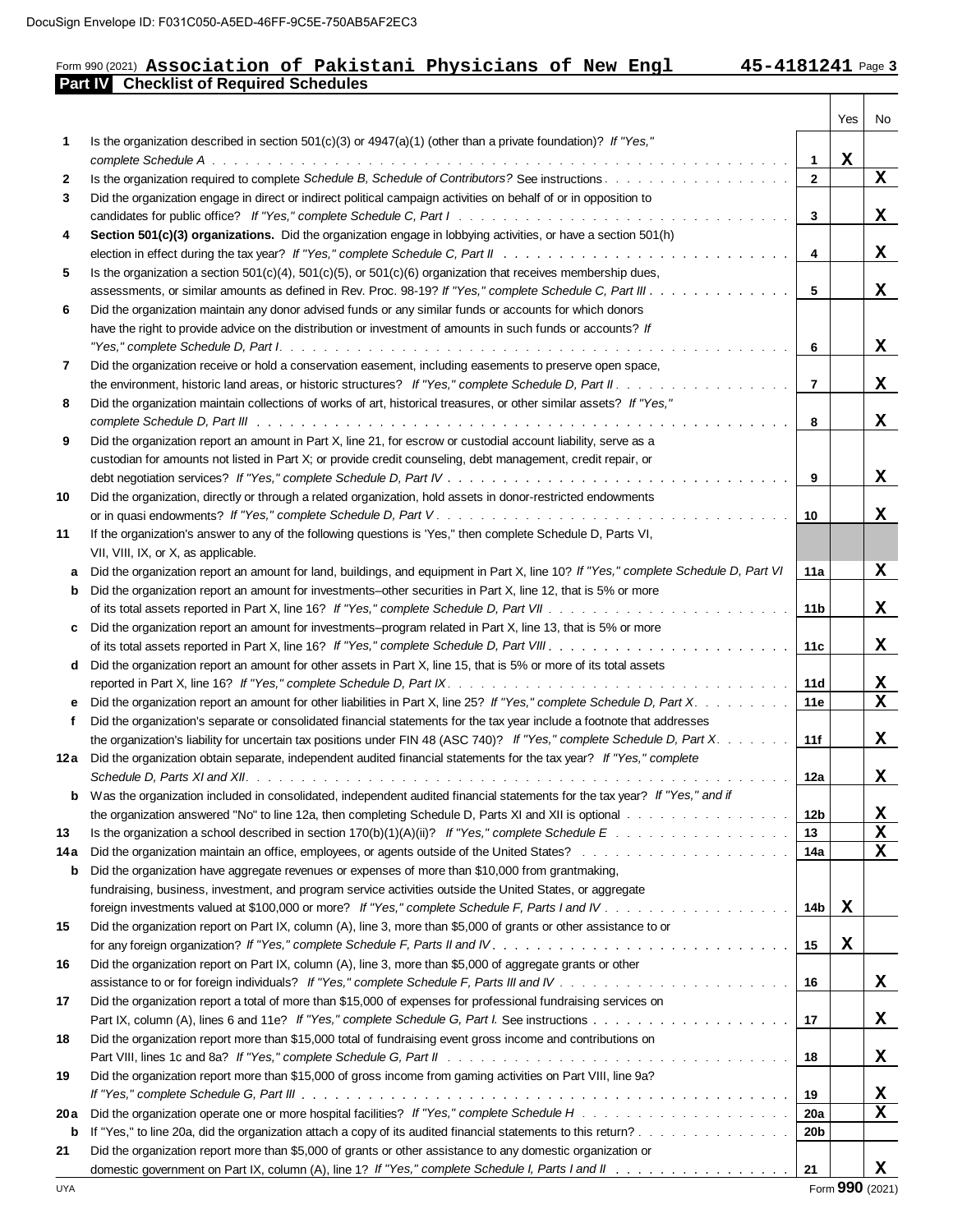### Form 990 (2021) **Part IV Checklist of Required Schedules** *(continued)* D:F031C050-A5ED-46FF-9C5E-750AB5AF2EC3<br>**Association of Pakistani Physicians of New Engl 15-4181241** Page

Τ

Т

|            |                                                                                                                                                                                                                                |                 | <b>Yes</b>      | No.         |
|------------|--------------------------------------------------------------------------------------------------------------------------------------------------------------------------------------------------------------------------------|-----------------|-----------------|-------------|
| 22         | Did the organization report more than \$5,000 of grants or other assistance to or for domestic individuals on                                                                                                                  |                 |                 |             |
|            |                                                                                                                                                                                                                                | 22              |                 | x           |
| 23         | Did the organization answer "Yes" to Part VII, Section A, line 3, 4, or 5, about compensation of the                                                                                                                           |                 |                 |             |
|            | organization's current and former officers, directors, trustees, key employees, and highest compensated                                                                                                                        |                 |                 |             |
|            |                                                                                                                                                                                                                                | 23              |                 | X           |
|            | 24 a Did the organization have a tax-exempt bond issue with an outstanding principal amount of more than                                                                                                                       |                 |                 |             |
|            | \$100,000 as of the last day of the year, that was issued after December 31, 2002? If "Yes," answer lines 24b                                                                                                                  |                 |                 |             |
|            |                                                                                                                                                                                                                                | 24a             |                 | X           |
| b          | Did the organization invest any proceeds of tax-exempt bonds beyond a temporary period exception?                                                                                                                              | 24 <sub>b</sub> |                 |             |
| c          | Did the organization maintain an escrow account other than a refunding escrow at any time during the year                                                                                                                      |                 |                 |             |
|            |                                                                                                                                                                                                                                | 24c             |                 |             |
| d          | Did the organization act as an "on behalf of" issuer for bonds outstanding at any time during the year?                                                                                                                        | 24d             |                 |             |
|            | 25 a Section 501(c)(3), 501(c)(4), and 501(c)(29) organizations. Did the organization engage in an excess benefit                                                                                                              |                 |                 |             |
|            |                                                                                                                                                                                                                                | 25a             |                 | X           |
| b          | Is the organization aware that it engaged in an excess benefit transaction with a disqualified person in a prior                                                                                                               |                 |                 |             |
|            | year, and that the transaction has not been reported on any of the organization's prior Forms 990 or 990-EZ?                                                                                                                   |                 |                 |             |
|            |                                                                                                                                                                                                                                | 25b             |                 | X           |
| 26         | Did the organization report any amount on Part X, line 5 or 22, for receivables from or payables to any current                                                                                                                |                 |                 |             |
|            | or former officer, director, trustee, key employee, creator or founder, substantial contributor, or 35%                                                                                                                        |                 |                 |             |
|            |                                                                                                                                                                                                                                | 26              |                 | x           |
| 27         | Did the organization provide a grant or other assistance to any current or former officer, director, trustee, key employee, creator or                                                                                         |                 |                 |             |
|            | founder, substantial contributor or employee thereof, a grant selection committee member, or to a 35% controlled entity                                                                                                        |                 |                 |             |
|            | (including an employee thereof) or family member of any of these persons? If "Yes," complete Schedule L, Part III.                                                                                                             | 27              |                 | x           |
| 28         | Was the organization a party to a business transaction with one of the following parties (see the Schedule L,                                                                                                                  |                 |                 |             |
|            | Part IV, instructions for applicable filing thresholds, conditions, and exceptions):                                                                                                                                           |                 |                 |             |
| a          | A current or former officer, director, trustee, key employee, creator or founder, or substantial contributor?                                                                                                                  |                 |                 | X           |
|            |                                                                                                                                                                                                                                | 28a             |                 |             |
| b          |                                                                                                                                                                                                                                | 28 <sub>b</sub> |                 | $\mathbf x$ |
| C          | A 35% controlled entity of one or more individuals and/or organizations described in line 28a or 28b?                                                                                                                          |                 |                 |             |
|            |                                                                                                                                                                                                                                | 28c             |                 | X           |
| 29         | Did the organization receive more than \$25,000 in non-cash contributions? If "Yes," complete Schedule M.                                                                                                                      | 29              |                 | $\mathbf x$ |
| 30         | Did the organization receive contributions of art, historical treasures, or other similar assets, or qualified                                                                                                                 |                 |                 |             |
|            |                                                                                                                                                                                                                                | 30              |                 | x           |
| 31         | Did the organization liquidate, terminate, or dissolve and cease operations? If "Yes," complete Schedule N, Part I.                                                                                                            | 31              |                 | $\mathbf x$ |
| 32         | Did the organization sell, exchange, dispose of, or transfer more than 25% of its net assets? If "Yes," complete Schedule N,                                                                                                   |                 |                 |             |
|            |                                                                                                                                                                                                                                | 32              |                 | X           |
| 33         | Did the organization own 100% of an entity disregarded as separate from the organization under Regulations                                                                                                                     |                 |                 |             |
|            |                                                                                                                                                                                                                                | 33              |                 | X           |
| 34         | Was the organization related to any tax-exempt or taxable entity? If "Yes," complete Schedule R, Part II, III,                                                                                                                 |                 |                 |             |
|            |                                                                                                                                                                                                                                | 34              |                 | X           |
| 35 a       |                                                                                                                                                                                                                                | 35a             |                 | X           |
| b          | If "Yes" to line 35a, did the organization receive any payment from or engage in any transaction with a                                                                                                                        |                 |                 |             |
|            | controlled entity within the meaning of section 512(b)(13)? If "Yes," complete Schedule R, Part V, line 2.                                                                                                                     | 35 <sub>b</sub> |                 |             |
| 36         | Section 501(c)(3) organizations. Did the organization make any transfers to an exempt non-charitable                                                                                                                           |                 |                 |             |
|            |                                                                                                                                                                                                                                | 36              |                 | X           |
| 37         | Did the organization conduct more than 5% of its activities through an entity that is not a related organization                                                                                                               |                 |                 |             |
|            | and that is treated as a partnership for federal income tax purposes? If "Yes," complete Schedule R,                                                                                                                           |                 |                 |             |
|            |                                                                                                                                                                                                                                | 37              |                 | x           |
| 38         | Did the organization complete Schedule O and provide explanations on Schedule O for Part VI, lines 11b and                                                                                                                     |                 |                 |             |
|            | 19? Note: All Form 990 filers are required to complete Schedule O with the content of the content of the Schedule O and the content of the content of the Content of the Schedule O and the Content of the content of the Cont | 38              | X               |             |
|            | <b>Part V</b><br><b>Statements Regarding Other IRS Filings and Tax Compliance</b>                                                                                                                                              |                 |                 |             |
|            |                                                                                                                                                                                                                                |                 |                 |             |
|            |                                                                                                                                                                                                                                |                 | Yes             | No          |
| 1 a        | <b>O</b><br>Enter the number reported in box 3 of Form 1096. Enter -0- if not applicable<br>1a                                                                                                                                 |                 |                 |             |
| b          | <sub>0</sub><br>Enter the number of Forms W-2G included on line 1a. Enter -0- if not applicable.<br>1 <sub>b</sub>                                                                                                             |                 |                 |             |
| c          | Did the organization comply with backup withholding rules for reportable payments to vendors and reporatble gaming (gambling) winnings to prize winners?                                                                       | 1c              |                 |             |
| <b>UYA</b> |                                                                                                                                                                                                                                |                 | Form 990 (2021) |             |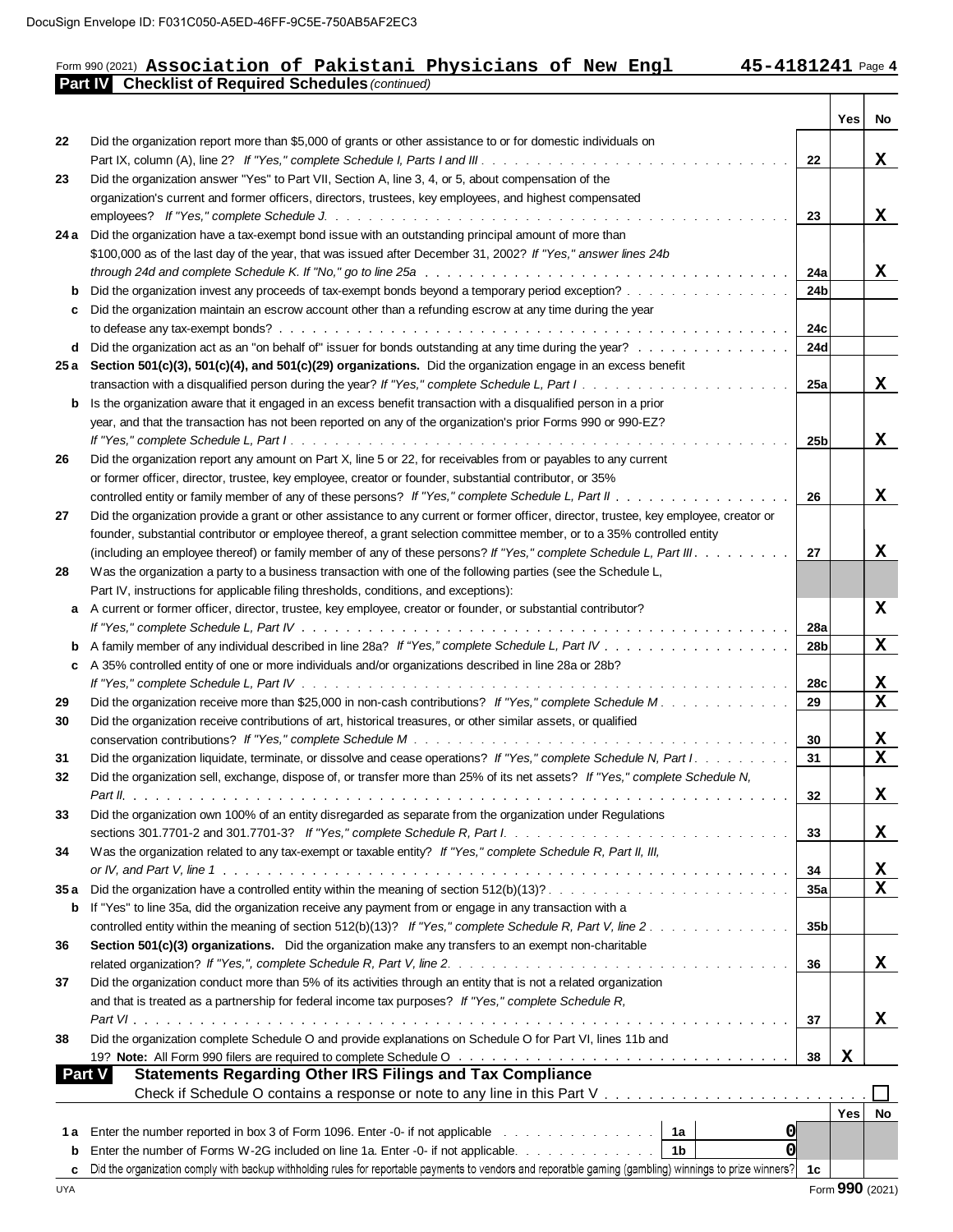|      | Form 990 (2021) Association of Pakistani Physicians of New Engl<br>45-4181241 Page 5<br><b>Part V</b> Statements Regarding Other IRS Filings and Tax Compliance (continued)                                                         |                |          |                         |
|------|-------------------------------------------------------------------------------------------------------------------------------------------------------------------------------------------------------------------------------------|----------------|----------|-------------------------|
| 2 a  | Enter the number of employees reported on Form W-3, Transmittal of Wage and Tax                                                                                                                                                     |                | Yes   No |                         |
|      | O<br>Statements, filed for the calendar year ending with or within the year covered by this return $\ldots \ldots \ldots$                                                                                                           |                |          |                         |
|      |                                                                                                                                                                                                                                     | 2 <sub>b</sub> |          |                         |
| b    | If at least one is reported on line 2a, did the organization file all required federal employment tax returns?                                                                                                                      |                |          |                         |
|      | Note: If the sum of lines 1a and 2a is greater than 250, you may be required to e-file. See instructions.                                                                                                                           |                |          |                         |
| 3а   | Did the organization have unrelated business gross income of \$1,000 or more during the year?                                                                                                                                       | За             |          | X                       |
| b    | If "Yes," has it filed a Form 990-T for this year? If "No" to line 3b, provide an explanation on Schedule O.                                                                                                                        | 3 <sub>b</sub> |          |                         |
| 4а   | At any time during the calendar year, did the organization have an interest in, or a signature or other authority                                                                                                                   |                |          |                         |
|      | over, a financial account in a foreign country (such as a bank account, securities account, or other financial account)?                                                                                                            | 4a             |          | x                       |
| b    | If "Yes," enter the name of the foreign country                                                                                                                                                                                     |                |          |                         |
|      | See instructions for filing requirements for FinCEN Form 114, Report of Foreign Bank and Financial Accounts (FBAR).                                                                                                                 |                |          |                         |
| 5 a  | Was the organization a party to a prohibited tax shelter transaction at any time during the tax year?                                                                                                                               | 5a             |          | X                       |
| b    |                                                                                                                                                                                                                                     | 5 <sub>b</sub> |          | $\mathbf x$             |
| c    |                                                                                                                                                                                                                                     | 5c             |          |                         |
| 6 a  | Does the organization have annual gross receipts that are normally greater than \$100,000, and did the                                                                                                                              |                |          |                         |
|      |                                                                                                                                                                                                                                     | 6a             |          | X                       |
| b    | If "Yes," did the organization include with every solicitation an express statement that such contributions or                                                                                                                      |                |          |                         |
|      |                                                                                                                                                                                                                                     | 6b             |          |                         |
| 7    | Organizations that may receive deductible contributions under section 170(c).                                                                                                                                                       |                |          |                         |
| а    | Did the organization receive a payment in excess of \$75 made partly as a contribution and partly for goods                                                                                                                         |                |          |                         |
|      |                                                                                                                                                                                                                                     | 7a             |          | X                       |
| b    |                                                                                                                                                                                                                                     | 7b             |          |                         |
| c    | Did the organization sell, exchange, or otherwise dispose of tangible personal property for which it was                                                                                                                            |                |          |                         |
|      |                                                                                                                                                                                                                                     | 7c             |          | х                       |
| d    | $\Omega$<br> 7d                                                                                                                                                                                                                     |                |          |                         |
| е    | Did the organization receive any funds, directly or indirectly, to pay premiums on a personal benefit contract?                                                                                                                     | 7e             |          | X                       |
| f    | Did the organization, during the year, pay premiums, directly or indirectly, on a personal benefit contract?                                                                                                                        | 7f             |          | $\overline{\textbf{x}}$ |
| g    | If the organization received a contribution of qualified intellectual property, did the organization file Form 8899 as required?                                                                                                    | 7g             |          | $\overline{\mathbf{X}}$ |
| h    | If the organization received a contribution of cars, boats, airplanes, or other vehicles, did the organization file a Form 1098-C?                                                                                                  | 7h             |          | X                       |
| 8    | Sponsoring organizations maintaining donor advised funds. Did a donor advised fund maintained by the<br>$\mathcal{L}=\mathcal{L}$                                                                                                   |                |          |                         |
|      | sponsoring organization have excess business holdings at any time during the year?                                                                                                                                                  | 8              |          |                         |
| 9    | Sponsoring organizations maintaining donor advised funds.                                                                                                                                                                           |                |          |                         |
| а    |                                                                                                                                                                                                                                     | 9a             |          |                         |
| b    |                                                                                                                                                                                                                                     | 9b             |          |                         |
| 10   | Section 501(c)(7) organizations. Enter:                                                                                                                                                                                             |                |          |                         |
| а    | 10a                                                                                                                                                                                                                                 |                |          |                         |
| b    | 10 <sub>b</sub>  <br>Gross receipts, included on Form 990, Part VIII, line 12, for public use of club facilities.                                                                                                                   |                |          |                         |
| 11   | Section 501(c)(12) organizations. Enter:                                                                                                                                                                                            |                |          |                         |
| a    | 11a                                                                                                                                                                                                                                 |                |          |                         |
| b    | Gross income from other sources. (Do not net amounts due or paid to other sources                                                                                                                                                   |                |          |                         |
|      | 11b                                                                                                                                                                                                                                 |                |          |                         |
| 12 a | Section 4947(a)(1) non-exempt charitable trusts. Is the organization filing Form 990 in lieu of Form 1041?                                                                                                                          | 12a            |          |                         |
| b    | If "Yes," enter the amount of tax-exempt interest received or accrued during the year 12b                                                                                                                                           |                |          |                         |
| 13   | Section 501(c)(29) qualified nonprofit health insurance issuers.                                                                                                                                                                    |                |          |                         |
| а    | Is the organization licensed to issue qualified health plans in more than one state?                                                                                                                                                | 13а            |          |                         |
|      | Note: See the instructions for additional information the organization must report on Schedule O.                                                                                                                                   |                |          |                         |
| b    | Enter the amount of reserves the organization is required to maintain by the states in which                                                                                                                                        |                |          |                         |
|      | the organization is licensed to issue qualified health plans with the state of the organization is 13b                                                                                                                              |                |          |                         |
| c    | <b>Enter the amount of reserves on hand</b> response to the contract the contract to the contract to the contract to the contract to the contract to the contract to the contract to the contract to the contract to the contract t |                |          |                         |
| 14 a |                                                                                                                                                                                                                                     | 14a            |          | X                       |
| b    | If "Yes," has it filed a Form 720 to report these payments? If "No," provide an explanation on Schedule O                                                                                                                           | 14b            |          |                         |
|      | Is the organization subject to the section 4960 tax on payment(s) of more than \$1,000,000 in remuneration                                                                                                                          |                |          |                         |
| 15   |                                                                                                                                                                                                                                     |                |          |                         |
|      |                                                                                                                                                                                                                                     | 15             |          | X                       |
|      | If "Yes," see the instructions and file Form 4720, Schedule N.                                                                                                                                                                      |                |          |                         |
| 16   |                                                                                                                                                                                                                                     | 16             |          | х                       |
|      | If "Yes," complete Form 4720, Schedule O.                                                                                                                                                                                           |                |          |                         |
|      |                                                                                                                                                                                                                                     |                |          |                         |
| 17   | Section 501(c)(21) organizations. Did the trust, any disqualified person, or mine operator engage in any                                                                                                                            | 17             |          |                         |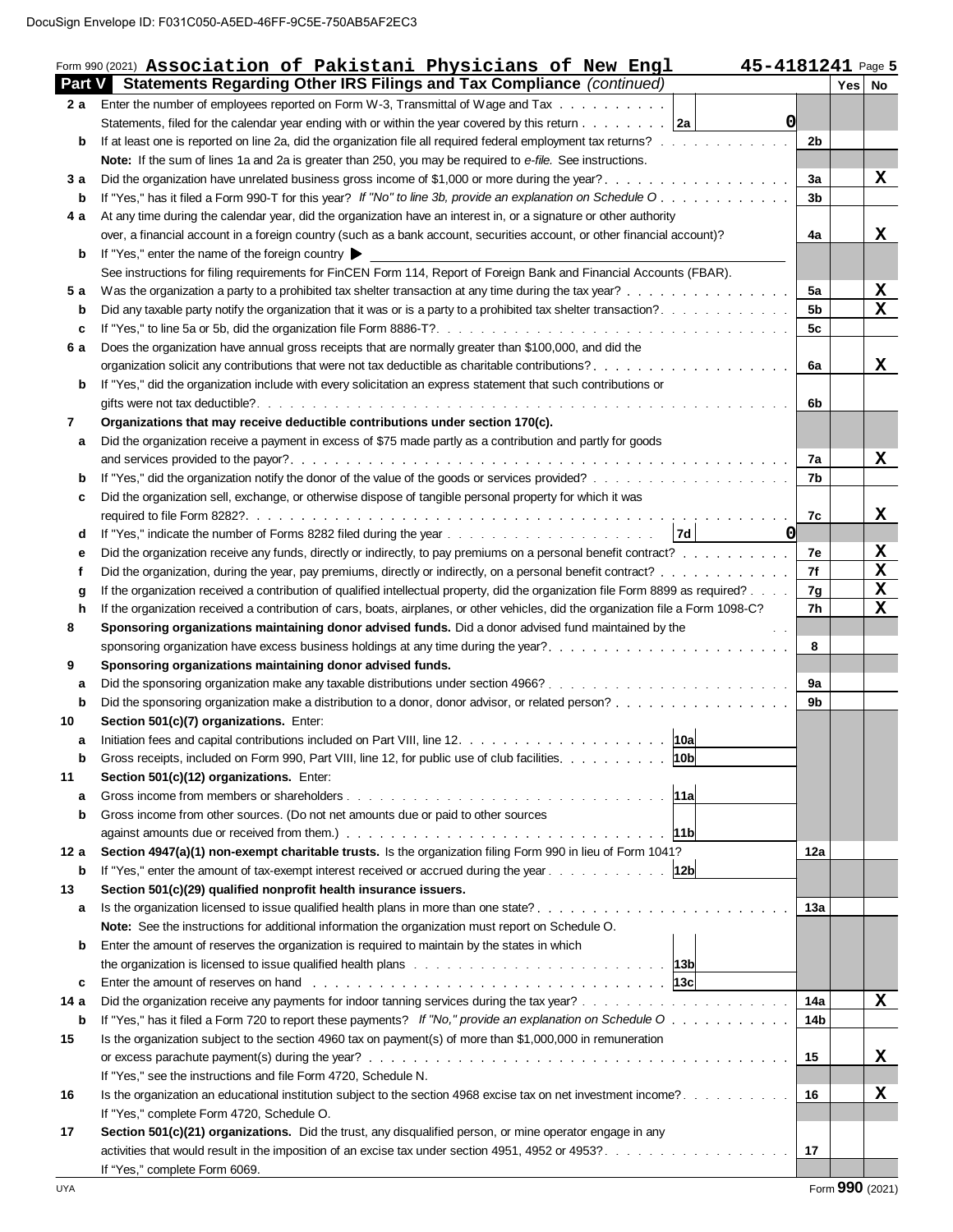| <b>Part VI</b> | Form 990 (2021) Association of Pakistani Physicians of New Engl<br>45-4181241 Page 6<br>Governance, Management, and Disclosure. For each "Yes" response to lines 2 through 7b below, and for a "No"                            |                 |             |                                         |
|----------------|--------------------------------------------------------------------------------------------------------------------------------------------------------------------------------------------------------------------------------|-----------------|-------------|-----------------------------------------|
|                | response to line 8a, 8b, or 10b below, describe the circumstances, processes, or changes on Schedule O. See instructions.                                                                                                      |                 |             |                                         |
|                |                                                                                                                                                                                                                                |                 |             |                                         |
|                | <b>Section A. Governing Body and Management</b>                                                                                                                                                                                |                 |             |                                         |
|                |                                                                                                                                                                                                                                |                 | Yes         | No                                      |
|                | 1a<br>1 a Enter the number of voting members of the governing body at the end of the tax year.                                                                                                                                 |                 |             |                                         |
|                | If there are material differences in voting rights among members of the governing body, or                                                                                                                                     |                 |             |                                         |
|                | if the governing body delegated broad authority to an executive committee or similar                                                                                                                                           |                 |             |                                         |
|                | committee, explain on Schedule O.                                                                                                                                                                                              |                 |             |                                         |
| b              | 4<br>Enter the number of voting members included on line 1a, above, who are independent   1b                                                                                                                                   |                 |             |                                         |
| 2              | Did any officer, director, trustee, or key employee have a family relationship or a business relationship with                                                                                                                 |                 |             |                                         |
|                |                                                                                                                                                                                                                                | $\mathbf{2}$    |             | X                                       |
| 3              | Did the organization delegate control over management duties customarily performed by or under the direct                                                                                                                      |                 |             |                                         |
|                | supervision of officers, directors, trustees, or key employees to a management company or other person?                                                                                                                        | 3<br>4          |             | <u>x</u><br>$\overline{\mathbf{x}}$     |
| 4              | Did the organization make any significant changes to its governing documents since the prior Form 990 was filed?<br>Did the organization become aware during the year of a significant diversion of the organization's assets? | 5               |             | $\overline{\mathbf{x}}$                 |
| 5<br>6         |                                                                                                                                                                                                                                | 6               |             | $\mathbf x$                             |
| 7 а            | Did the organization have members, stockholders, or other persons who had the power to elect or appoint                                                                                                                        |                 |             |                                         |
|                |                                                                                                                                                                                                                                | 7a              |             | X                                       |
| b              | Are any governance decisions of the organization reserved to (or subject to approval by) members,                                                                                                                              |                 |             |                                         |
|                |                                                                                                                                                                                                                                | 7b              |             | х                                       |
| 8              | Did the organization contemporaneously document the meetings held or written actions undertaken during                                                                                                                         |                 |             |                                         |
|                | the year by the following:                                                                                                                                                                                                     |                 |             |                                         |
| a              |                                                                                                                                                                                                                                | 8а              | X           |                                         |
| b              |                                                                                                                                                                                                                                | 8b              | $\mathbf x$ |                                         |
| 9              | Is there any officer, director, trustee, or key employee listed in Part VII, Section A, who cannot be reached at                                                                                                               |                 |             |                                         |
|                |                                                                                                                                                                                                                                | 9               |             | X                                       |
|                | Section B. Policies (This Section B requests information about policies not required by the Internal Revenue Code.)                                                                                                            |                 |             |                                         |
|                |                                                                                                                                                                                                                                |                 | Yes         | No                                      |
|                |                                                                                                                                                                                                                                | 10a             |             | х                                       |
| b              | If "Yes," did the organization have written policies and procedures governing the activities of such chapters,                                                                                                                 |                 |             |                                         |
|                | affiliates, and branches to ensure their operations are consistent with the organization's exempt purposes?                                                                                                                    | 10b             |             |                                         |
|                | 11 a Has the organization provided a complete copy of this Form 990 to all members of its governing body before filing the form?                                                                                               | 11a             | $\mathbf x$ |                                         |
| b              | Describe on Schedule O the process, if any, used by the organization to review this Form 990.                                                                                                                                  |                 |             |                                         |
|                |                                                                                                                                                                                                                                | 12a             | X           |                                         |
| b              | Were officers, directors, or trustees, and key employees required to disclose annually interests that could give rise to conflicts? .                                                                                          | 12 <sub>b</sub> | $\mathbf x$ |                                         |
| c              | Did the organization regularly and consistently monitor and enforce compliance with the policy? If "Yes,"                                                                                                                      |                 |             |                                         |
|                |                                                                                                                                                                                                                                | 12c             | X           |                                         |
| 13             |                                                                                                                                                                                                                                | 13              | $\mathbf x$ |                                         |
| 14             | Did the organization have a written document retention and destruction policy?                                                                                                                                                 | 14              | $\mathbf x$ |                                         |
| 15             | Did the process for determining compensation of the following persons include a review and approval by                                                                                                                         |                 |             |                                         |
|                | independent persons, comparability data, and contemporaneous substantiation of the deliberation and decision?                                                                                                                  | 15a             |             |                                         |
| a<br>b         | Other officers or key employees of the organization with the state of the state of the organization with the state of the organization with the state of the state of the organization.                                        | 15 <sub>b</sub> |             | $\underline{\mathbf{x}}$<br>$\mathbf x$ |
|                | If "Yes" to line 15a or 15b, describe the process on Schedule O. See instructions.                                                                                                                                             |                 |             |                                         |
|                | 16 a Did the organization invest in, contribute assets to, or participate in a joint venture or similar arrangement                                                                                                            |                 |             |                                         |
|                |                                                                                                                                                                                                                                | 16a             |             | X                                       |
| b              | If "Yes," did the organization follow a written policy or procedure requiring the organization to evaluate its                                                                                                                 |                 |             |                                         |
|                | participation in joint venture arrangements under applicable federal tax law, and take steps to safeguard the                                                                                                                  |                 |             |                                         |
|                |                                                                                                                                                                                                                                | 16b             |             |                                         |
|                | <b>Section C. Disclosure</b>                                                                                                                                                                                                   |                 |             |                                         |
|                | List the states with which a copy of this Form 990 is required to be filed $\blacktriangleright$ NH                                                                                                                            |                 |             |                                         |
|                | Section 6104 requires an organization to make its Forms 1023 (1024 or 1024-A, if applicable), 990, and 990-T (section 501(c)(3)s only)                                                                                         |                 |             |                                         |
|                |                                                                                                                                                                                                                                |                 |             |                                         |
|                | available for public inspection. Indicate how you made these available. Check all that apply.                                                                                                                                  |                 |             |                                         |
| 17<br>18       | Another's website $\boxed{\mathbf{X}}$ Upon request<br>$ X $ Own website<br>  Other (explain on Schedule O)                                                                                                                    |                 |             |                                         |
| 19             | Describe on Schedule O whether (and if so, how) the organization made its governing documents, conflict of interest policy, and                                                                                                |                 |             |                                         |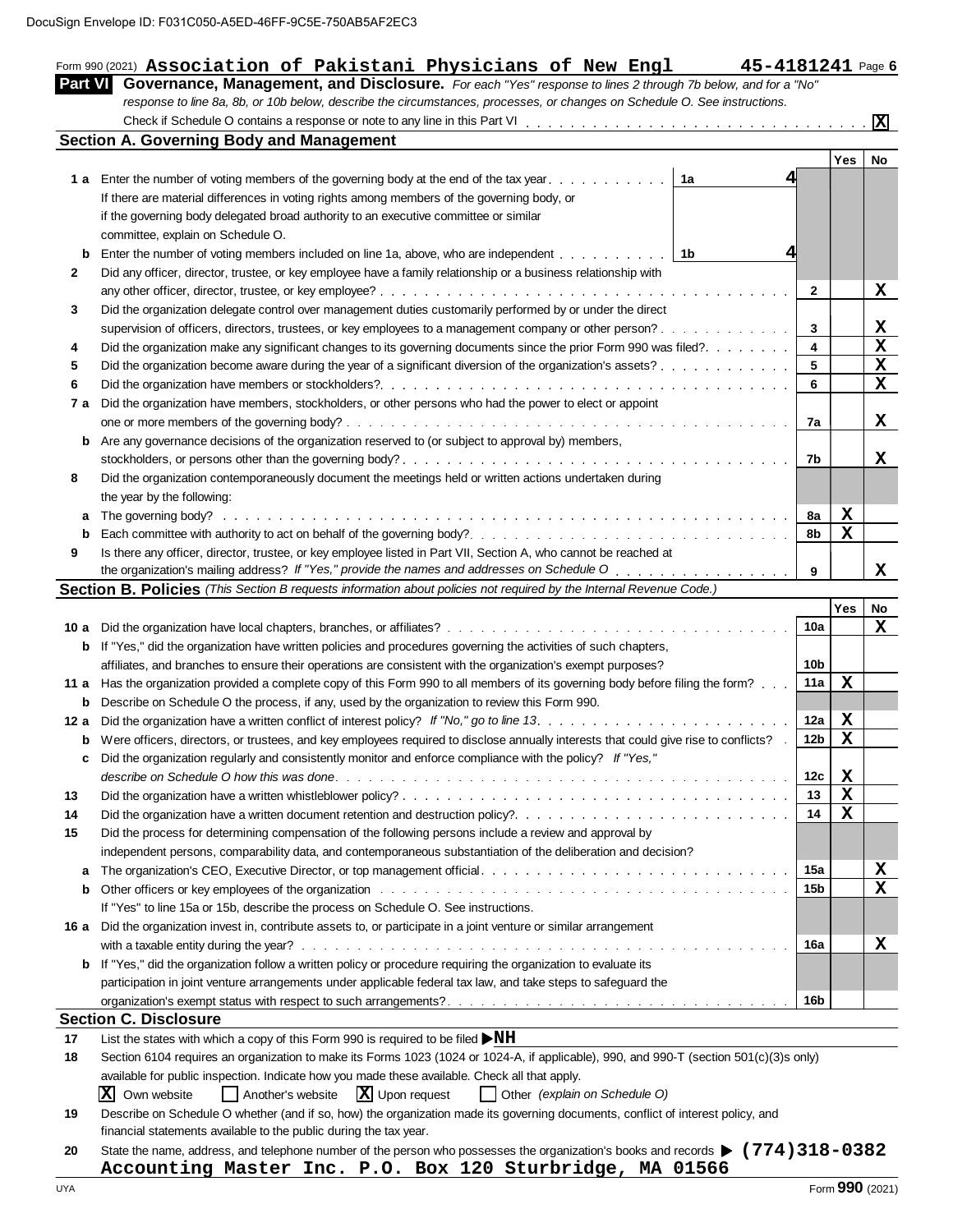### Form 990 (2021)  $45 - 4181241$  Page 7 2: F031C050-A5ED-46FF-9C5E-750AB5AF2EC3<br>**Association of Pakistani Physicians of New Engl \_\_\_\_\_\_\_\_\_\_\_\_\_\_\_\_\_\_\_\_\_\_\_\_\_\_\_\_\_\_\_\_**<br>Impensation of Officers Directors Trustees Key Employees Highest Compensated Employees and

#### **Part VII Part I Compensation of Officers, Directors, Trustees, Key Employees, Highest Compensated Employees, and Independent Contractors**

Check if Schedule O contains a response or note to any line in this Part VII

**Section A. Officers, Directors, Trustees, Key Employees, and Highest Compensated Employees**

**1a** Complete this table for all persons required to be listed. Report compensation for the calendar year ending with or within the organization's tax year.

List all of the organization's **current** officers, directors, trustees (whether individuals or organizations), regardless of amount of compensation. Enter -0- in columns (D), (E), and (F) if no compensation was paid.

List all of the organization's **current** key employees, if any. See instructions for definition of "key employee."

List the organization's five **current** highest compensated employees (other than an officer, director, trustee, or key employee) who received reportable compensation (box 5 of Form W-2, Form 1099-MISC, and/or box 1 of Form 1099-NEC) of more than \$100,000 from the organization and any related organizations.

List all of the organization's **former** officers, key employees, and highest compensated employees who received more than \$100,000 of reportable compensation from the organization and any related organizations.

List all of the organization's **former directors or trustees** that received, in the capacity as a former director or trustee of the organization, more than \$10,000 of reportable compensation from the organization and any related organizations. See instructions for the order in which to list the persons above.

Check this box if neither the organization nor any related organization compensated any current officer, director, or trustee. **X**

|                         |                       |                    |                       | (C)         |              |                                 |        |                                |                                    |                          |
|-------------------------|-----------------------|--------------------|-----------------------|-------------|--------------|---------------------------------|--------|--------------------------------|------------------------------------|--------------------------|
| (A)                     | (B)                   |                    |                       | Position    |              |                                 |        | (D)                            | (E)                                | (F)                      |
| Name and title          | Average               |                    |                       |             |              | (do not check more than one     |        | Reportable                     | Reportable                         | Estimated amount         |
|                         | hours                 |                    |                       |             |              | box, unless person is both an   |        | compensation                   | compensation                       | of other                 |
|                         | per week<br>(list any |                    |                       |             |              | officer and a director/trustee) |        | from the<br>organization (W-2/ | from related<br>organization (W-2/ | compensation<br>from the |
|                         | hours for             | or director        |                       | Officer     |              |                                 | Former | 1099-MISC/                     | 1099-MISC/                         | organization and         |
|                         | related               | Individual trustee | Institutional trustee |             | Key employee |                                 |        | 1099-NEC)                      | 1099-NEC)                          | related organizations    |
|                         | organizations         |                    |                       |             |              |                                 |        |                                |                                    |                          |
|                         | below<br>dotted line) |                    |                       |             |              |                                 |        |                                |                                    |                          |
|                         |                       |                    |                       |             |              | Highest compensated<br>employee |        |                                |                                    |                          |
|                         |                       |                    |                       |             |              |                                 |        |                                |                                    |                          |
|                         |                       |                    |                       |             |              |                                 |        |                                |                                    |                          |
| Shaikh MD<br>(1) Yousaf |                       |                    |                       |             |              |                                 |        |                                |                                    |                          |
| President               |                       |                    |                       | $\mathbf x$ |              |                                 |        |                                |                                    |                          |
| (2) Saud Javed MD       |                       |                    |                       |             |              |                                 |        |                                |                                    |                          |
| Vice President          |                       |                    |                       | $\mathbf x$ |              |                                 |        |                                |                                    |                          |
| (3) Kahlil Khatri MD    |                       |                    |                       |             |              |                                 |        |                                |                                    |                          |
| Director                |                       |                    |                       | $\mathbf x$ |              |                                 |        |                                |                                    |                          |
| (4) Safana Mushtaq MD   |                       |                    |                       |             |              |                                 |        |                                |                                    |                          |
| Secretary               |                       |                    |                       | $\mathbf x$ |              |                                 |        |                                |                                    |                          |
| (5) Akmal Sarwar MD     |                       |                    |                       |             |              |                                 |        |                                |                                    |                          |
| Treasurer               |                       |                    |                       | $\mathbf x$ |              |                                 |        |                                |                                    |                          |
| (6)                     |                       |                    |                       |             |              |                                 |        |                                |                                    |                          |
|                         |                       |                    |                       |             |              |                                 |        |                                |                                    |                          |
| (7)                     |                       |                    |                       |             |              |                                 |        |                                |                                    |                          |
|                         |                       |                    |                       |             |              |                                 |        |                                |                                    |                          |
| (8)                     |                       |                    |                       |             |              |                                 |        |                                |                                    |                          |
|                         |                       |                    |                       |             |              |                                 |        |                                |                                    |                          |
| (9)                     |                       |                    |                       |             |              |                                 |        |                                |                                    |                          |
| (10)                    |                       |                    |                       |             |              |                                 |        |                                |                                    |                          |
|                         |                       |                    |                       |             |              |                                 |        |                                |                                    |                          |
| (11)                    |                       |                    |                       |             |              |                                 |        |                                |                                    |                          |
|                         |                       |                    |                       |             |              |                                 |        |                                |                                    |                          |
| (12)                    |                       |                    |                       |             |              |                                 |        |                                |                                    |                          |
|                         |                       |                    |                       |             |              |                                 |        |                                |                                    |                          |
| (13)                    |                       |                    |                       |             |              |                                 |        |                                |                                    |                          |
|                         |                       |                    |                       |             |              |                                 |        |                                |                                    |                          |
| (14)                    |                       |                    |                       |             |              |                                 |        |                                |                                    |                          |
|                         |                       |                    |                       |             |              |                                 |        |                                |                                    |                          |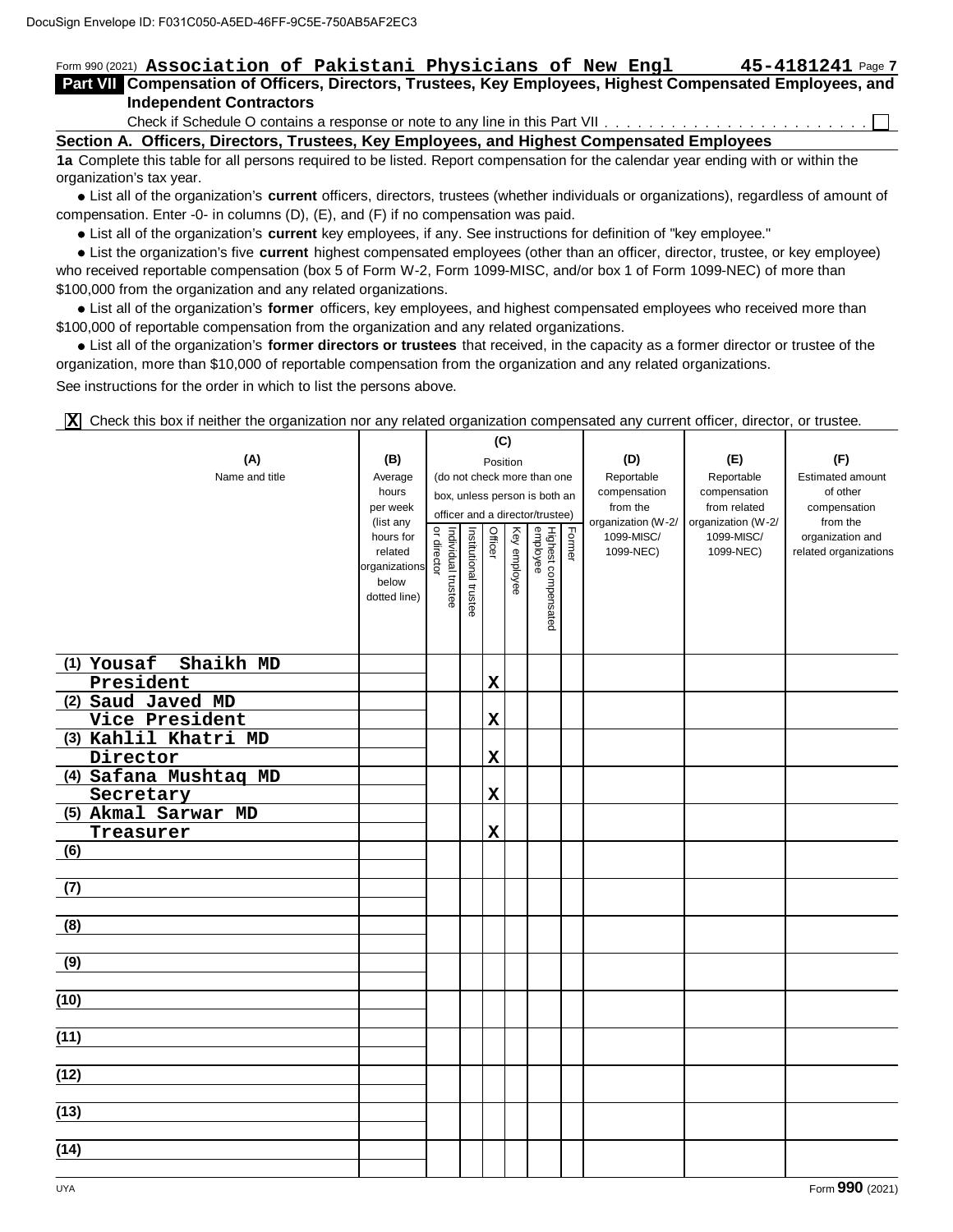| Form 990 (2021) Association of Pakistani Physicians of New Engl<br>Part VII Section A. Officers, Directors, Trustees, Key Employees, and Highest Compensated Employees (continued)                                                                                                                                                                                                                                                                                                                  |                                                                                                          |                                   |                       |                 |              |                                                                                                                                    |        |                                                                                         |                                                                                             | 45-4181241 Page 8                                                                                            |         |
|-----------------------------------------------------------------------------------------------------------------------------------------------------------------------------------------------------------------------------------------------------------------------------------------------------------------------------------------------------------------------------------------------------------------------------------------------------------------------------------------------------|----------------------------------------------------------------------------------------------------------|-----------------------------------|-----------------------|-----------------|--------------|------------------------------------------------------------------------------------------------------------------------------------|--------|-----------------------------------------------------------------------------------------|---------------------------------------------------------------------------------------------|--------------------------------------------------------------------------------------------------------------|---------|
| (A)                                                                                                                                                                                                                                                                                                                                                                                                                                                                                                 | (B)                                                                                                      |                                   |                       | (C)<br>Position |              |                                                                                                                                    |        | (D)                                                                                     | (E)                                                                                         | (F)                                                                                                          |         |
| Name and title                                                                                                                                                                                                                                                                                                                                                                                                                                                                                      | Average<br>hours per<br>week (list any<br>hours for<br>related<br>organizations<br>below dotted<br>line) | Individual trustee<br>or director | Institutional trustee | Officer         | Key employee | (do not check more than one<br>box, unless person is both an<br>officer and a director/trustee)<br>Highest compensated<br>employee | Former | Reportable<br>compensation<br>from the<br>organization (W-2/<br>1099-MISC/<br>1099-NEC) | Reportable<br>compensation<br>from related<br>organization (W-2/<br>1099-MISC/<br>1099-NEC) | <b>Estimated amount</b><br>of other<br>compensation<br>from the<br>organization and<br>related organizations |         |
| (15)                                                                                                                                                                                                                                                                                                                                                                                                                                                                                                |                                                                                                          |                                   |                       |                 |              |                                                                                                                                    |        |                                                                                         |                                                                                             |                                                                                                              |         |
| (16)                                                                                                                                                                                                                                                                                                                                                                                                                                                                                                |                                                                                                          |                                   |                       |                 |              |                                                                                                                                    |        |                                                                                         |                                                                                             |                                                                                                              |         |
| (17)                                                                                                                                                                                                                                                                                                                                                                                                                                                                                                |                                                                                                          |                                   |                       |                 |              |                                                                                                                                    |        |                                                                                         |                                                                                             |                                                                                                              |         |
| (18)                                                                                                                                                                                                                                                                                                                                                                                                                                                                                                |                                                                                                          |                                   |                       |                 |              |                                                                                                                                    |        |                                                                                         |                                                                                             |                                                                                                              |         |
| (19)                                                                                                                                                                                                                                                                                                                                                                                                                                                                                                |                                                                                                          |                                   |                       |                 |              |                                                                                                                                    |        |                                                                                         |                                                                                             |                                                                                                              |         |
| (20)                                                                                                                                                                                                                                                                                                                                                                                                                                                                                                |                                                                                                          |                                   |                       |                 |              |                                                                                                                                    |        |                                                                                         |                                                                                             |                                                                                                              |         |
| (21)                                                                                                                                                                                                                                                                                                                                                                                                                                                                                                |                                                                                                          |                                   |                       |                 |              |                                                                                                                                    |        |                                                                                         |                                                                                             |                                                                                                              |         |
| (22)                                                                                                                                                                                                                                                                                                                                                                                                                                                                                                |                                                                                                          |                                   |                       |                 |              |                                                                                                                                    |        |                                                                                         |                                                                                             |                                                                                                              |         |
| (23)                                                                                                                                                                                                                                                                                                                                                                                                                                                                                                |                                                                                                          |                                   |                       |                 |              |                                                                                                                                    |        |                                                                                         |                                                                                             |                                                                                                              |         |
| (24)                                                                                                                                                                                                                                                                                                                                                                                                                                                                                                |                                                                                                          |                                   |                       |                 |              |                                                                                                                                    |        |                                                                                         |                                                                                             |                                                                                                              |         |
| (25)                                                                                                                                                                                                                                                                                                                                                                                                                                                                                                |                                                                                                          |                                   |                       |                 |              |                                                                                                                                    |        |                                                                                         |                                                                                             |                                                                                                              |         |
| Subtotal descriptions and contained a services and contained a services of the services of the services of the<br>1b<br>Total from continuation sheets to Part VII, Section A<br>c<br>Total (add lines 1b and 1c) And All Alberta and Alberta Communications and Alberta Alberta and Alberta Alberta A<br>d<br>Total number of individuals (including but not limited to those listed above) who received more than \$100,000 of<br>$\mathbf{2}$<br>reportable compensation from the organization ▶ |                                                                                                          |                                   |                       |                 |              |                                                                                                                                    |        |                                                                                         |                                                                                             |                                                                                                              |         |
| Did the organization list any former officer, director, trustee, key employee, or highest compensated<br>3<br>employee on line 1a? If "Yes," complete Schedule J for such individual.                                                                                                                                                                                                                                                                                                               |                                                                                                          |                                   |                       |                 |              |                                                                                                                                    |        |                                                                                         |                                                                                             | Yes<br>3                                                                                                     | No<br>х |
| For any individual listed on line 1a, is the sum of reportable compensation and other compensation from the<br>4<br>organization and related organizations greater than \$150,000? If "Yes," complete Schedule J for such                                                                                                                                                                                                                                                                           |                                                                                                          |                                   |                       |                 |              |                                                                                                                                    |        |                                                                                         |                                                                                             |                                                                                                              |         |
| <i>individual</i><br>Did any person listed on line 1a receive or accrue compensation from any unrelated organization or individual<br>5<br>for services rendered to the organization? If "Yes," complete Schedule J for such person                                                                                                                                                                                                                                                                 |                                                                                                          |                                   |                       |                 |              |                                                                                                                                    |        |                                                                                         |                                                                                             | 4<br>5                                                                                                       | X       |
| <b>Section B. Independent Contractors</b>                                                                                                                                                                                                                                                                                                                                                                                                                                                           |                                                                                                          |                                   |                       |                 |              |                                                                                                                                    |        |                                                                                         |                                                                                             |                                                                                                              | X       |
| Complete this table for your five highest compensated independent contractors that received more than \$100,000 of<br>1<br>compensation from the organization. Report compensation for the calendar year ending with or within the organization's<br>tax year.                                                                                                                                                                                                                                      |                                                                                                          |                                   |                       |                 |              |                                                                                                                                    |        |                                                                                         |                                                                                             |                                                                                                              |         |
| (A)<br>Name and business address                                                                                                                                                                                                                                                                                                                                                                                                                                                                    |                                                                                                          |                                   |                       |                 |              |                                                                                                                                    |        | (B)<br>Description of services                                                          |                                                                                             | (C)<br>Compensation                                                                                          |         |
|                                                                                                                                                                                                                                                                                                                                                                                                                                                                                                     |                                                                                                          |                                   |                       |                 |              |                                                                                                                                    |        |                                                                                         |                                                                                             |                                                                                                              |         |

**2** Total number of independent contractors (including but not limited to those listed above) who received more than \$100,000 of compensation from the organization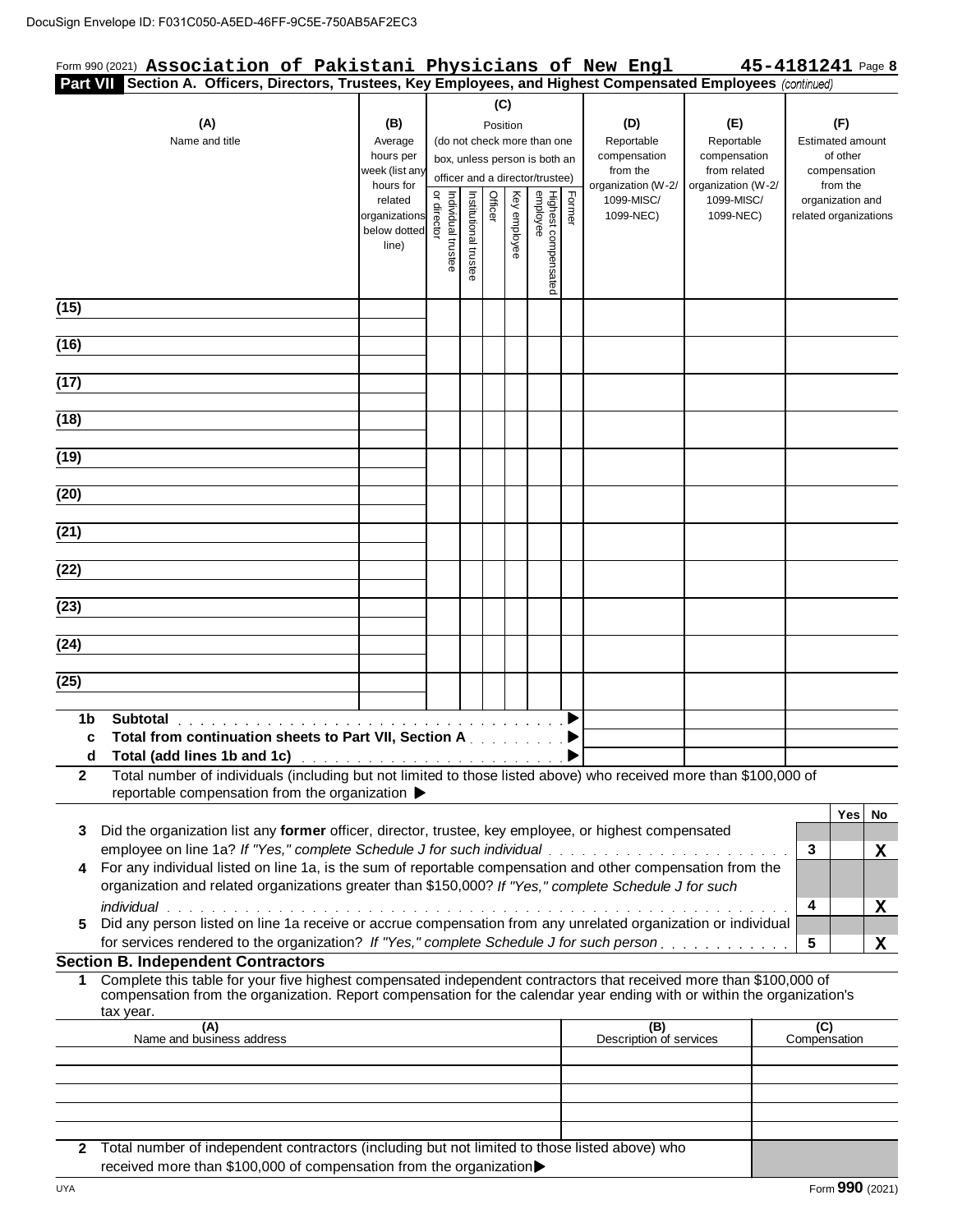|                                      |        | pcuSign    Envelope ID: F031C050-A5ED-46FF-9C5E-750AB5AF2EC3                                                                                                                                                                   |                      |                                              |                                           |                                           |
|--------------------------------------|--------|--------------------------------------------------------------------------------------------------------------------------------------------------------------------------------------------------------------------------------|----------------------|----------------------------------------------|-------------------------------------------|-------------------------------------------|
| Form 990 (2021)                      |        | Association of Pakistani Physicians of New Engl                                                                                                                                                                                |                      |                                              |                                           | 45-4181241 Page 9                         |
|                                      |        | <b>Part VIII Statement of Revenue</b>                                                                                                                                                                                          |                      |                                              |                                           |                                           |
|                                      |        | Check if Schedule O contains a response or note to any line in this Part VIII (and a subseted that is a set of subseted that is a set of subseted that is a set of subseted that is a set of the independent of the Part VIII  | (A)<br>Total revenue | (B)<br>Related or exempt<br>function revenue | $\overline{(c)}$<br>Unrelated<br>business | (D)<br>Revenue excluded<br>from tax under |
|                                      |        |                                                                                                                                                                                                                                |                      |                                              | revenue                                   | sections 512-514                          |
|                                      |        | 1a Federated campaigns 1a                                                                                                                                                                                                      |                      |                                              |                                           |                                           |
| Other Similar Amounts                |        | 2,950.<br><b>b</b> Membership dues $\ldots$ $\ldots$ $\ldots$ $\ldots$ $\ldots$ 1b                                                                                                                                             |                      |                                              |                                           |                                           |
|                                      |        | c Fundraising events $\ldots$ 1c                                                                                                                                                                                               |                      |                                              |                                           |                                           |
|                                      |        | d Related organizations  <br>1d                                                                                                                                                                                                |                      |                                              |                                           |                                           |
|                                      |        | e Government grants (contributions)<br>1e<br>f All other contributions, gifts, grants,                                                                                                                                         |                      |                                              |                                           |                                           |
|                                      |        | 17,719.<br>and similar amounts not included above. [16]<br>1f                                                                                                                                                                  |                      |                                              |                                           |                                           |
|                                      |        | Noncash contributions included in lines 1a-1f $\frac{1}{9}$                                                                                                                                                                    |                      |                                              |                                           |                                           |
| Contributions, Gifts, Grants,<br>and | h.     | ▶                                                                                                                                                                                                                              | 20,669.              |                                              |                                           |                                           |
|                                      |        | <b>Business Code</b>                                                                                                                                                                                                           |                      |                                              |                                           |                                           |
|                                      | 2a     |                                                                                                                                                                                                                                |                      |                                              |                                           |                                           |
|                                      | b      | <u> 1989 - Johann Stein, mars and de Britannich (b. 1989)</u>                                                                                                                                                                  |                      |                                              |                                           |                                           |
|                                      | c      |                                                                                                                                                                                                                                |                      |                                              |                                           |                                           |
|                                      | d      | <u> 1989 - Johann Barn, amerikansk politiker (d. 1989)</u>                                                                                                                                                                     |                      |                                              |                                           |                                           |
| Program Service Revenue              | е      | f All other program service revenue $\ldots$                                                                                                                                                                                   |                      |                                              |                                           |                                           |
|                                      | g      |                                                                                                                                                                                                                                |                      |                                              |                                           |                                           |
|                                      | 3      | Investment income (including dividends, interest,                                                                                                                                                                              |                      |                                              |                                           |                                           |
|                                      |        |                                                                                                                                                                                                                                |                      |                                              |                                           |                                           |
|                                      | 4      | Income from investment of tax-exempt bond proceeds $\ldots$ .                                                                                                                                                                  |                      |                                              |                                           |                                           |
|                                      | 5      |                                                                                                                                                                                                                                |                      |                                              |                                           |                                           |
|                                      |        | (i) Real<br>(ii) Personal                                                                                                                                                                                                      |                      |                                              |                                           |                                           |
|                                      |        | 6a Gross rents 6a<br>6b                                                                                                                                                                                                        |                      |                                              |                                           |                                           |
|                                      | b<br>c | Less: rental expenses<br><b>6c</b><br>Rental income or (loss)                                                                                                                                                                  |                      |                                              |                                           |                                           |
|                                      |        | <b>d</b> Net rental income or (loss) $\cdots$ $\cdots$ $\cdots$ $\cdots$ $\cdots$ $\cdots$                                                                                                                                     |                      |                                              |                                           |                                           |
|                                      |        | 7a Gross amount from sales of<br>(i) Securities<br>(ii) Other                                                                                                                                                                  |                      |                                              |                                           |                                           |
|                                      |        | assets other than inventory $ 7a $                                                                                                                                                                                             |                      |                                              |                                           |                                           |
|                                      |        | <b>b</b> Less: cost or other basis                                                                                                                                                                                             |                      |                                              |                                           |                                           |
|                                      |        | and sales expenses . 7b                                                                                                                                                                                                        |                      |                                              |                                           |                                           |
|                                      |        | Gain or (loss) $\ldots$ 7c                                                                                                                                                                                                     |                      |                                              |                                           |                                           |
|                                      |        |                                                                                                                                                                                                                                |                      |                                              |                                           |                                           |
|                                      |        | 8a Gross income from fundraising                                                                                                                                                                                               |                      |                                              |                                           |                                           |
| Other Revenue                        |        | events (not including \$                                                                                                                                                                                                       |                      |                                              |                                           |                                           |
|                                      |        | of contributions reported on line 1c).                                                                                                                                                                                         |                      |                                              |                                           |                                           |
|                                      |        | See Part IV, line 18 $\ldots$ $\ldots$ $\ldots$ $\ldots$   8a                                                                                                                                                                  |                      |                                              |                                           |                                           |
|                                      |        | <b>b</b> Less: direct expenses<br>8b                                                                                                                                                                                           |                      |                                              |                                           |                                           |
|                                      | c      | Net income or (loss) from fundraising events ▶                                                                                                                                                                                 |                      |                                              |                                           |                                           |
|                                      |        | 9a Gross income from gaming activities.                                                                                                                                                                                        |                      |                                              |                                           |                                           |
|                                      |        | See Part IV, line 19 $\ldots$ $\ldots$ $\ldots$ $\ldots$   9a<br><b>b</b> Less: direct expenses<br>9 <sub>b</sub>                                                                                                              |                      |                                              |                                           |                                           |
|                                      |        | <b>c</b> Net income or (loss) from gaming activities                                                                                                                                                                           |                      |                                              |                                           |                                           |
|                                      |        | 10a Gross sales of inventory, less                                                                                                                                                                                             |                      |                                              |                                           |                                           |
|                                      |        | returns and allowances 10a                                                                                                                                                                                                     |                      |                                              |                                           |                                           |
|                                      |        | <b>b</b> Less: cost of goods sold $\ldots$ $\ldots$ $\ldots$ $\lceil 10b \rceil$                                                                                                                                               |                      |                                              |                                           |                                           |
|                                      |        | c Net income or (loss) from sales of inventory                                                                                                                                                                                 |                      |                                              |                                           |                                           |
|                                      |        | <b>Business Code</b>                                                                                                                                                                                                           |                      |                                              |                                           |                                           |
|                                      | 11 a   |                                                                                                                                                                                                                                |                      |                                              |                                           |                                           |
| Miscellaneous<br>Revenue             | b      | the control of the control of the control of the control of the control of                                                                                                                                                     |                      |                                              |                                           |                                           |
|                                      |        | d All other revenue contained a state of the state of the state of the state of the state of the state of the state of the state of the state of the state of the state of the state of the state of the state of the state of |                      |                                              |                                           |                                           |
|                                      |        | ▶                                                                                                                                                                                                                              |                      |                                              |                                           |                                           |
|                                      | 12     | <b>Total revenue.</b> See instructions <b>contains contained revenue.</b> See instructions                                                                                                                                     | 20,669.              |                                              |                                           |                                           |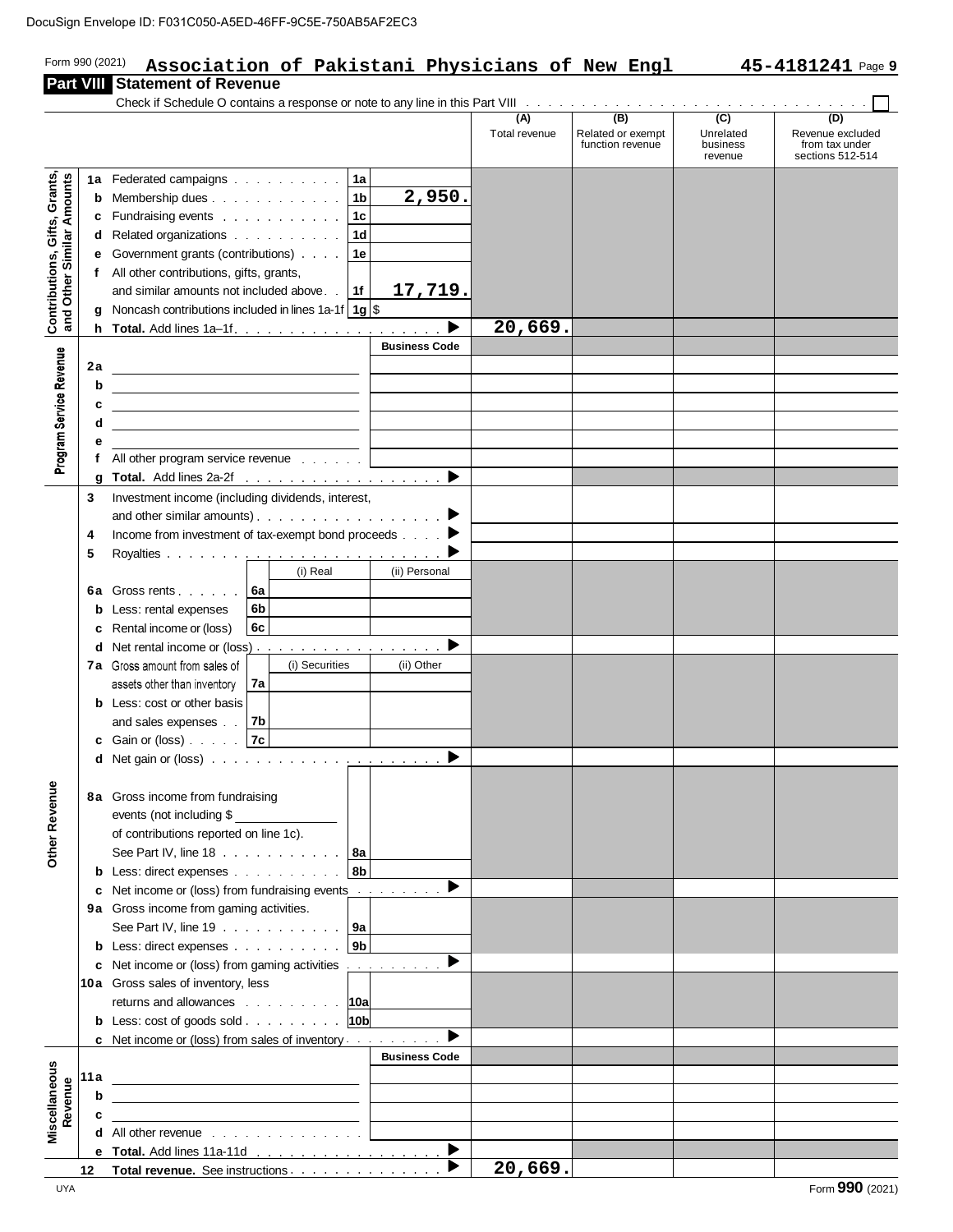#### Form 990 (2021) **Part IX Statement of Functional Expenses** 15-4181241 Page 10 D:F031C050-A5ED-46FF-9C5E-750AB5AF2EC3<br>**Association of Pakistani Physicians of New Engl 145-4181241** Page

*Section 501(c)(3) and 501(c)(4) organizations must complete all columns. All other organizations must complete column (A).*

|              | $\sigma$ , $\sigma$ , $\sigma$ , $\sigma$ , $\sigma$ , $\sigma$ , $\sigma$ , $\sigma$ , $\sigma$ , $\sigma$ , $\sigma$ , $\sigma$ , $\sigma$ , $\sigma$ , $\sigma$ , $\sigma$ , $\sigma$ , $\sigma$ , $\sigma$ , $\sigma$ , $\sigma$ , $\sigma$ , $\sigma$ , $\sigma$ , $\sigma$ , $\sigma$ , $\sigma$ , $\sigma$ , $\sigma$ , $\sigma$ , $\sigma$ , $\sigma$ |                |                        |                  |                             |
|--------------|---------------------------------------------------------------------------------------------------------------------------------------------------------------------------------------------------------------------------------------------------------------------------------------------------------------------------------------------------------------|----------------|------------------------|------------------|-----------------------------|
|              | Do not include amounts reported on lines 6b, 7b, 8b, 9b,                                                                                                                                                                                                                                                                                                      | (A)            | (B)                    | $\overline{(c)}$ | $\overline{(\overline{D})}$ |
|              | and 10b of Part VIII.                                                                                                                                                                                                                                                                                                                                         | Total expenses | Program service        | Management and   | Fundraising                 |
| $\mathbf 1$  |                                                                                                                                                                                                                                                                                                                                                               |                | expenses               | general expenses | expenses                    |
|              | Grants and other assistance to domestic organizations                                                                                                                                                                                                                                                                                                         |                | 1,500.                 |                  |                             |
|              | and domestic governments. See Part IV, line 21                                                                                                                                                                                                                                                                                                                | 1,500.         |                        |                  |                             |
| $\mathbf{2}$ | Grants and other assistance to domestic                                                                                                                                                                                                                                                                                                                       |                |                        |                  |                             |
|              | individuals. See Part IV, line 22.                                                                                                                                                                                                                                                                                                                            |                |                        |                  |                             |
| 3            | Grants and other assistance to foreign organizations,                                                                                                                                                                                                                                                                                                         |                |                        |                  |                             |
|              | foreign governments, and foreign individuals. See Part IV,                                                                                                                                                                                                                                                                                                    |                |                        |                  |                             |
|              |                                                                                                                                                                                                                                                                                                                                                               | 12,800.        | 12,800.                |                  |                             |
| 4            | Benefits paid to or for members.                                                                                                                                                                                                                                                                                                                              |                |                        |                  |                             |
| 5            | Compensation of current officers, directors, trustees,                                                                                                                                                                                                                                                                                                        |                |                        |                  |                             |
|              |                                                                                                                                                                                                                                                                                                                                                               |                |                        |                  |                             |
| 6            | Compensation not included above to disqualified persons                                                                                                                                                                                                                                                                                                       |                |                        |                  |                             |
|              | (as defined under section $4958(f)(1)$ ) and persons                                                                                                                                                                                                                                                                                                          |                |                        |                  |                             |
|              | described in section $4958(c)(3)(B)$                                                                                                                                                                                                                                                                                                                          |                |                        |                  |                             |
| 7            | Other salaries and wages                                                                                                                                                                                                                                                                                                                                      |                |                        |                  |                             |
| 8            | Pension plan accruals and contributions (include section                                                                                                                                                                                                                                                                                                      |                |                        |                  |                             |
|              | 401(k) and 403(b) employer contributions).                                                                                                                                                                                                                                                                                                                    |                |                        |                  |                             |
| 9            |                                                                                                                                                                                                                                                                                                                                                               |                |                        |                  |                             |
| 10           | Payroll taxes research and contact the contract of the contract of the contract of the contract of the contract of the contract of the contract of the contract of the contract of the contract of the contract of the contrac                                                                                                                                |                |                        |                  |                             |
| 11           | Fees for services (nonemployees):                                                                                                                                                                                                                                                                                                                             |                |                        |                  |                             |
|              |                                                                                                                                                                                                                                                                                                                                                               |                |                        |                  |                             |
|              |                                                                                                                                                                                                                                                                                                                                                               |                |                        |                  |                             |
|              |                                                                                                                                                                                                                                                                                                                                                               | 915.           |                        | 915.             |                             |
|              |                                                                                                                                                                                                                                                                                                                                                               |                |                        |                  |                             |
|              |                                                                                                                                                                                                                                                                                                                                                               |                |                        |                  |                             |
|              | e Professional fundraising services. See Part IV, line 17                                                                                                                                                                                                                                                                                                     |                |                        |                  |                             |
| f.           | Investment management fees                                                                                                                                                                                                                                                                                                                                    |                |                        |                  |                             |
|              | 9 Other. (If line 11g amount exceeds 10% of line 25, column                                                                                                                                                                                                                                                                                                   |                |                        |                  |                             |
|              | (A), amount, list line 11g expenses on Schedule O.)                                                                                                                                                                                                                                                                                                           |                |                        |                  |                             |
| 12           | Advertising and promotion with a state of the state of the state of the state of the state of the state of the                                                                                                                                                                                                                                                | 855.           |                        | 855.             |                             |
| 13           |                                                                                                                                                                                                                                                                                                                                                               |                |                        |                  |                             |
| 14           |                                                                                                                                                                                                                                                                                                                                                               |                |                        |                  |                             |
| 15           |                                                                                                                                                                                                                                                                                                                                                               |                |                        |                  |                             |
| 16           |                                                                                                                                                                                                                                                                                                                                                               |                |                        |                  |                             |
| 17           |                                                                                                                                                                                                                                                                                                                                                               |                |                        |                  |                             |
| 18           | Payments of travel or entertainment expenses for any                                                                                                                                                                                                                                                                                                          |                |                        |                  |                             |
|              | federal, state, or local public officials                                                                                                                                                                                                                                                                                                                     |                |                        |                  |                             |
| 19           | Conferences, conventions, and meetings                                                                                                                                                                                                                                                                                                                        | 4,272.         |                        | 4,272.           |                             |
| 20           |                                                                                                                                                                                                                                                                                                                                                               |                |                        |                  |                             |
| 21           |                                                                                                                                                                                                                                                                                                                                                               |                |                        |                  |                             |
| 22           | Depreciation, depletion, and amortization                                                                                                                                                                                                                                                                                                                     |                |                        |                  |                             |
| 23           |                                                                                                                                                                                                                                                                                                                                                               | 800.           |                        | 800.             |                             |
| 24           | Other expenses. Itemize expenses not covered above.                                                                                                                                                                                                                                                                                                           |                |                        |                  |                             |
|              |                                                                                                                                                                                                                                                                                                                                                               |                |                        |                  |                             |
|              | (List miscellaneous expenses on line 24e. If line 24e amount                                                                                                                                                                                                                                                                                                  |                |                        |                  |                             |
|              | exceeds 10% of line 25, column (A), amount, list line 24e                                                                                                                                                                                                                                                                                                     |                |                        |                  |                             |
|              | expenses on Schedule O.)                                                                                                                                                                                                                                                                                                                                      |                |                        |                  |                             |
| а            |                                                                                                                                                                                                                                                                                                                                                               |                |                        |                  |                             |
| b            |                                                                                                                                                                                                                                                                                                                                                               |                |                        |                  |                             |
| c            |                                                                                                                                                                                                                                                                                                                                                               |                |                        |                  |                             |
| d            |                                                                                                                                                                                                                                                                                                                                                               |                |                        |                  |                             |
|              | e All other expenses                                                                                                                                                                                                                                                                                                                                          | 632.           |                        | 632.             |                             |
| 25           | Total functional expenses. Add lines 1 through 24e                                                                                                                                                                                                                                                                                                            | 21,774.        | $\overline{14}$ , 300. | 7,474.           |                             |
| 26           | Joint costs. Complete this line only if the organization                                                                                                                                                                                                                                                                                                      |                |                        |                  |                             |
|              | reported in column (B) joint costs from a combined                                                                                                                                                                                                                                                                                                            |                |                        |                  |                             |
|              | educational campaign and fundraising solicitation. Check                                                                                                                                                                                                                                                                                                      |                |                        |                  |                             |
|              | here ▶   if following SOP 98-2 (ASC 958-720)                                                                                                                                                                                                                                                                                                                  |                |                        |                  |                             |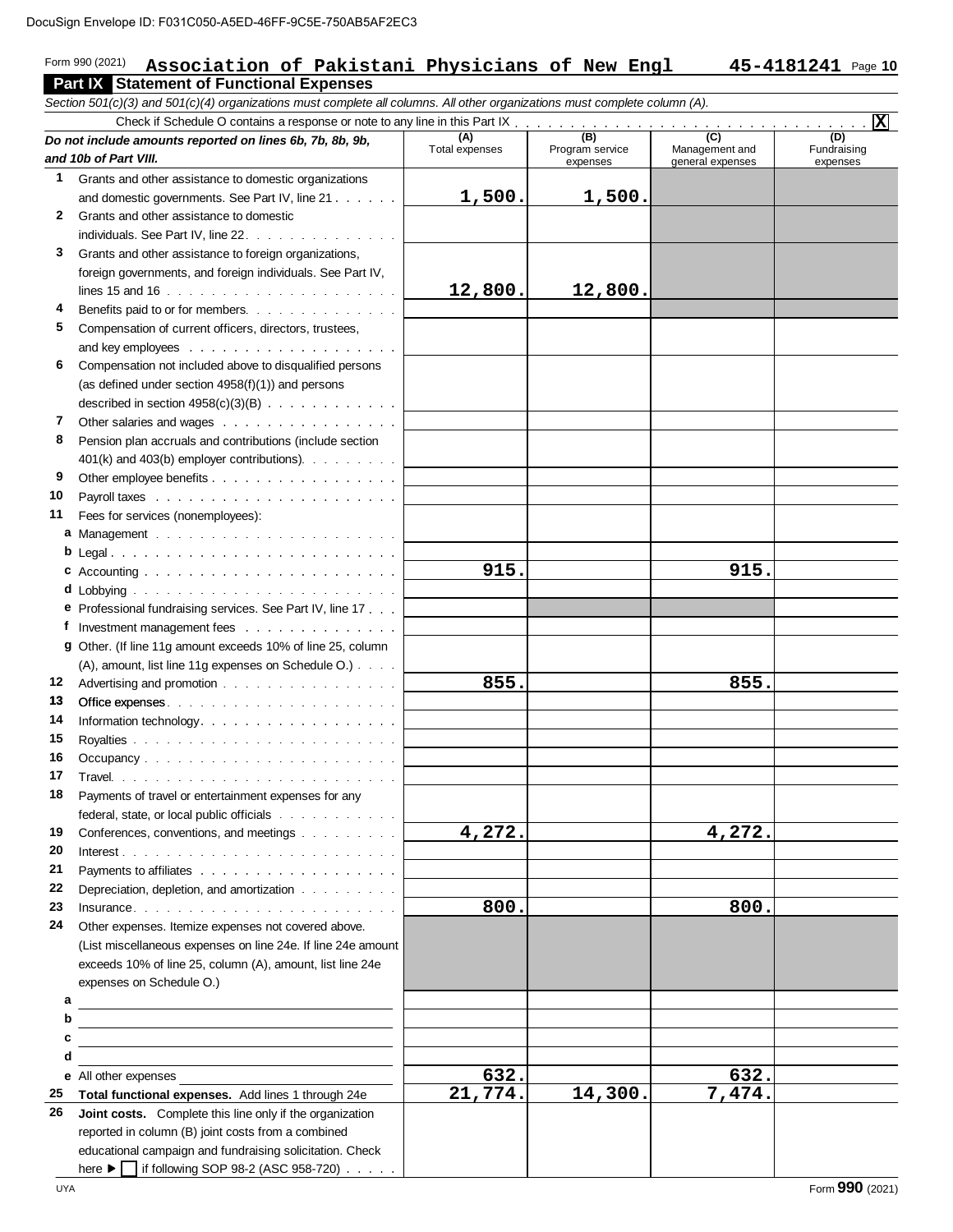|              | Association of Pakistani Physicians of New Engl<br><b>Part X</b> Balance Sheet                                                                                                                                                 |                                       |                | 45-4181241 Page 11  |
|--------------|--------------------------------------------------------------------------------------------------------------------------------------------------------------------------------------------------------------------------------|---------------------------------------|----------------|---------------------|
|              |                                                                                                                                                                                                                                |                                       |                |                     |
|              |                                                                                                                                                                                                                                | $\overline{(A)}$<br>Beginning of year |                | (B)<br>End of year  |
| 1            |                                                                                                                                                                                                                                | 6,607.                                | $\mathbf{1}$   | 5,652.              |
| $\mathbf{2}$ |                                                                                                                                                                                                                                |                                       | $\overline{2}$ |                     |
| 3            |                                                                                                                                                                                                                                |                                       | 3              |                     |
| 4            |                                                                                                                                                                                                                                |                                       | 4              |                     |
| 5            | Loans and other receivables from any current or former officer, director,                                                                                                                                                      |                                       |                |                     |
|              | trustee, key employee, creator or founder, substantial contributor, or 35%                                                                                                                                                     |                                       |                |                     |
|              |                                                                                                                                                                                                                                |                                       | 5              |                     |
| 6            | Loans and other receivables from other disqualified persons (as defined                                                                                                                                                        |                                       |                |                     |
|              | under section 4958(f)(1)), and persons described in section $4958(c)(3)(B)$ .                                                                                                                                                  |                                       | 6              |                     |
| 7            |                                                                                                                                                                                                                                |                                       | $\overline{7}$ |                     |
| 8            | Inventories for sale or use end and contained the contact of the contact of the contact of the contact of the contact of the contact of the contact of the contact of the contact of the contact of the contact of the contact |                                       | 8              |                     |
| 9            |                                                                                                                                                                                                                                | 3, 243.                               | 9              | 3,093.              |
|              | 10 a Land, buildings, and equipment: cost or                                                                                                                                                                                   |                                       |                |                     |
|              | other basis. Complete Part VI of Schedule D. 10a                                                                                                                                                                               |                                       |                |                     |
|              | <b>b</b> Less: accumulated depreciation 10b                                                                                                                                                                                    |                                       | 10c            |                     |
| 11           |                                                                                                                                                                                                                                |                                       | 11             |                     |
| 12           |                                                                                                                                                                                                                                |                                       | 12             |                     |
| 13           |                                                                                                                                                                                                                                |                                       | 13             |                     |
| 14           | Intangible assets response to the contract of the contract of the contract of the contract of the contract of the contract of the contract of the contract of the contract of the contract of the contract of the contract of  |                                       | 14             |                     |
| 15           |                                                                                                                                                                                                                                |                                       | 15             |                     |
| 16           |                                                                                                                                                                                                                                | 9,850.                                | 16             | <u>8,745.</u>       |
| 17           |                                                                                                                                                                                                                                | 3,777.                                | 17             | $\overline{3,411}.$ |
| 18           |                                                                                                                                                                                                                                |                                       | 18             |                     |
| 19           | Deferred revenue business and the contract of the contract of the contract of the contract of the contract of the contract of the contract of the contract of the contract of the contract of the contract of the contract of  |                                       | 19             |                     |
| 20           |                                                                                                                                                                                                                                |                                       | 20             |                     |
| 21           | Escrow or custodial account liability. Complete Part IV of Schedule D.                                                                                                                                                         |                                       | 21             |                     |
| 22           | Loans and other payables to any current or former officer, director, trustee, key employee, creator or                                                                                                                         |                                       |                |                     |
|              | founder, substantial contributor, or 35% controlled entity or family member of any of these persons                                                                                                                            |                                       | 22             |                     |
| 23           | Secured mortgages and notes payable to unrelated third parties with a substitution of the secured mortgages and notes payable to unrelated third parties with a substitution of the second secured with the second more second |                                       | 23             |                     |
| 24           |                                                                                                                                                                                                                                |                                       | 24             |                     |
| 25           | Other liabilities (including federal income tax, payables to related third parties, and other liabilities                                                                                                                      |                                       |                |                     |
|              |                                                                                                                                                                                                                                |                                       | 25             |                     |
| 26           |                                                                                                                                                                                                                                | 3,777.                                | 26             | 3,411.              |
|              | ь.<br>Organizations that follow FASB ASC 958, check here                                                                                                                                                                       |                                       |                |                     |
|              | and complete lines 27, 28, 32, and 33.                                                                                                                                                                                         |                                       |                |                     |
| 27           |                                                                                                                                                                                                                                |                                       | 27             |                     |
| 28           |                                                                                                                                                                                                                                |                                       |                |                     |
|              |                                                                                                                                                                                                                                |                                       | 28             |                     |
|              | $\blacktriangleright$ $\overline{\mathbf{X}}$<br>Organizations that do not follow FASB ASC 958, check here                                                                                                                     |                                       |                |                     |
|              | and complete lines 29 through 33.                                                                                                                                                                                              |                                       |                |                     |
| 29           |                                                                                                                                                                                                                                |                                       | 29             |                     |
| 30           |                                                                                                                                                                                                                                |                                       | 30             |                     |
| 31           | Retained earnings, endowment, accumulated income, or other funds                                                                                                                                                               | 6,073.                                | 31             | 5,334.              |
| 32           |                                                                                                                                                                                                                                | 6,073.                                | 32             | 5,334.              |
|              |                                                                                                                                                                                                                                |                                       |                |                     |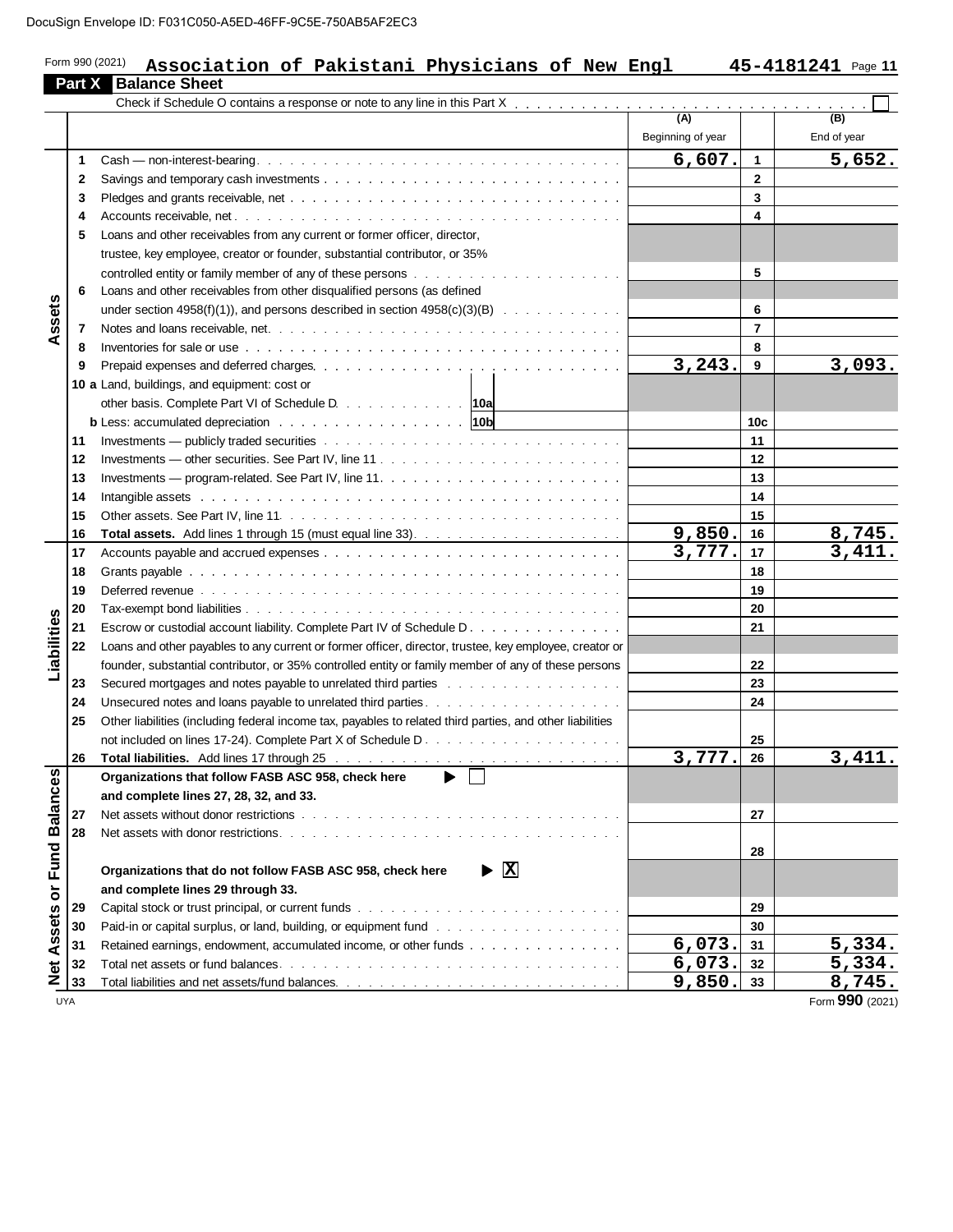| Form 990 (2021)<br>Association of Pakistani Physicians of New Engl                                                                                                                                                                                                                                                                                       |                         | 45-4181241 Page 12 |                |           |   |
|----------------------------------------------------------------------------------------------------------------------------------------------------------------------------------------------------------------------------------------------------------------------------------------------------------------------------------------------------------|-------------------------|--------------------|----------------|-----------|---|
| <b>Part XI Reconciliation of Net Assets</b>                                                                                                                                                                                                                                                                                                              |                         |                    |                |           |   |
|                                                                                                                                                                                                                                                                                                                                                          |                         |                    |                |           |   |
|                                                                                                                                                                                                                                                                                                                                                          | $\overline{1}$          |                    |                | 20,669.   |   |
|                                                                                                                                                                                                                                                                                                                                                          | $\overline{2}$          |                    |                | 21,774.   |   |
| Revenue less expenses. Subtract line 2 from line 1 (b) and a subset of the state of the state of the state of the state of the state of the state of the state of the state of the state of the state of the state of the stat                                                                                                                           | $\mathbf{3}$            |                    |                | $-1,105.$ |   |
| Net assets or fund balances at beginning of year (must equal Part X, line 32, column (A))                                                                                                                                                                                                                                                                | $\overline{\mathbf{4}}$ |                    |                | 6,073.    |   |
| Net unrealized gains (losses) on investments with a state of the state of the state of the state of the state of the state of the state of the state of the state of the state of the state of the state of the state of the s                                                                                                                           | 5                       |                    |                |           |   |
|                                                                                                                                                                                                                                                                                                                                                          | 6                       |                    |                |           |   |
| Investment expenses (expenses of the contract of the contract of the contract of the contract of the contract of the contract of the contract of the contract of the contract of the contract of the contract of the contract                                                                                                                            | $\overline{7}$          |                    |                |           |   |
|                                                                                                                                                                                                                                                                                                                                                          | 8                       |                    |                |           |   |
|                                                                                                                                                                                                                                                                                                                                                          | $\mathbf{9}$            |                    |                |           |   |
| Net assets or fund balances at end of year. Combine lines 3 through 9 (must equal Part X, line                                                                                                                                                                                                                                                           |                         |                    |                |           |   |
| <b>Part XII</b> Financial Statements and Reporting                                                                                                                                                                                                                                                                                                       | 10                      |                    |                | 4,968.    |   |
| Accounting method used to prepare the Form 990: $X$ Cash<br>Other<br>  Accrual                                                                                                                                                                                                                                                                           |                         |                    |                | Yes   No  |   |
| If the organization changed its method of accounting from a prior year or checked "Other," explain on Schedule O.<br>2a Were the organization's financial statements compiled or reviewed by an independent accountant?<br>If "Yes," check a box below to indicate whether the financial statements for the year were compiled or reviewed on a separate |                         |                    | 2a             | X         |   |
| basis, consolidated basis, or both:                                                                                                                                                                                                                                                                                                                      |                         |                    |                |           |   |
| $ \mathbf{X} $ Separate basis<br>Consolidated basis<br>Both consolidated and separate basis                                                                                                                                                                                                                                                              |                         |                    | 2 <sub>b</sub> |           |   |
| If "Yes," check a box below to indicate whether the financial statements for the year were audited on a separate basis, consolidated<br>basis, or both:<br><b>Consolidated basis</b><br>Separate basis<br>Both consolidated and separate basis                                                                                                           |                         |                    |                |           | х |
| c If "Yes" to line 2a or 2b, does the organization have a committee that assumes responsibility for oversight                                                                                                                                                                                                                                            |                         |                    |                |           |   |
| of the audit, review, or compilation of its financial statements and selection of an independent accountant?                                                                                                                                                                                                                                             |                         |                    | 2c             | X         |   |
| If the organization changed either its oversight process or selection process during the tax year, explain on                                                                                                                                                                                                                                            |                         |                    |                |           |   |
| Schedule O.                                                                                                                                                                                                                                                                                                                                              |                         |                    |                |           |   |
| 3a As a result of a federal award, was the organization required to undergo an audit or audits as set forth in                                                                                                                                                                                                                                           |                         |                    |                |           |   |
|                                                                                                                                                                                                                                                                                                                                                          |                         |                    | За             |           | X |
| b If "Yes," did the organization undergo the required audit or audits? If the organization did not undergo the<br>required audit or audits, explain why on Schedule O and describe any steps taken to undergo such audits.                                                                                                                               |                         |                    | 3b             |           |   |

 $\overline{\phantom{a}}$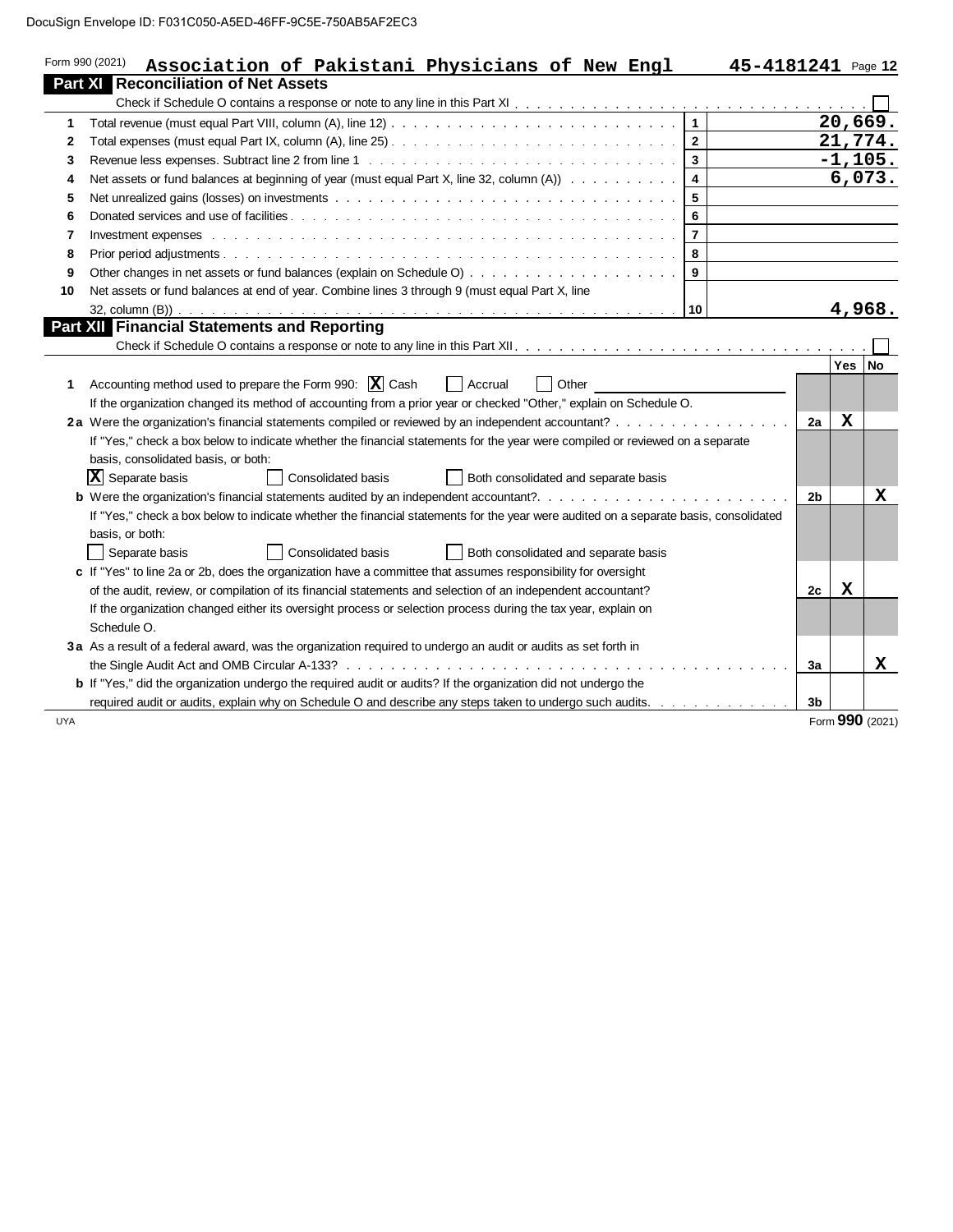|                                                                                                            |                                                            |            |                                                                                                                                                                                                                                                                                                                                                                                                                                                                                  |     |                                       |                                       | OMB No. 1545-0047                                                                                                                   |
|------------------------------------------------------------------------------------------------------------|------------------------------------------------------------|------------|----------------------------------------------------------------------------------------------------------------------------------------------------------------------------------------------------------------------------------------------------------------------------------------------------------------------------------------------------------------------------------------------------------------------------------------------------------------------------------|-----|---------------------------------------|---------------------------------------|-------------------------------------------------------------------------------------------------------------------------------------|
| <b>SCHEDULE A</b><br>(Form 990)                                                                            |                                                            |            | <b>Public Charity Status and Public Support</b>                                                                                                                                                                                                                                                                                                                                                                                                                                  |     |                                       |                                       |                                                                                                                                     |
|                                                                                                            |                                                            |            | Complete if the organization is a section 501(c)(3) organization or a section 4947(a)(1) nonexempt charitable trust.                                                                                                                                                                                                                                                                                                                                                             |     |                                       |                                       |                                                                                                                                     |
| Department of the Treasury<br>Internal Revenue Service                                                     |                                                            |            | Attach to Form 990 or Form 990-EZ.<br>Go to www.irs.gov/Form990 for instructions and the latest information.                                                                                                                                                                                                                                                                                                                                                                     |     |                                       |                                       | <b>Open to Public</b>                                                                                                               |
| Name of the organization                                                                                   |                                                            |            |                                                                                                                                                                                                                                                                                                                                                                                                                                                                                  |     |                                       | <b>Employer identification number</b> | <b>Inspection</b>                                                                                                                   |
| Association of Pakistani Physicians of New England                                                         | 45-4181241                                                 |            |                                                                                                                                                                                                                                                                                                                                                                                                                                                                                  |     |                                       |                                       |                                                                                                                                     |
| Reason for Public Charity Status. (All organizations must complete this part.) See instructions.<br>Part I |                                                            |            |                                                                                                                                                                                                                                                                                                                                                                                                                                                                                  |     |                                       |                                       |                                                                                                                                     |
| The organization is not a private foundation because it is: (For lines 1 through 12, check only one box.)  |                                                            |            |                                                                                                                                                                                                                                                                                                                                                                                                                                                                                  |     |                                       |                                       |                                                                                                                                     |
| 1                                                                                                          |                                                            |            | A church, convention of churches, or association of churches described in section 170(b)(1)(A)(i).                                                                                                                                                                                                                                                                                                                                                                               |     |                                       |                                       |                                                                                                                                     |
| 2                                                                                                          |                                                            |            | A school described in section 170(b)(1)(A)(ii). (Attach Schedule E (Form 990).)                                                                                                                                                                                                                                                                                                                                                                                                  |     |                                       |                                       |                                                                                                                                     |
| 3                                                                                                          |                                                            |            | A hospital or a cooperative hospital service organization described in section 170(b)(1)(A)(iii).                                                                                                                                                                                                                                                                                                                                                                                |     |                                       |                                       |                                                                                                                                     |
| 4                                                                                                          |                                                            |            | A medical research organization operated in conjunction with a hospital described in section 170(b)(1)(A)(iii). Enter the                                                                                                                                                                                                                                                                                                                                                        |     |                                       |                                       |                                                                                                                                     |
|                                                                                                            | hospital's name, city, and state:                          |            |                                                                                                                                                                                                                                                                                                                                                                                                                                                                                  |     |                                       |                                       |                                                                                                                                     |
| 5                                                                                                          |                                                            |            | An organization operated for the benefit of a college or university owned or operated by a governmental unit described in                                                                                                                                                                                                                                                                                                                                                        |     |                                       |                                       |                                                                                                                                     |
|                                                                                                            | section 170(b)(1)(A)(iv). (Complete Part II.)              |            |                                                                                                                                                                                                                                                                                                                                                                                                                                                                                  |     |                                       |                                       |                                                                                                                                     |
| 6<br>$\mathbf{x}$<br>7                                                                                     |                                                            |            | A federal, state, or local government or governmental unit described in section 170(b)(1)(A)(v).<br>An organization that normally receives a substantial part of its support from a governmental unit or from the general public                                                                                                                                                                                                                                                 |     |                                       |                                       |                                                                                                                                     |
|                                                                                                            | described in section 170(b)(1)(A)(vi). (Complete Part II.) |            |                                                                                                                                                                                                                                                                                                                                                                                                                                                                                  |     |                                       |                                       |                                                                                                                                     |
| 8                                                                                                          |                                                            |            | A community trust described in section 170(b)(1)(A)(vi). (Complete Part II.)                                                                                                                                                                                                                                                                                                                                                                                                     |     |                                       |                                       |                                                                                                                                     |
| 9                                                                                                          |                                                            |            | An agricultural research organization described in section 170(b)(1)(A)(ix) operated in conjunction with a land-grant college                                                                                                                                                                                                                                                                                                                                                    |     |                                       |                                       |                                                                                                                                     |
|                                                                                                            |                                                            |            | or university or a non-land-grant college of agriculture (see instructions). Enter the name, city, and state of the college or                                                                                                                                                                                                                                                                                                                                                   |     |                                       |                                       |                                                                                                                                     |
| university:                                                                                                |                                                            |            |                                                                                                                                                                                                                                                                                                                                                                                                                                                                                  |     |                                       |                                       |                                                                                                                                     |
| 10                                                                                                         |                                                            |            | An organization that normally receives (1) more than 33 1/3% of its support from contributions, membership fees, and gross<br>receipts from activities related to its exempt functions, subject to certain exceptions; and (2) no more than 33 1/3% of its<br>support from gross investment income and unrelated business taxable income (less section 511 tax) from businesses<br>acquired by the organization after June 30, 1975. See section 509(a)(2). (Complete Part III.) |     |                                       |                                       |                                                                                                                                     |
| 11                                                                                                         |                                                            |            | An organization organized and operated exclusively to test for public safety. See section 509(a)(4).                                                                                                                                                                                                                                                                                                                                                                             |     |                                       |                                       |                                                                                                                                     |
| 12                                                                                                         |                                                            |            |                                                                                                                                                                                                                                                                                                                                                                                                                                                                                  |     |                                       |                                       | An organization organized and operated exclusively for the benefit of, to perform the functions of, or to carry out the purposes of |
|                                                                                                            |                                                            |            |                                                                                                                                                                                                                                                                                                                                                                                                                                                                                  |     |                                       |                                       | one or more publicly supported organizations described in section 509(a)(1) or section 509(a)(2). See section 509(a)(3). Check      |
|                                                                                                            |                                                            |            | the box on lines 12a through 12d that describes the type of supporting organization and complete lines 12e, 12f, and 12g.                                                                                                                                                                                                                                                                                                                                                        |     |                                       |                                       |                                                                                                                                     |
| a                                                                                                          |                                                            |            | Type I. A supporting organization operated, supervised, or controlled by its supported organization(s), typically by giving                                                                                                                                                                                                                                                                                                                                                      |     |                                       |                                       |                                                                                                                                     |
|                                                                                                            |                                                            |            | the supported organization(s) the power to regularly appoint or elect a majority of the directors or trustees of the supporting<br>organization. You must complete Part IV, Sections A and B.                                                                                                                                                                                                                                                                                    |     |                                       |                                       |                                                                                                                                     |
| b                                                                                                          |                                                            |            | Type II. A supporting organization supervised or controlled in connection with its supported organization(s), by having                                                                                                                                                                                                                                                                                                                                                          |     |                                       |                                       |                                                                                                                                     |
|                                                                                                            |                                                            |            | control or management of the supporting organization vested in the same persons that control or manage the supported                                                                                                                                                                                                                                                                                                                                                             |     |                                       |                                       |                                                                                                                                     |
|                                                                                                            |                                                            |            | organization(s). You must complete Part IV, Sections A and C.                                                                                                                                                                                                                                                                                                                                                                                                                    |     |                                       |                                       |                                                                                                                                     |
| c                                                                                                          |                                                            |            | Type III functionally integrated. A supporting organization operated in connection with, and functionally integrated with,                                                                                                                                                                                                                                                                                                                                                       |     |                                       |                                       |                                                                                                                                     |
|                                                                                                            |                                                            |            | its supported organization(s) (see instructions). You must complete Part IV, Sections A, D, and E.                                                                                                                                                                                                                                                                                                                                                                               |     |                                       |                                       |                                                                                                                                     |
| d                                                                                                          |                                                            |            | Type III non-functionally integrated. A supporting organization operated in connection with its supported organization(s)                                                                                                                                                                                                                                                                                                                                                        |     |                                       |                                       |                                                                                                                                     |
|                                                                                                            |                                                            |            | that is not functionally integrated. The organization generally must satisfy a distribution requirement and an attentiveness                                                                                                                                                                                                                                                                                                                                                     |     |                                       |                                       |                                                                                                                                     |
|                                                                                                            |                                                            |            | requirement (see instructions). You must complete Part IV, Sections A and D, and Part V.                                                                                                                                                                                                                                                                                                                                                                                         |     |                                       |                                       |                                                                                                                                     |
| е                                                                                                          |                                                            |            | Check this box if the organization received a written determination from the IRS that it is a Type I, Type II, Type III                                                                                                                                                                                                                                                                                                                                                          |     |                                       |                                       |                                                                                                                                     |
| f                                                                                                          |                                                            |            | functionally integrated, or Type III non-functionally integrated supporting organization.<br>Enter the number of supported organizations                                                                                                                                                                                                                                                                                                                                         |     |                                       |                                       |                                                                                                                                     |
| g                                                                                                          |                                                            |            | Provide the following information about the supported organization(s).                                                                                                                                                                                                                                                                                                                                                                                                           |     |                                       |                                       |                                                                                                                                     |
| (i) Name of supported organization                                                                         |                                                            | $(ii)$ EIN | (iii) Type of organization                                                                                                                                                                                                                                                                                                                                                                                                                                                       |     | (iv) Is the organization              | (v) Amount of monetary                | (vi) Amount of                                                                                                                      |
|                                                                                                            |                                                            |            | (described on lines 1-10<br>above (see instructions))                                                                                                                                                                                                                                                                                                                                                                                                                            |     | listed in your governing<br>document? | support (see<br>instructions)         | other support (see<br>instructions)                                                                                                 |
|                                                                                                            |                                                            |            |                                                                                                                                                                                                                                                                                                                                                                                                                                                                                  | Yes | No                                    |                                       |                                                                                                                                     |
| (A)                                                                                                        |                                                            |            |                                                                                                                                                                                                                                                                                                                                                                                                                                                                                  |     |                                       |                                       |                                                                                                                                     |
|                                                                                                            |                                                            |            |                                                                                                                                                                                                                                                                                                                                                                                                                                                                                  |     |                                       |                                       |                                                                                                                                     |
| (B)                                                                                                        |                                                            |            |                                                                                                                                                                                                                                                                                                                                                                                                                                                                                  |     |                                       |                                       |                                                                                                                                     |
| (C)                                                                                                        |                                                            |            |                                                                                                                                                                                                                                                                                                                                                                                                                                                                                  |     |                                       |                                       |                                                                                                                                     |
| (D)                                                                                                        |                                                            |            |                                                                                                                                                                                                                                                                                                                                                                                                                                                                                  |     |                                       |                                       |                                                                                                                                     |
| (E)                                                                                                        |                                                            |            |                                                                                                                                                                                                                                                                                                                                                                                                                                                                                  |     |                                       |                                       |                                                                                                                                     |
| <b>Total</b>                                                                                               |                                                            |            |                                                                                                                                                                                                                                                                                                                                                                                                                                                                                  |     |                                       |                                       |                                                                                                                                     |

**For Paperwork Reduction Act Notice, see the Instructions for Form 990.** UYA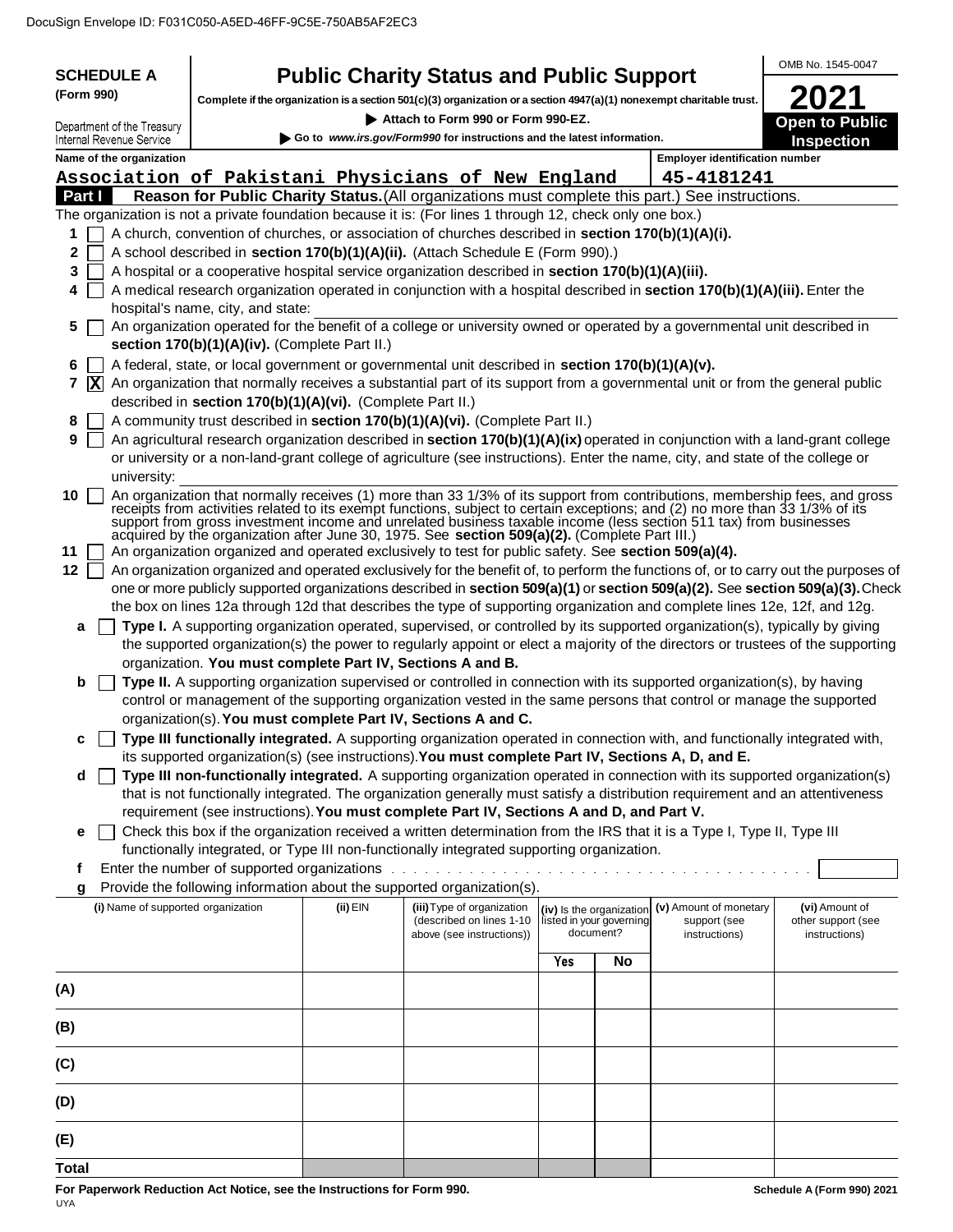|              | uSign Envelope ID: F031C050-A5ED-46FF-9C5E-750AB5AF2EC3                                                                                                                                                                                                                                      |          |            |                              |                        |                 |                 |
|--------------|----------------------------------------------------------------------------------------------------------------------------------------------------------------------------------------------------------------------------------------------------------------------------------------------|----------|------------|------------------------------|------------------------|-----------------|-----------------|
|              | Association of Pakistani Physicians of New 45-4181241 Page 2<br>Schedule A (Form 990) 2021                                                                                                                                                                                                   |          |            |                              |                        |                 |                 |
| Part II      | Support Schedule for Organizations Described in Sections 170(b)(1)(A)(iv) and 170(b)(1)(A)(vi)                                                                                                                                                                                               |          |            |                              |                        |                 |                 |
|              | (Complete only if you checked the box on line 5, 7, or 8 of Part I or if the organization failed to qualify under                                                                                                                                                                            |          |            |                              |                        |                 |                 |
|              | Part III. If the organization fails to qualify under the tests listed below, please complete Part III.)                                                                                                                                                                                      |          |            |                              |                        |                 |                 |
|              | <b>Section A. Public Support</b>                                                                                                                                                                                                                                                             |          |            |                              |                        |                 |                 |
|              | Calendar year (or fiscal year beginning in) >                                                                                                                                                                                                                                                | (a) 2017 | $(b)$ 2018 | $(c)$ 2019                   | $(d)$ 2020             | $(e)$ 2021      | (f) Total       |
| 1            | Gifts, grants,<br>contributions,<br>and                                                                                                                                                                                                                                                      |          |            |                              |                        |                 |                 |
|              | membership fees received. (Do not                                                                                                                                                                                                                                                            |          |            |                              |                        |                 |                 |
|              | include any "unusual grants.").<br>Tax revenues levied for the                                                                                                                                                                                                                               |          |            | $19, 175.$ 15, 551. 33, 780. | 11,957.                |                 | 20,669.101,132. |
| $\mathbf{2}$ | organization's benefit and either paid                                                                                                                                                                                                                                                       |          |            |                              |                        |                 |                 |
|              | to or expended on its behalf                                                                                                                                                                                                                                                                 |          |            |                              |                        |                 |                 |
| 3            | The value of services or facilities                                                                                                                                                                                                                                                          |          |            |                              |                        |                 |                 |
|              | furnished by a governmental unit to the                                                                                                                                                                                                                                                      |          |            |                              |                        |                 |                 |
|              | organization without charge                                                                                                                                                                                                                                                                  |          |            |                              |                        |                 |                 |
| 4            | Total. Add lines 1 through 3.                                                                                                                                                                                                                                                                | 19, 175. |            | $15,551.$ 33,780.            | $\overline{11}$ , 957. |                 | 20,669.101,132. |
| 5            | The portion of total contributions by                                                                                                                                                                                                                                                        |          |            |                              |                        |                 |                 |
|              | each person (other than a governmental                                                                                                                                                                                                                                                       |          |            |                              |                        |                 |                 |
|              | unit or publicly supported organization)                                                                                                                                                                                                                                                     |          |            |                              |                        |                 |                 |
|              | included on line 1 that exceeds 2%                                                                                                                                                                                                                                                           |          |            |                              |                        |                 |                 |
|              | of the amount shown on line 11,                                                                                                                                                                                                                                                              |          |            |                              |                        |                 |                 |
|              | column (f). $\ldots$                                                                                                                                                                                                                                                                         |          |            |                              |                        |                 |                 |
| 6.           | Public support. Subtract line 5 from line 4.                                                                                                                                                                                                                                                 |          |            |                              |                        |                 | 101,132.        |
|              | <b>Section B. Total Support</b>                                                                                                                                                                                                                                                              |          |            |                              |                        |                 |                 |
|              | Calendar year (or fiscal year beginning in)                                                                                                                                                                                                                                                  | (a) 2017 | $(b)$ 2018 | $(c)$ 2019                   | $(d)$ 2020             | (e) 2021        | (f) Total       |
| 7            | Amounts from line 4.                                                                                                                                                                                                                                                                         | 19,175.  | 15,551.    | 33,780.                      | 11,957.                |                 | 20,669.101,132. |
| 8            | Gross income from interest, dividends,                                                                                                                                                                                                                                                       |          |            |                              |                        |                 |                 |
|              | payments received on securities loans,<br>rents, royalties, and income from similar                                                                                                                                                                                                          |          |            |                              |                        |                 |                 |
|              | SOUICES                                                                                                                                                                                                                                                                                      |          |            |                              |                        |                 |                 |
| 9            | Net income from unrelated business                                                                                                                                                                                                                                                           |          |            |                              |                        |                 |                 |
|              | activities, whether or not the business                                                                                                                                                                                                                                                      |          |            |                              |                        |                 |                 |
|              | is regularly carried on                                                                                                                                                                                                                                                                      |          |            |                              |                        |                 |                 |
| 10           | Other income. Do not include gain or                                                                                                                                                                                                                                                         |          |            |                              |                        |                 |                 |
|              | loss from the sale of capital assets                                                                                                                                                                                                                                                         |          |            |                              |                        |                 |                 |
|              | (Explain in Part VI.)                                                                                                                                                                                                                                                                        |          |            |                              |                        |                 |                 |
| 11           | Total support. Add lines 7 through 10                                                                                                                                                                                                                                                        |          |            |                              |                        |                 | 101, 132.       |
| 12           |                                                                                                                                                                                                                                                                                              |          |            |                              |                        | 12              |                 |
| 13           | First 5 years. If the Form 990 is for the organization's first, second, third, fourth, or fifth tax year as a section 501(c)(3)                                                                                                                                                              |          |            |                              |                        |                 |                 |
|              | organization, check this box and stop here with a state of the state of the state of the state of the state of the state of the state of the state of the state of the state of the state of the state of the state of the sta<br><b>Section C. Computation of Public Support Percentage</b> |          |            |                              |                        |                 |                 |
| 14           | Public support percentage for 2021 (line 6, column (f), divided by line 11, column (f))                                                                                                                                                                                                      |          |            |                              |                        | 14              | 100.00%         |
| 15           |                                                                                                                                                                                                                                                                                              |          |            |                              |                        | $\overline{15}$ | 100.00%         |
| 16a          | 33 1/3 % support test-2021. If the organization did not check the box on line 13, and line 14 is 33 1/3 % or more, check this                                                                                                                                                                |          |            |                              |                        |                 |                 |
|              |                                                                                                                                                                                                                                                                                              |          |            |                              |                        |                 | - <u> </u> X    |
| b            | 33 1/3 % support test-2020. If the organization did not check a box on line 13 or 16a, and line 15 is 33 1/3 % or more,                                                                                                                                                                      |          |            |                              |                        |                 |                 |
|              | check this box and stop here. The organization qualifies as a publicly supported organization with a state of the state of the state of the state of the state of the state of the state of the state of the state of the stat                                                               |          |            |                              |                        |                 |                 |
| 17a          | 10%-facts-and-circumstances test-2021. If the organization did not check a box on line 13, 16a, or 16b, and line 14 is                                                                                                                                                                       |          |            |                              |                        |                 |                 |
|              | 10% or more, and if the organization meets the facts-and-circumstances test, check this box and stop here. Explain in                                                                                                                                                                        |          |            |                              |                        |                 |                 |
|              | Part VI how the organization meets the facts-and-circumstances test. The organization qualifies as a publicly supported                                                                                                                                                                      |          |            |                              |                        |                 |                 |
|              |                                                                                                                                                                                                                                                                                              |          |            |                              |                        |                 | ⊠               |
| b            | 10%-facts-and-circumstances test-2020. If the organization did not check a box on line 13, 16a, 16b, or 17a, and line                                                                                                                                                                        |          |            |                              |                        |                 |                 |
|              | 15 is 10% or more, and if the organization meets the facts-and-circumstances test, check this box and stop here.                                                                                                                                                                             |          |            |                              |                        |                 |                 |
|              | Explain in Part VI how the organization meets the facts-and-circumstances test. The organization qualifies as a publicly                                                                                                                                                                     |          |            |                              |                        |                 |                 |
|              | Private foundation. If the organization did not check a box on line 13, 16a, 16b, 17a, or 17b, check this box and see                                                                                                                                                                        |          |            |                              |                        |                 |                 |
| 18           |                                                                                                                                                                                                                                                                                              |          |            |                              |                        |                 |                 |
|              |                                                                                                                                                                                                                                                                                              |          |            |                              |                        |                 |                 |

**Schedule A (Form 990) 2021**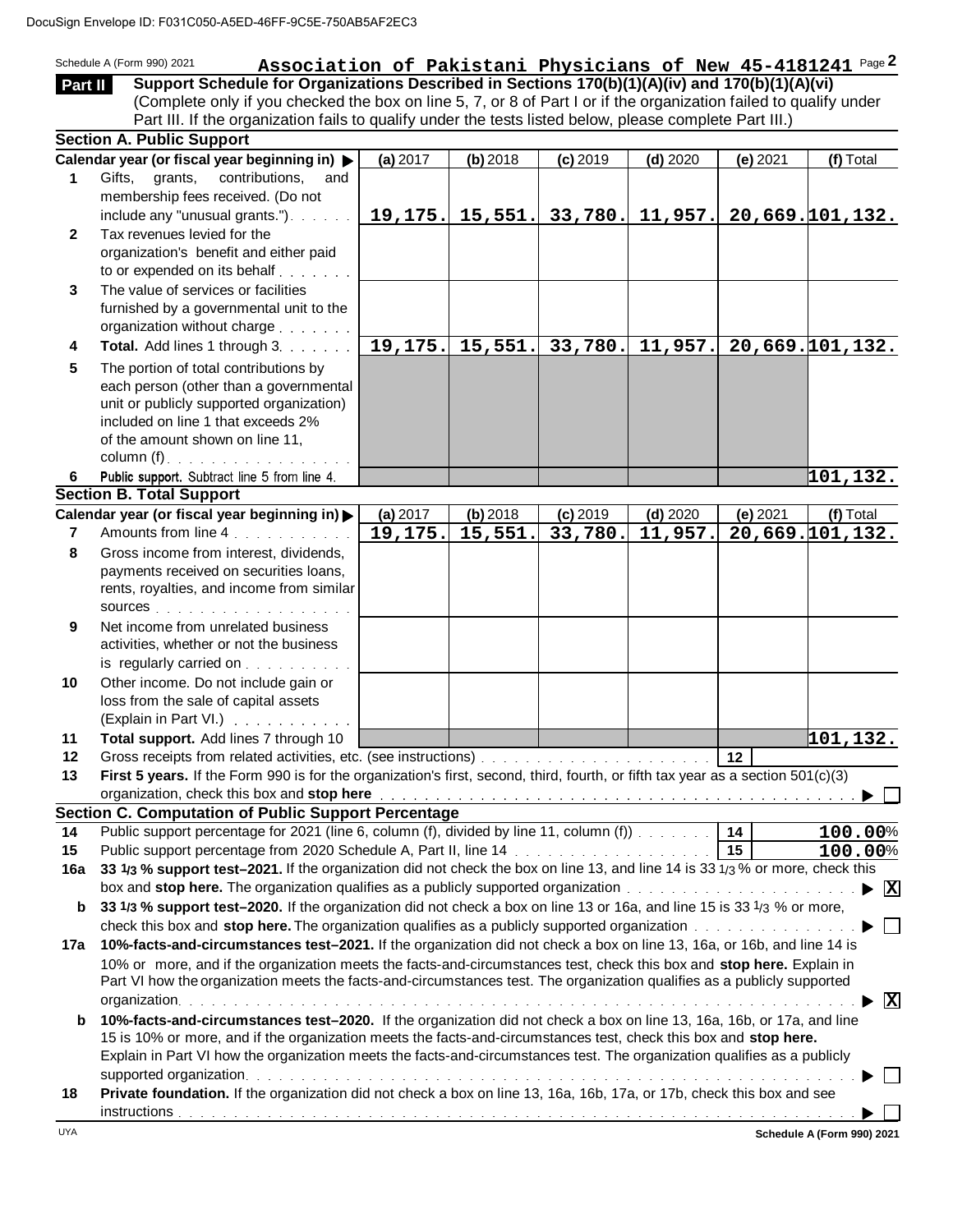|          | JSign Envelope ID: F031C050-A5ED-46FF-9C5E-750AB5AF2EC3                                                                                              |          |            |            |            |            |               |
|----------|------------------------------------------------------------------------------------------------------------------------------------------------------|----------|------------|------------|------------|------------|---------------|
|          | Schedule A (Form 990) 2021<br>Association of Pakistani Physicians of New 45-4181241 Page 3                                                           |          |            |            |            |            |               |
| Part III | Support Schedule for Organizations Described in Section 509(a)(2)                                                                                    |          |            |            |            |            |               |
|          | (Complete only if you checked the box on line 10 of Part I or if the organization failed to qualify under Part II.                                   |          |            |            |            |            |               |
|          | If the organization fails to qualify under the tests listed below, please complete Part II.)                                                         |          |            |            |            |            |               |
|          | <b>Section A. Public Support</b>                                                                                                                     |          |            |            |            |            |               |
|          | Calendar year (or fiscal year beginning in) >                                                                                                        | (a) 2017 | $(b)$ 2018 | $(c)$ 2019 | $(d)$ 2020 | $(e)$ 2021 | (f) Total     |
| 1        | Gifts, grants, contributions, and membership fees                                                                                                    |          |            |            |            |            |               |
|          | received. (Do not include any "unusual grants.")                                                                                                     |          |            |            |            |            |               |
| 2        | Gross receipts from admissions, merchandise<br>sold or services performed, or facilities                                                             |          |            |            |            |            |               |
|          | furnished in any activity that is related to the                                                                                                     |          |            |            |            |            |               |
|          | organization's tax-exempt purpose<br>and a straight                                                                                                  |          |            |            |            |            |               |
| 3        | Gross receipts from activities that are not an                                                                                                       |          |            |            |            |            |               |
|          | unrelated trade or business under section 513                                                                                                        |          |            |            |            |            |               |
| 4        | Tax revenues levied for the                                                                                                                          |          |            |            |            |            |               |
|          | organization's benefit and either paid<br>to or expended on its behalf                                                                               |          |            |            |            |            |               |
| 5        | The value of services or facilities                                                                                                                  |          |            |            |            |            |               |
|          | furnished by a governmental unit to the                                                                                                              |          |            |            |            |            |               |
|          | organization without charge                                                                                                                          |          |            |            |            |            |               |
| 6        | Total. Add lines 1 through 5                                                                                                                         |          |            |            |            |            |               |
|          | 7a Amounts included on lines 1, 2, and 3                                                                                                             |          |            |            |            |            |               |
|          | received from disqualified persons                                                                                                                   |          |            |            |            |            |               |
|          | <b>b</b> Amounts included on lines 2 and 3                                                                                                           |          |            |            |            |            |               |
|          | received from other than disqualified                                                                                                                |          |            |            |            |            |               |
|          | persons that exceed the greater of \$5,000                                                                                                           |          |            |            |            |            |               |
|          | or 1% of the amount on line 13 for the year                                                                                                          |          |            |            |            |            |               |
|          | c Add lines 7a and 7b. $\ldots$                                                                                                                      |          |            |            |            |            |               |
| 8        | Public support. (Subtract line 7c from                                                                                                               |          |            |            |            |            |               |
|          |                                                                                                                                                      |          |            |            |            |            |               |
|          | <b>Section B. Total Support</b>                                                                                                                      |          |            |            |            |            |               |
| 9        | Calendar year (or fiscal year beginning in) ><br>Amounts from line 6                                                                                 | (a) 2017 | $(b)$ 2018 | $(c)$ 2019 | $(d)$ 2020 | (e) 2021   | (f) Total     |
|          | 10a Gross income from interest, dividends,                                                                                                           |          |            |            |            |            |               |
|          | payments received on securities loans, rents,                                                                                                        |          |            |            |            |            |               |
|          | royalties, and income from similar sources                                                                                                           |          |            |            |            |            |               |
|          | <b>b</b> Unrelated business taxable income (less                                                                                                     |          |            |            |            |            |               |
|          | section 511 taxes) from businesses                                                                                                                   |          |            |            |            |            |               |
|          | acquired after June 30, 1975                                                                                                                         |          |            |            |            |            |               |
|          | c Add lines 10a and 10b $\ldots$                                                                                                                     |          |            |            |            |            |               |
| 11       | Net income from unrelated business                                                                                                                   |          |            |            |            |            |               |
|          | activities not included on line 10b, whether                                                                                                         |          |            |            |            |            |               |
|          | or not the business is regularly carried on                                                                                                          |          |            |            |            |            |               |
| 12       | Other income. Do not include gain or                                                                                                                 |          |            |            |            |            |               |
|          | loss from the sale of capital assets                                                                                                                 |          |            |            |            |            |               |
|          | (Explain in Part VI.)                                                                                                                                |          |            |            |            |            |               |
| 13       | Total support. (Add lines 9, 10c, 11,<br>and 12.)                                                                                                    |          |            |            |            |            |               |
| 14       | First 5 years. If the Form 990 is for the organization's first, second, third, fourth, or fifth tax year as a section 501(c)(3)                      |          |            |            |            |            |               |
|          |                                                                                                                                                      |          |            |            |            |            |               |
|          | <b>Section C. Computation of Public Support Percentage</b>                                                                                           |          |            |            |            |            |               |
| 15       | Public support percentage for 2021 (line 8, column (f), divided by line 13, column (f)).                                                             |          |            |            |            | 15         | $\%$          |
| 16       | Public support percentage from 2020 Schedule A, Part III, line 15 manufacture and contact the sub-                                                   |          |            |            |            | 16         | $\%$          |
|          | Section D. Computation of Investment Income Percentage                                                                                               |          |            |            |            |            |               |
| 17       | Investment income percentage for 2021 (line 10c, column (f), divided by line 13, column (f)).                                                        |          |            |            |            | 17         | $\%$          |
| 18       | Investment income percentage from 2020 Schedule A, Part III, line 17.                                                                                |          |            |            |            | 18         | $\frac{6}{6}$ |
|          | 19a 331/3 % support tests–2021. If the organization did not check the box on line 14, and line 15 is more than 331/3%, and                           |          |            |            |            |            |               |
|          | line 17 is not more than 331/3%, check this box and stop here. The organization qualifies as a publicly supported organization $\blacktriangleright$ |          |            |            |            |            |               |
|          | 331/3 % support tests-2020. If the organization did not check a box on line 14 or line 19a, and line 16 is more than 33 <sup>1</sup> /3 %, and       |          |            |            |            |            |               |
|          | line 18 is not more than 331/3%, check this box and stop here. The organization qualifies as a publicly supported organization $\blacktriangleright$ |          |            |            |            |            |               |
| 20       | Private foundation. If the organization did not check a box on line 14, 19a, or 19b, check this box and see instructions                             |          |            |            |            |            |               |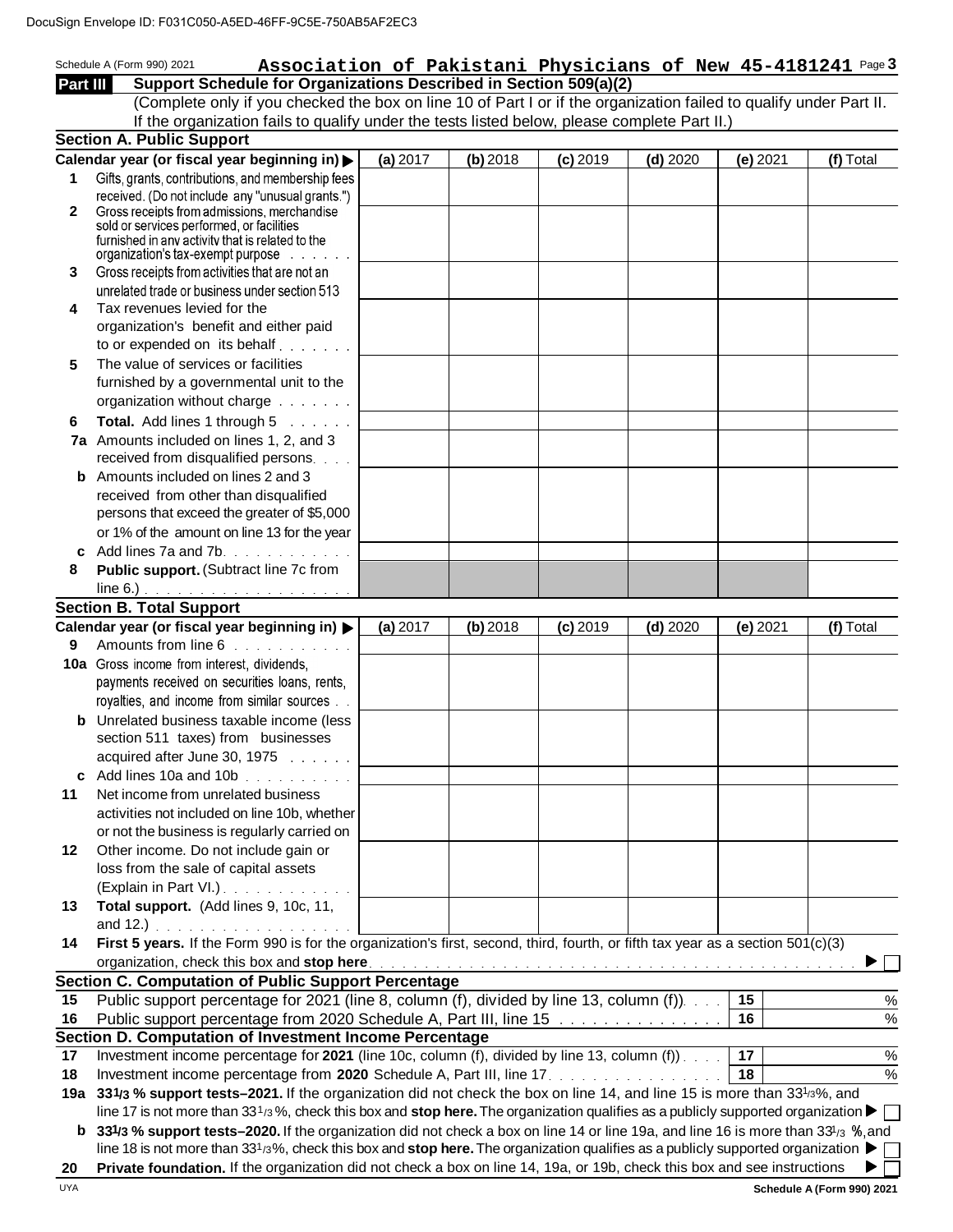|                | Sign Envelope ID: F031C050-A5ED-46FF-9C5E-750AB5AF2EC3                                                                                                                                                             |                      |     |           |
|----------------|--------------------------------------------------------------------------------------------------------------------------------------------------------------------------------------------------------------------|----------------------|-----|-----------|
|                | Association of Pakistani Physicians of New 45-4181241 Page 4<br>Schedule A (Form 990) 2021                                                                                                                         |                      |     |           |
| <b>Part IV</b> | <b>Supporting Organizations</b>                                                                                                                                                                                    |                      |     |           |
|                | (Complete only if you checked a box in line 12 on Part I. If you checked box 12a, Part I, complete Sections A                                                                                                      |                      |     |           |
|                | and B. If you checked box 12b, Part I, complete Sections A and C. If you checked box 12c, Part I, complete                                                                                                         |                      |     |           |
|                | Sections A, D, and E. If you checked box 12d, Part I, complete Sections A and D, and complete Part V.)                                                                                                             |                      |     |           |
|                | <b>Section A. All Supporting Organizations</b>                                                                                                                                                                     |                      |     |           |
|                |                                                                                                                                                                                                                    |                      | Yes | <b>No</b> |
| 1              | Are all of the organization's supported organizations listed by name in the organization's governing                                                                                                               |                      |     |           |
|                | documents? If "No," describe in Part VI how the supported organizations are designated. If designated by<br>class or purpose, describe the designation. If historic and continuing relationship, explain.          | $\blacktriangleleft$ |     |           |
| $\mathbf{2}$   | Did the organization have any supported organization that does not have an IRS determination of status                                                                                                             |                      |     |           |
|                | under section 509(a)(1) or (2)? If "Yes," explain in Part VI how the organization determined that the supported                                                                                                    |                      |     |           |
|                | organization was described in section 509(a)(1) or (2).                                                                                                                                                            | $\mathbf{2}$         |     |           |
| За             | Did the organization have a supported organization described in section $501(c)(4)$ , (5), or (6)? If "Yes," answer                                                                                                |                      |     |           |
|                | lines 3b and 3c below.                                                                                                                                                                                             | 3a                   |     |           |
| b              | Did the organization confirm that each supported organization qualified under section 501(c)(4), (5), or (6) and                                                                                                   |                      |     |           |
|                | satisfied the public support tests under section $509(a)(2)$ ? If "Yes," describe in <b>Part VI</b> when and how the                                                                                               |                      |     |           |
|                | organization made the determination.                                                                                                                                                                               | 3 <sub>b</sub>       |     |           |
| c              | Did the organization ensure that all support to such organizations was used exclusively for section $170(c)(2)(B)$                                                                                                 |                      |     |           |
|                | purposes? If "Yes," explain in Part VI what controls the organization put in place to ensure such use.                                                                                                             | 3c                   |     |           |
|                | 4a Was any supported organization not organized in the United States ("foreign supported organization")? If<br>"Yes," and if you checked box 12a or 12b in Part I, answer lines 4b and 4c below.                   | 4a                   |     |           |
| b              | Did the organization have ultimate control and discretion in deciding whether to make grants to the foreign                                                                                                        |                      |     |           |
|                | supported organization? If "Yes," describe in Part VI how the organization had such control and discretion                                                                                                         |                      |     |           |
|                | despite being controlled or supervised by or in connection with its supported organizations.                                                                                                                       | 4b                   |     |           |
| c              | Did the organization support any foreign supported organization that does not have an IRS determination                                                                                                            |                      |     |           |
|                | under sections 501(c)(3) and 509(a)(1) or (2)? If "Yes," explain in Part VI what controls the organization used                                                                                                    |                      |     |           |
|                | to ensure that all support to the foreign supported organization was used exclusively for section $170(c)(2)(B)$                                                                                                   |                      |     |           |
|                | purposes.                                                                                                                                                                                                          | 4c                   |     |           |
| 5a             | Did the organization add, substitute, or remove any supported organizations during the tax year? If "Yes,"                                                                                                         |                      |     |           |
|                | answer lines 5b and 5c below (if applicable). Also, provide detail in Part VI, including (i) the names and EIN                                                                                                     |                      |     |           |
|                | numbers of the supported organizations added, substituted, or removed; (ii) the reasons for each such action;                                                                                                      |                      |     |           |
|                | (iii) the authority under the organization's organizing document authorizing such action; and (iv) how the action<br>was accomplished (such as by amendment to the organizing document).                           | 5a                   |     |           |
| b              | Type I or Type II only. Was any added or substituted supported organization part of a class already                                                                                                                |                      |     |           |
|                | designated in the organization's organizing document?                                                                                                                                                              | 5b                   |     |           |
| c              | Substitutions only. Was the substitution the result of an event beyond the organization's control?                                                                                                                 | 5c                   |     |           |
| 6              | Did the organization provide support (whether in the form of grants or the provision of services or facilities) to                                                                                                 |                      |     |           |
|                | anyone other than (i) its supported organizations, (ii) individuals that are part of the charitable class                                                                                                          |                      |     |           |
|                | benefited by one or more of its supported organizations, or (iii) other supporting organizations that also                                                                                                         |                      |     |           |
|                | support or benefit one or more of the filing organization's supported organizations? If "Yes," provide detail in                                                                                                   |                      |     |           |
|                | Part VI.                                                                                                                                                                                                           | 6                    |     |           |
| 7              | Did the organization provide a grant, loan, compensation, or other similar payment to a substantial contributor                                                                                                    |                      |     |           |
|                | (as defined in section 4958(c)(3)(C)), a family member of a substantial contributor, or a 35% controlled entity<br>with regard to a substantial contributor? If "Yes," complete Part I of Schedule L (Form 990).   | 7                    |     |           |
| 8              | Did the organization make a loan to a disqualified person (as defined in section 4958) not described on line 7?                                                                                                    |                      |     |           |
|                | If "Yes," complete Part I of Schedule L (Form 990).                                                                                                                                                                | 8                    |     |           |
| <b>9a</b>      | Was the organization controlled directly or indirectly at any time during the tax year by one or more                                                                                                              |                      |     |           |
|                | disqualified persons, as defined in section 4946 (other than foundation managers and organizations described                                                                                                       |                      |     |           |
|                | in section 509(a)(1) or (2))? If "Yes," provide detail in Part VI.                                                                                                                                                 | 9a                   |     |           |
| b              | Did one or more disqualified persons (as defined on line 9a) hold a controlling interest in any entity in which                                                                                                    |                      |     |           |
|                | the supporting organization had an interest? If "Yes," provide detail in Part VI.                                                                                                                                  | 9b                   |     |           |
| c              | Did a disqualified person (as defined on line 9a) have an ownership interest in, or derive any personal benefit                                                                                                    |                      |     |           |
|                | from, assets in which the supporting organization also had an interest? If "Yes," provide detail in Part VI.                                                                                                       | 9c                   |     |           |
| 10a            | Was the organization subject to the excess business holdings rules of section 4943 because of section<br>4943(f) (regarding certain Type II supporting organizations, and all Type III non-functionally integrated |                      |     |           |
|                | supporting organizations)? If "Yes," answer line 10b below.                                                                                                                                                        | 10a                  |     |           |
| b              | Did the organization have any excess business holdings in the tax year? (Use Schedule C, Form 4720, to                                                                                                             |                      |     |           |
|                | determine whether the organization had excess business holdings.)                                                                                                                                                  | 10 <sub>b</sub>      |     |           |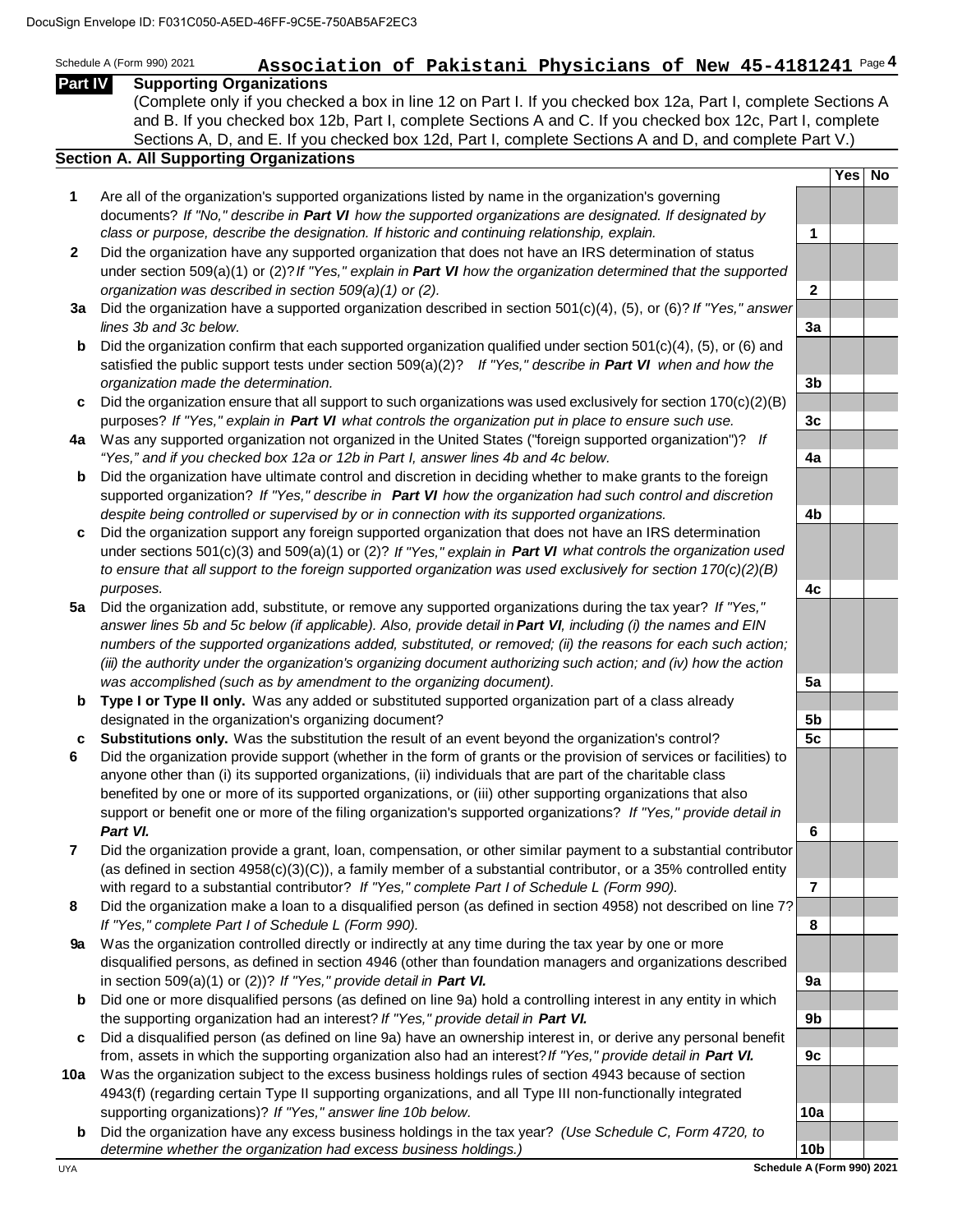### Schedule A (Form 990) 2021 **ASSociation of Pakistani Physicians of New 45-4181241** Page 5 **Part IV Supporting Organizations** *(continued)* 46FF-9C5E-750AB5AF2EC3<br>**Association of Pakistani Physicians of New 45-4181241** Page

- **11** Has the organization accepted a gift or contribution from any of the following persons?
- **a** A person who directly or indirectly controls, either alone or together with persons described on lines 11b and 11c below, the governing body of a supported organization? **11a**
- **b** A family member of a person described on line 11a above? **11b 11b 11b 11b**

**c** A 35% controlled entity of a person described on line 11a or 11b above?If "Yes" to line 11a, 11b, or 11c, provide detail in Part VI. 11c **Section B. Type I Supporting Organizations**

- **Yes No 1**  Did the governing body, members of the governing body, officers acting in their official capacity, or memberships of one or more supported organizations have the power to regularly appoint or elect at least a majority of the organizations's officers, directors, or trustees at all times during the tax year? If "No," describe in Part VI how the supported organization(s) effectively operated, supervised, or controlled the organization's activities. If the organization had more than one supported organization, describe how the powers to appoint and/or remove officers, directors, or trustees were allocated among the supported organizations and what conditions or restrictions, if any, applied to such powers during the tax year. **1** 
	- **2** Did the organization operate for the benefit of any supported organization other than the supported organization(s) that operated, supervised, or controlled the supporting organization? *If "Yes," explain in Part VI how providing such benefit carried out the purposes of the supported organization(s) that operated, supervised, or controlled the supporting organization.* **2**

#### **Section C. Type II Supporting Organizations**

**1** Were a majority of the organization's directors or trustees during the tax year also a majority of the directors or trustees of each of the organization's supported organization(s)? *If "No," describe in Part VI how control or management of the supporting organization was vested in the same persons that controlled or managed the supported organization(s).* 

#### **Section D. All Type III Supporting Organizations**

|                                                                                                                                                                                                                                                                                                                                                                                                                                                                                       | Yes |  |
|---------------------------------------------------------------------------------------------------------------------------------------------------------------------------------------------------------------------------------------------------------------------------------------------------------------------------------------------------------------------------------------------------------------------------------------------------------------------------------------|-----|--|
| Did the organization provide to each of its supported organizations, by the last day of the fifth month of the<br>organization's tax year, (i) a written notice describing the type and amount of support provided during the prior tax<br>year, (ii) a copy of the Form 990 that was most recently filed as of the date of notification, and (iii) copies of the<br>organization's governing documents in effect on the date of notification, to the extent not previously provided? |     |  |
| Were any of the organization's officers, directors, or trustees either (i) appointed or elected by the supported<br>organization(s) or (ii) serving on the governing body of a supported organization? If "No," explain in Part VI how<br>the organization maintained a close and continuous working relationship with the supported organization(s).                                                                                                                                 |     |  |
| By reason of the relationship described on line 2, above, did the organization's supported organizations have                                                                                                                                                                                                                                                                                                                                                                         |     |  |

a significant voice in the organization's investment policies and in directing the use of the organization's income or assets at all times during the tax year? *If "Yes," describe in Part VI the role the organization's supported organizations played in this regard.* **3** 

#### **Section E. Type III Functionally Integrated Supporting Organizations**

- **1** *Check the box next to the method that the organization used to satisfy the Integral Part Test during the year ( see instructions).*
- **a** The organization satisfied the Activities Test. *Complete line 2 below.*
- **b** The organization is the parent of each of its supported organizations. *Complete line 3 below.*
- **c** □ The organization supported a governmental entity. *Describe in Part Ⅵ how you supported a governmental entity (see instructions).*
- **2** Activities Test. *Answer lines 2a and 2b below.* **Yes No**
- **a** Did substantially all of the organization's activities during the tax year directly further the exempt purposes of the supported organization(s) to which the organization was responsive? *If "Yes," then in Part VI identify those supported organizations and explain how these activities directly furthered their exempt purposes,*  how the organization was responsive to those supported organizations, and how the organization determined *that these activities constituted substantially all of its activities.* **2a**
- **b** Did the activities described on line 2a, above, constitute activities that, but for the organization's involvement, one or more of the organization's supported organization(s) would have been engaged in? *If "Yes," explain in Part VI the reasons for the organization's position that its supported organization(s) would have engaged in these activities but for the organization's involvement.* **2b 2b 2b 2b 2b 2b**
- **3** Parent of Supported Organizations. *Answer lines 3a and 3b below.*
- **a** Did the organization have the power to regularly appoint or elect a majority of the officers, directors, or trustees of each of the supported organizations? If "Yes" or "No," provide details in Part VI. **In the Soute 1** 3a
- **b** Did the organization exercise a substantial degree of direction over the policies, programs, and activities of each of its supported organizations? *If "Yes," describe in Part VI the role played by the organization in this regard.* **3b**

**Yes No**

**Yes No**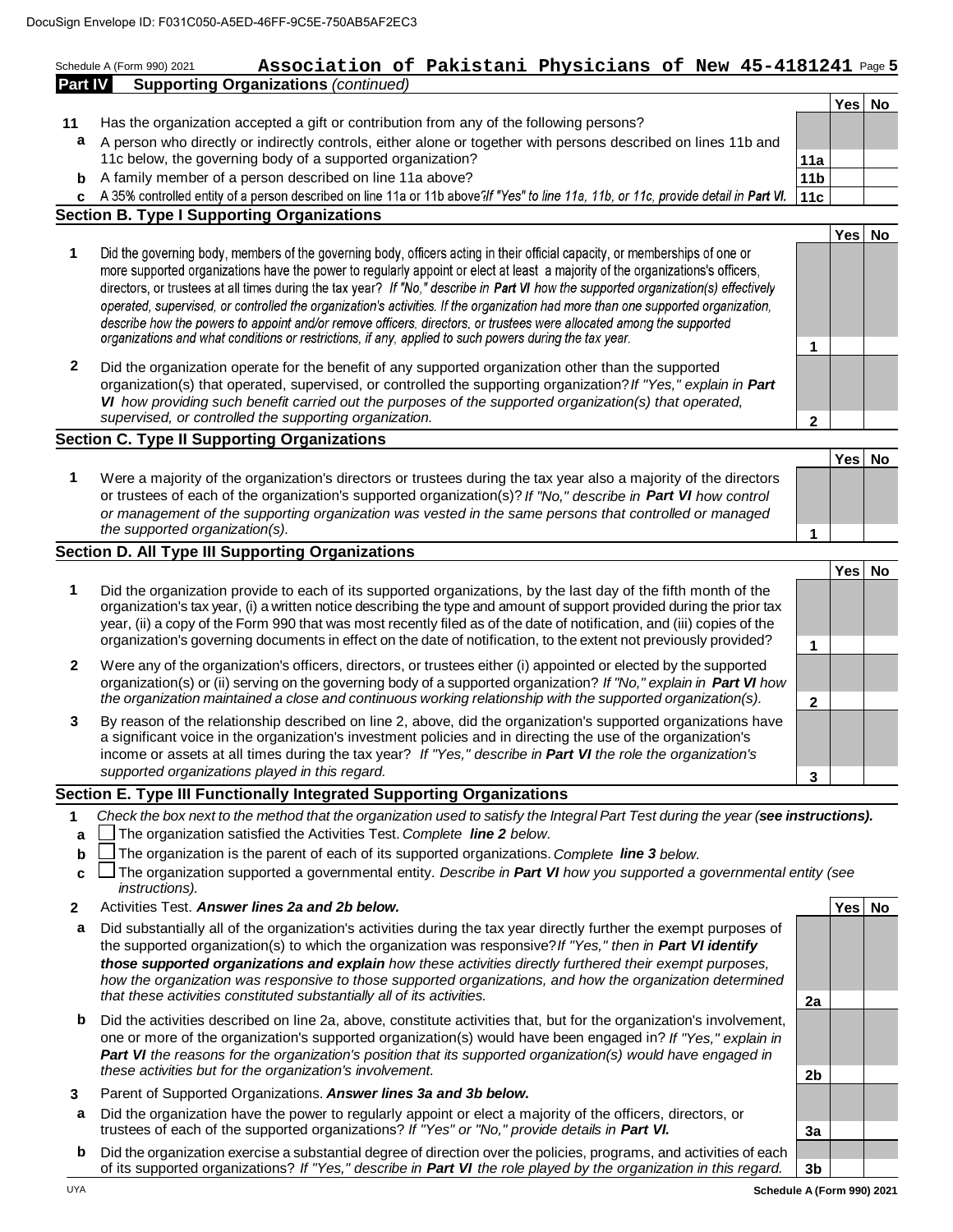### Schedule A (Form 990) 2021 **Association of Pakistani Physicians of New 45-4181241** Page 6 **Part V Type III Non-Functionally Integrated 509(a)(3) Supporting Organizations**  46FF-9C5E-750AB5AF2EC3<br>**Association of Pakistani Physicians of New 45-4181241** <sup>Page (</sup><br>ctionally Integrated 509(a)(3) Supporting Organizations

1  $\Box$  Check here if the organization satisfied the Integral Part Test as a qualifying trust on Nov. 20, 1970 *(explain in Part VI).* See instructions. All other Type III non-functionally integrated supporting organizations must complete Sections A through E.

| (B) Current Year<br>(optional) |
|--------------------------------|
|                                |
|                                |
|                                |
|                                |
|                                |
|                                |
|                                |
|                                |
|                                |
|                                |
|                                |
|                                |
|                                |
| <b>Current Year</b>            |
|                                |
|                                |
|                                |
|                                |
|                                |
|                                |
|                                |

**7**  $\Box$  Check here if the current year is the organization's first as a non-functionally integrated Type III supporting organization (see instructions).

UYA **Schedule A (Form 990) 2021**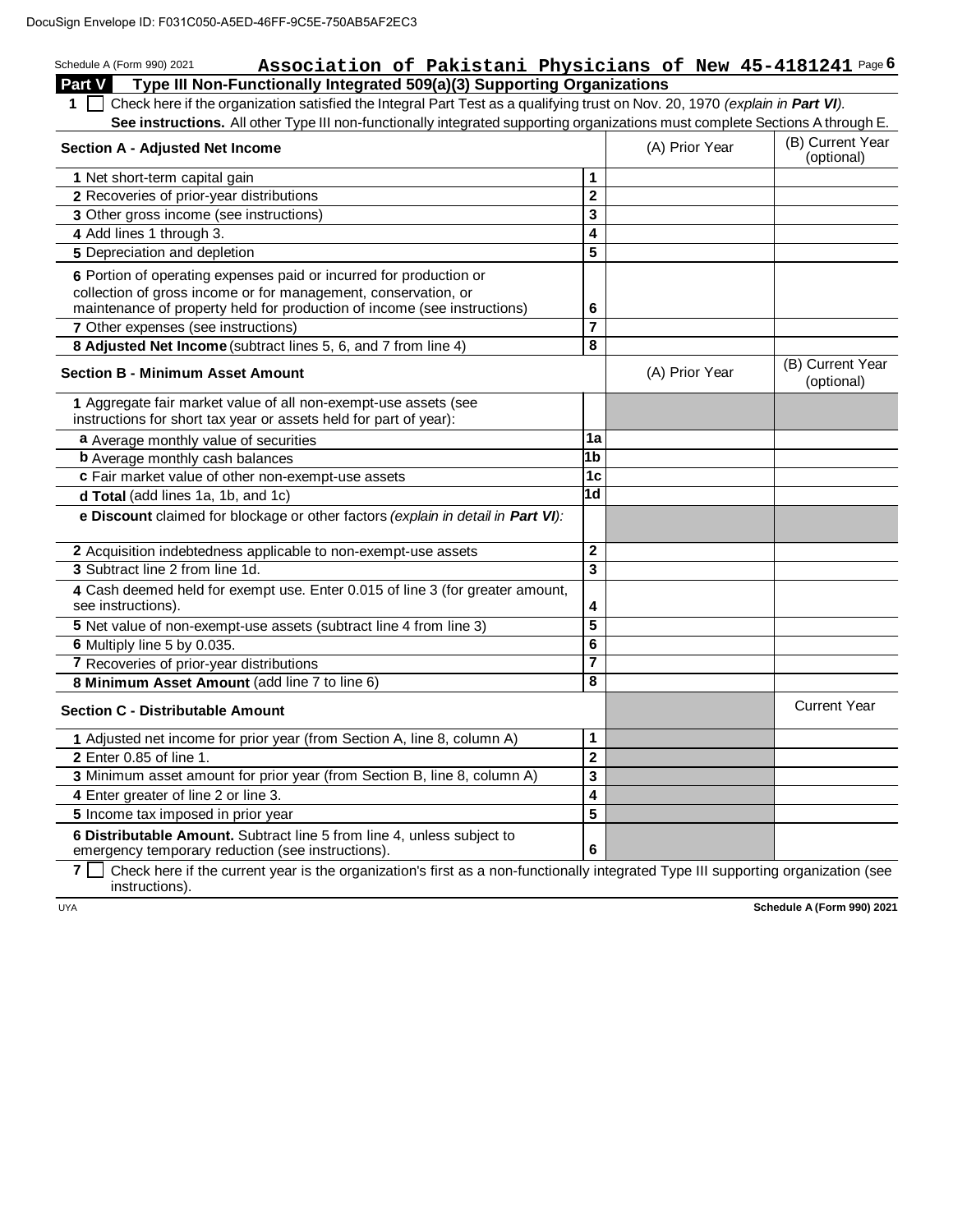|              | Type III Non-Functionally Integrated 509(a)(3) Supporting Organizations (continued)<br><b>Part V</b>                                                                          | Association of Pakistani Physicians of New 45-4181241 Page 7 |                                                     |                |                                                  |
|--------------|-------------------------------------------------------------------------------------------------------------------------------------------------------------------------------|--------------------------------------------------------------|-----------------------------------------------------|----------------|--------------------------------------------------|
|              | <b>Section D - Distributions</b>                                                                                                                                              |                                                              |                                                     |                | <b>Current Year</b>                              |
| 1            | Amounts paid to supported organizations to accomplish exempt purposes                                                                                                         |                                                              |                                                     | 1              |                                                  |
| $\mathbf{2}$ | Amounts paid to perform activity that directly furthers exempt purposes of supported                                                                                          |                                                              |                                                     |                |                                                  |
|              | organizations, in excess of income from activity                                                                                                                              |                                                              |                                                     | $\mathbf{2}$   |                                                  |
| 3            | Administrative expenses paid to accomplish exempt purposes of supported organizations                                                                                         |                                                              |                                                     | 3              |                                                  |
| 4            | Amounts paid to acquire exempt-use assets                                                                                                                                     |                                                              |                                                     | 4              |                                                  |
| 5            | Qualified set-aside amounts (prior IRS approval required - provide details in Part VI)                                                                                        |                                                              |                                                     | 5              |                                                  |
| 6            | Other distributions (describe in Part VI). See instructions.                                                                                                                  |                                                              |                                                     | 6              |                                                  |
| 7            | Total annual distributions. Add lines 1 through 6.                                                                                                                            |                                                              |                                                     | $\overline{7}$ |                                                  |
| 8            | Distributions to attentive supported organizations to which the organization is responsive<br>(provide details in Part VI). See instructions.                                 |                                                              |                                                     | 8              |                                                  |
| 9            | Distributable amount for 2021 from Section C, line 6                                                                                                                          |                                                              |                                                     | 9              |                                                  |
| 10           | Line 8 amount divided by line 9 amount                                                                                                                                        |                                                              |                                                     | 10             |                                                  |
|              | <b>Section E - Distribution Allocations (see instructions)</b>                                                                                                                | (i)<br><b>Excess Distributions</b>                           | (i)<br><b>Underdistributions</b><br><b>Pre-2021</b> |                | (iii)<br><b>Distributable</b><br>Amount for 2021 |
| $\mathbf 1$  | Distributable amount for 2021 from Section C, line 6                                                                                                                          |                                                              |                                                     |                |                                                  |
| $\mathbf{2}$ | Underdistributions, if any, for years prior to 2021<br>(reasonable cause required- explain in Part VI). See instr.                                                            |                                                              |                                                     |                |                                                  |
| 3            | Excess distributions carryover, if any, to 2021                                                                                                                               |                                                              |                                                     |                |                                                  |
| a            | <b>From 2016</b> $\ldots$ $\ldots$                                                                                                                                            |                                                              |                                                     |                |                                                  |
| b            | From 2017                                                                                                                                                                     |                                                              |                                                     |                |                                                  |
| c            | From 2018                                                                                                                                                                     |                                                              |                                                     |                |                                                  |
| d            | From 2019                                                                                                                                                                     |                                                              |                                                     |                |                                                  |
| е            | From 2020                                                                                                                                                                     |                                                              |                                                     |                |                                                  |
| f            | Total of lines 3a through 3e                                                                                                                                                  |                                                              |                                                     |                |                                                  |
| g            | Applied to underdistributions of prior years                                                                                                                                  |                                                              |                                                     |                |                                                  |
| h            | Applied to 2021 distributable amount                                                                                                                                          |                                                              |                                                     |                |                                                  |
| j.           | Carryover from 2016 not applied (see instructions)                                                                                                                            |                                                              |                                                     |                |                                                  |
|              | Remainder. Subtract lines 3g, 3h, and 3i from line 3f.                                                                                                                        |                                                              |                                                     |                |                                                  |
| 4            | Distributions for 2021 from Section<br>D, line $7:$<br>\$                                                                                                                     |                                                              |                                                     |                |                                                  |
| a            | Applied to underdistributions of prior years                                                                                                                                  |                                                              |                                                     |                |                                                  |
| b            | Applied to 2021 distributable amount                                                                                                                                          |                                                              |                                                     |                |                                                  |
| C            | Remainder. Subtract lines 4a and 4b from line 4.                                                                                                                              |                                                              |                                                     |                |                                                  |
| 5            | Remaining underdistributions for years prior to 2021, if<br>any. Subtract lines 3g and 4a from line 2. For result<br>greater than zero, explain in Part VI. See instructions. |                                                              |                                                     |                |                                                  |
| 6            | Remaining underdistributions for 2021. Subtract lines 3h<br>and 4b from line 1. For result greater than zero, explain in<br>Part VI. See instructions.                        |                                                              |                                                     |                |                                                  |
| 7            | Excess distributions carryover to 2022. Add lines 3j<br>and 4c.                                                                                                               |                                                              |                                                     |                |                                                  |
| 8            | Breakdown of line 7:                                                                                                                                                          |                                                              |                                                     |                |                                                  |
| a            | Excess from 2017                                                                                                                                                              |                                                              |                                                     |                |                                                  |
| b            | Excess from 2018                                                                                                                                                              |                                                              |                                                     |                |                                                  |
| c            | Excess from 2019                                                                                                                                                              |                                                              |                                                     |                |                                                  |
| d            | Excess from 2020                                                                                                                                                              |                                                              |                                                     |                |                                                  |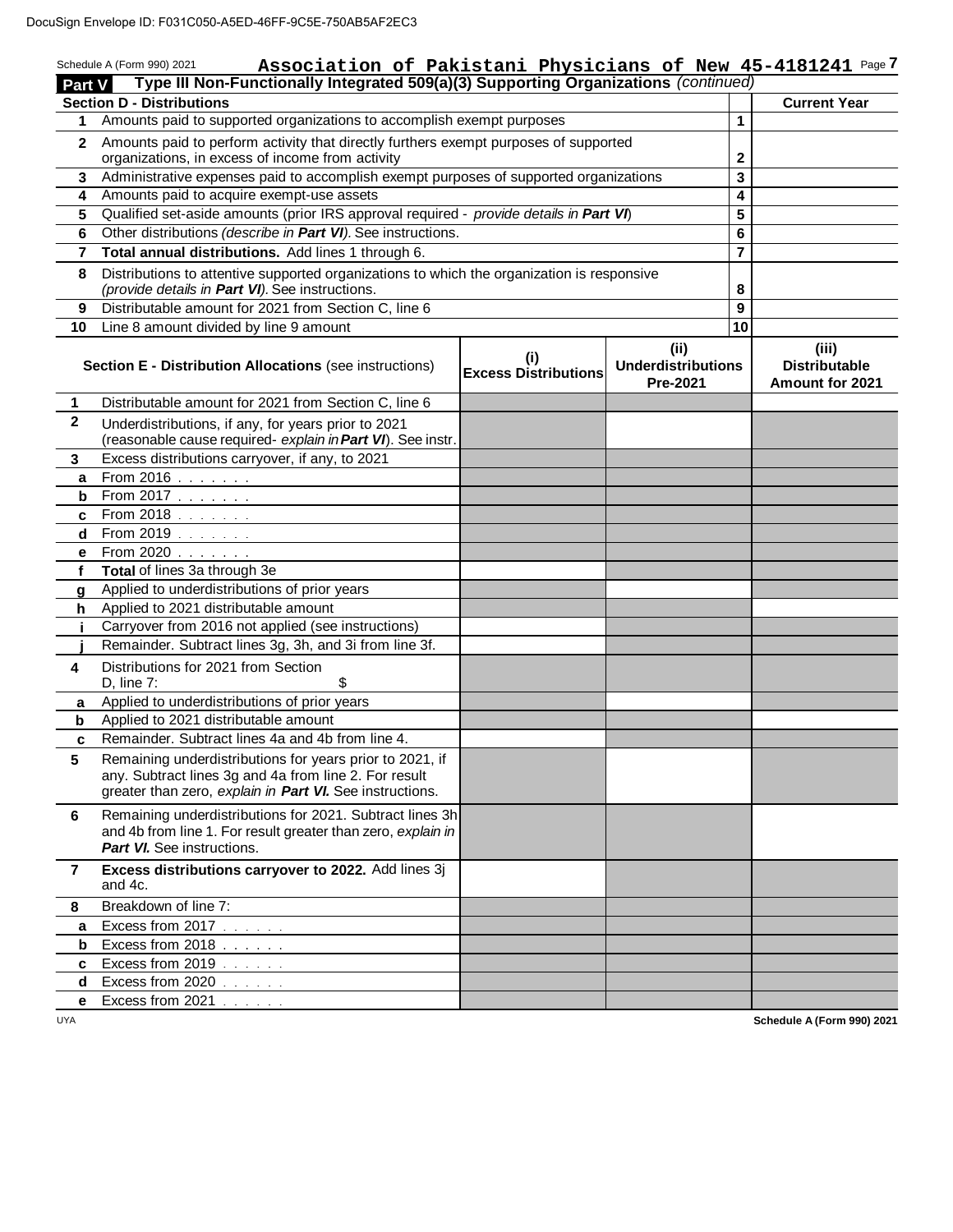|                | Association of Pakistani Physicians of New 45-4181241 Page 8<br>Schedule A (Form 990) 2021                                   |  |
|----------------|------------------------------------------------------------------------------------------------------------------------------|--|
| <b>Part VI</b> | Supplemental Information. Provide the explanations required by Part II, line 10; Part II, line 17a or 17b;                   |  |
|                | Part III, line 12; Part IV, Section A, lines 1, 2, 3b, 3c, 4b, 4c, 5a, 6, 9a, 9b, 9c, 11a, 11b, and 11c; Part IV, Section B, |  |
|                | lines 1 and 2; Part IV, Section C, line 1; Part IV, Section D, lines 2 and 3; Part IV, Section E, lines 1c, 2a, 2b,          |  |
|                | 3a, and 3b; Part V, line 1; Part V, Section B, line 1e; Part V, Section D, lines 5, 6, and 8; and Part V, Section E,         |  |
|                | lines 2, 5, and 6. Also complete this part for any additional information. (See instructions.)                               |  |
|                |                                                                                                                              |  |
|                |                                                                                                                              |  |
|                |                                                                                                                              |  |
|                |                                                                                                                              |  |
|                |                                                                                                                              |  |
|                |                                                                                                                              |  |
|                |                                                                                                                              |  |
|                |                                                                                                                              |  |
|                |                                                                                                                              |  |
|                |                                                                                                                              |  |
|                |                                                                                                                              |  |
|                |                                                                                                                              |  |
|                |                                                                                                                              |  |
|                |                                                                                                                              |  |
|                |                                                                                                                              |  |
|                |                                                                                                                              |  |
|                |                                                                                                                              |  |
|                |                                                                                                                              |  |
|                |                                                                                                                              |  |
|                |                                                                                                                              |  |
|                |                                                                                                                              |  |
|                |                                                                                                                              |  |
|                |                                                                                                                              |  |
|                |                                                                                                                              |  |
|                |                                                                                                                              |  |
|                |                                                                                                                              |  |
|                |                                                                                                                              |  |
|                |                                                                                                                              |  |
|                |                                                                                                                              |  |
|                |                                                                                                                              |  |
|                |                                                                                                                              |  |
|                |                                                                                                                              |  |
|                |                                                                                                                              |  |
|                |                                                                                                                              |  |
|                |                                                                                                                              |  |
|                |                                                                                                                              |  |
|                |                                                                                                                              |  |
|                |                                                                                                                              |  |
|                |                                                                                                                              |  |
|                |                                                                                                                              |  |
|                |                                                                                                                              |  |
|                |                                                                                                                              |  |
|                |                                                                                                                              |  |
|                |                                                                                                                              |  |
|                |                                                                                                                              |  |
|                |                                                                                                                              |  |
|                |                                                                                                                              |  |
|                |                                                                                                                              |  |
|                |                                                                                                                              |  |
|                |                                                                                                                              |  |
|                |                                                                                                                              |  |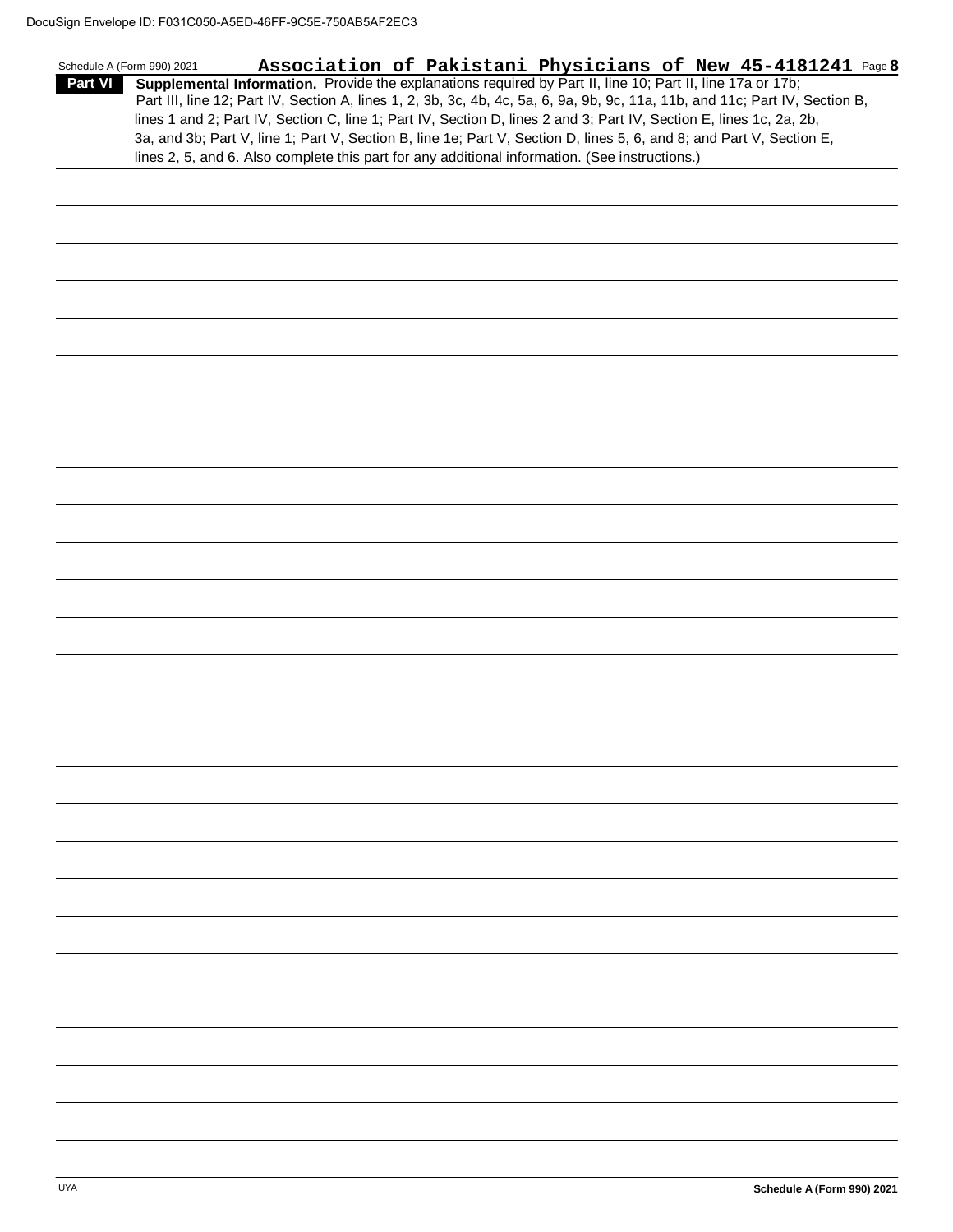| <b>SCHEDULE F</b>                                      |                                       |                                                                        |                                                                                           | <b>Statement of Activities Outside the United States</b>                                                                                                                                                                       |                                                                                                                 | OMB No. 1545-0047                                                   |
|--------------------------------------------------------|---------------------------------------|------------------------------------------------------------------------|-------------------------------------------------------------------------------------------|--------------------------------------------------------------------------------------------------------------------------------------------------------------------------------------------------------------------------------|-----------------------------------------------------------------------------------------------------------------|---------------------------------------------------------------------|
| (Form 990)                                             |                                       |                                                                        |                                                                                           | ▶ Complete if the organization answered "Yes" on Form 990, Part IV, line 14b, 15, or 16.                                                                                                                                       |                                                                                                                 | 2021                                                                |
| Department of the Treasury<br>Internal Revenue Service |                                       | Go to www.irs.gov/Form990 for instructions and the latest information. | <b>Open to Public</b><br><b>Inspection</b>                                                |                                                                                                                                                                                                                                |                                                                                                                 |                                                                     |
| Name of the organization                               |                                       |                                                                        |                                                                                           |                                                                                                                                                                                                                                |                                                                                                                 | <b>Employer identification number</b>                               |
| Part I                                                 |                                       |                                                                        |                                                                                           | Association of Pakistani Physicians of New England<br>General Information on Activities Outside the United States. Complete if the organization answered "Yes" on                                                              |                                                                                                                 | 45-4181241                                                          |
|                                                        | Form 990, Part IV, line 14b.          |                                                                        |                                                                                           |                                                                                                                                                                                                                                |                                                                                                                 |                                                                     |
| 1                                                      |                                       |                                                                        |                                                                                           | For grantmakers. Does the organization maintain records to substantiate the amount of its grants and other<br>assistance, the grantees' eligibility for the grants or assistance, and the selection criteria used to award the |                                                                                                                 | $\overline{X}$ Yes $\Box$<br>l No                                   |
| 2                                                      | assistance outside the United States. |                                                                        |                                                                                           | For grantmakers. Describe in Part V the organization's procedures for monitoring the use of its grants and other                                                                                                               |                                                                                                                 |                                                                     |
| 3                                                      |                                       |                                                                        |                                                                                           | Activities per Region. (The following Part I, line 3 table can be duplicated if additional space is needed.)                                                                                                                   |                                                                                                                 |                                                                     |
| (a) Region                                             |                                       | (b) Number<br>of offices in<br>the region                              | (c) Number of<br>employees,<br>agents, and<br>independent<br>contractors<br>in the region | (d) Activities conducted in the<br>region (by type) (such as,<br>fundraising, program services,<br>investments,<br>grants to recipients<br>located in the region)                                                              | (e) If activity listed in (d) is<br>a program service,<br>describe specific type of<br>service(s) in the region | $(f)$ Total<br>expenditures for<br>and investments<br>in the region |
| (1) South Asia                                         |                                       |                                                                        |                                                                                           | Medical Equipment Donation                                                                                                                                                                                                     |                                                                                                                 | 12,800.                                                             |
| (2)                                                    |                                       |                                                                        |                                                                                           |                                                                                                                                                                                                                                |                                                                                                                 |                                                                     |
| (3)                                                    |                                       |                                                                        |                                                                                           |                                                                                                                                                                                                                                |                                                                                                                 |                                                                     |
| (4)                                                    |                                       |                                                                        |                                                                                           |                                                                                                                                                                                                                                |                                                                                                                 |                                                                     |
| (5)                                                    |                                       |                                                                        |                                                                                           |                                                                                                                                                                                                                                |                                                                                                                 |                                                                     |
| (6)                                                    |                                       |                                                                        |                                                                                           |                                                                                                                                                                                                                                |                                                                                                                 |                                                                     |
| (7)                                                    |                                       |                                                                        |                                                                                           |                                                                                                                                                                                                                                |                                                                                                                 |                                                                     |
| (8)                                                    |                                       |                                                                        |                                                                                           |                                                                                                                                                                                                                                |                                                                                                                 |                                                                     |
| (9)                                                    |                                       |                                                                        |                                                                                           |                                                                                                                                                                                                                                |                                                                                                                 |                                                                     |
| (10)                                                   |                                       |                                                                        |                                                                                           |                                                                                                                                                                                                                                |                                                                                                                 |                                                                     |
| (11)                                                   |                                       |                                                                        |                                                                                           |                                                                                                                                                                                                                                |                                                                                                                 |                                                                     |
| (12)                                                   |                                       |                                                                        |                                                                                           |                                                                                                                                                                                                                                |                                                                                                                 |                                                                     |
| (13)                                                   |                                       |                                                                        |                                                                                           |                                                                                                                                                                                                                                |                                                                                                                 |                                                                     |
| (14)                                                   |                                       |                                                                        |                                                                                           |                                                                                                                                                                                                                                |                                                                                                                 |                                                                     |
| (15)                                                   |                                       |                                                                        |                                                                                           |                                                                                                                                                                                                                                |                                                                                                                 |                                                                     |
| (16)                                                   |                                       |                                                                        |                                                                                           |                                                                                                                                                                                                                                |                                                                                                                 |                                                                     |

**(17) 3a** Subtotal **b** Total from continuation sheets to Part I. . . . . . . **c Totals** (add lines 3a and 3b) **0 0 12,800. 0 0** 12,800.<br>
0 0 0 0<br>
0 12,800.<br>
0 12,800.<br>
0 12,800.

**For Paperwork Reduction Act Notice, see the Instructions for Form 990.** Cat. No. 50082W **Schedule F (Form 990) 2021**<br>UYA

Cat. No. 50082W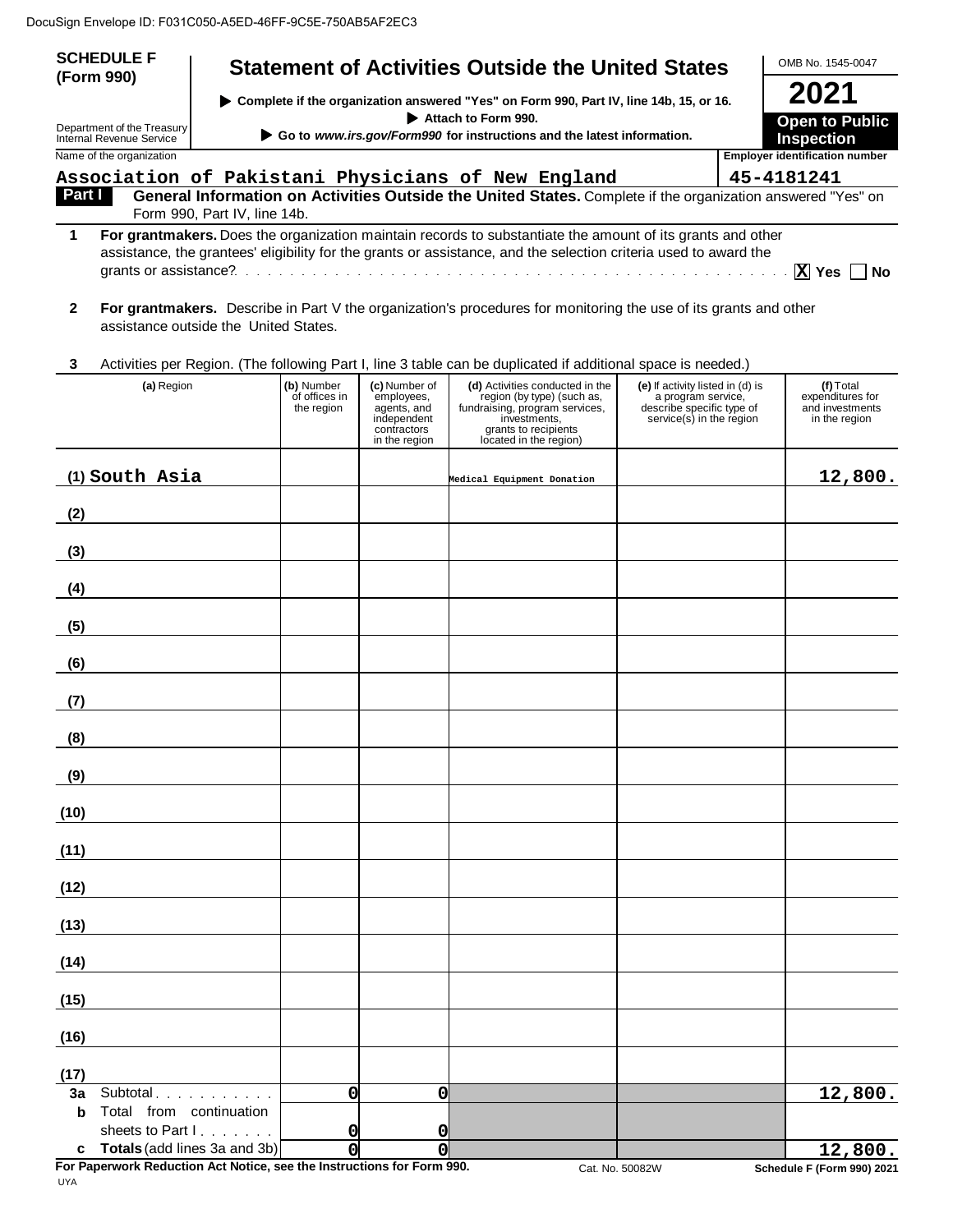#### Schedule F (Form 990) 2021 Association of Pakistani Physicians of New England 45-4181241 Page 2

## Part II Grants and Other Assistance to Organizations or Entities Outside the United States. Complete if the organization answered "Yes" on Form 990, Part IV, line 15, for any recipient who received more than \$5,000. Part II can be duplicated if additional space is needed. 50-A5ED-46FF-9C5E-750AB5AF2EC3<br>**Association of Pakistani Physicians of New England 45-4181241** Page<br>Other Assistance to Organizations or Entities Outside the United States Complete if the organization answered "Yes" on For

| $\mathbf{1}$ | (a) Name of<br>organization | (b) IRS code<br>section and EIN<br>(if applicable) | (c) Region | (d) Purpose of<br>grant             | (e) Amount of<br>cash grant | (f) Manner of<br>cash<br>disbursement | (g) Amount of<br>noncash<br>assistance | (h)Description<br>of noncash assistance | (i) Method of<br>valuation<br>(book, FMV,<br>appraisal, other) |
|--------------|-----------------------------|----------------------------------------------------|------------|-------------------------------------|-----------------------------|---------------------------------------|----------------------------------------|-----------------------------------------|----------------------------------------------------------------|
| (1)          |                             |                                                    |            | South Asia Medical Equipment for NI |                             | N/A                                   |                                        | 12,800. Medical equipment 12800         |                                                                |
| (2)          |                             |                                                    |            |                                     |                             |                                       |                                        |                                         |                                                                |
| (3)          |                             |                                                    |            |                                     |                             |                                       |                                        |                                         |                                                                |
| (4)          |                             |                                                    |            |                                     |                             |                                       |                                        |                                         |                                                                |
| (5)          |                             |                                                    |            |                                     |                             |                                       |                                        |                                         |                                                                |
| (6)          |                             |                                                    |            |                                     |                             |                                       |                                        |                                         |                                                                |
| (7)          |                             |                                                    |            |                                     |                             |                                       |                                        |                                         |                                                                |
| (8)          |                             |                                                    |            |                                     |                             |                                       |                                        |                                         |                                                                |
| (9)          |                             |                                                    |            |                                     |                             |                                       |                                        |                                         |                                                                |
| (10)         |                             |                                                    |            |                                     |                             |                                       |                                        |                                         |                                                                |
| (11)         |                             |                                                    |            |                                     |                             |                                       |                                        |                                         |                                                                |
| (12)         |                             |                                                    |            |                                     |                             |                                       |                                        |                                         |                                                                |
| (13)         |                             |                                                    |            |                                     |                             |                                       |                                        |                                         |                                                                |
| (14)         |                             |                                                    |            |                                     |                             |                                       |                                        |                                         |                                                                |
| (15)         |                             |                                                    |            |                                     |                             |                                       |                                        |                                         |                                                                |
| (16)         |                             |                                                    |            |                                     |                             |                                       |                                        |                                         |                                                                |

**2** Enter total number of recipient organizations listed above that are recognized as charities by the foreign country, recognized as a tax exempt 501(c)(3) organization by the IRS, or for which the grantee or counsel has provided a section 501(c)(3) equivalency letter

**3** Enter total number of other organizations or entities

UYA **Schedule F (Form 990) 2021**

▸

**1 0**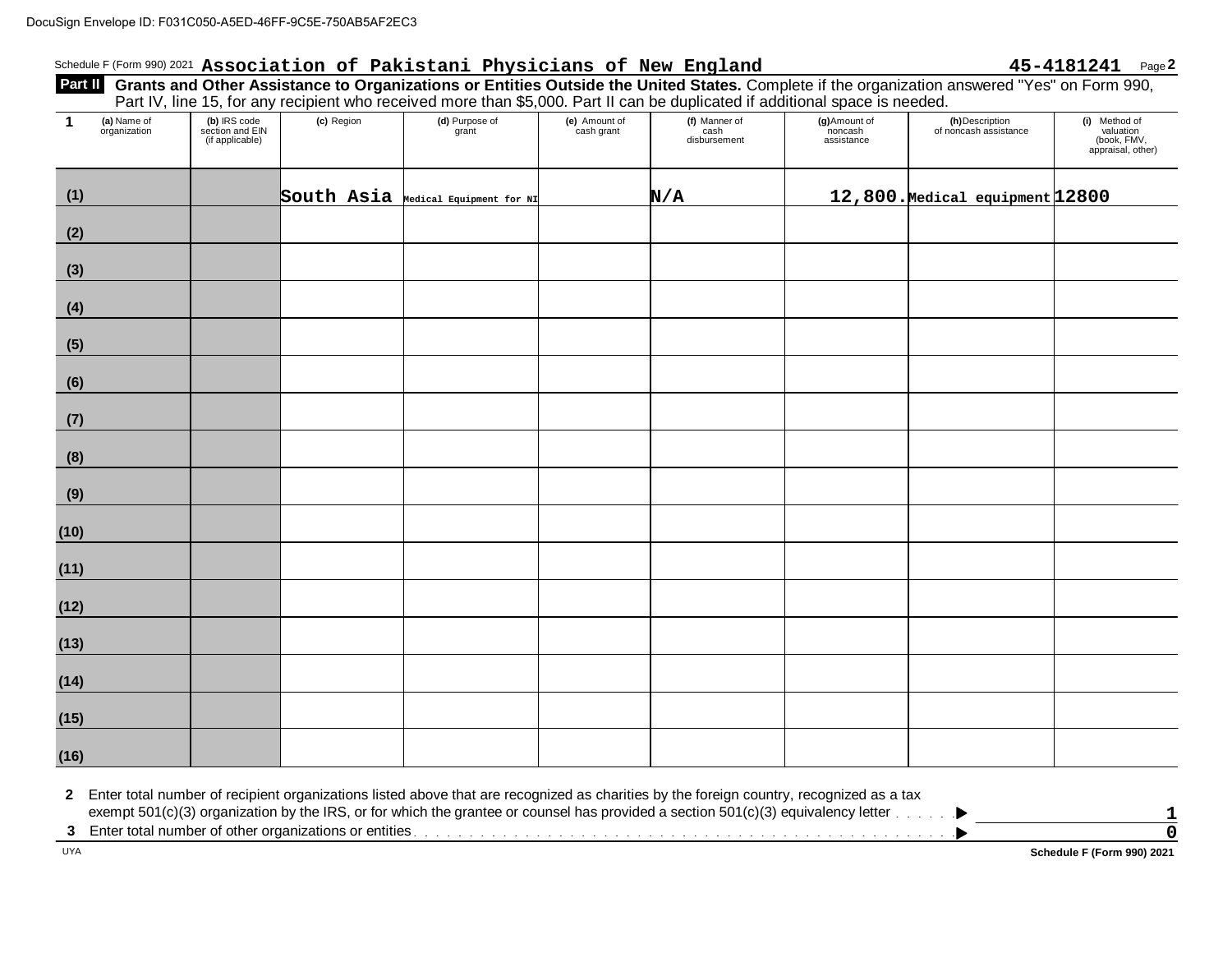#### Schedule F(Form 990) 2021 **Association of Pakistani Physicians of New England 45-4181241** Page **3**

| Sign Envelope ID: F031C050-A5ED-46FF-9C5E-750AB5AF2EC3                                                                                                                                                                                                                                        |            |                             |                             |                                       |                                        |                                          |                                                                |
|-----------------------------------------------------------------------------------------------------------------------------------------------------------------------------------------------------------------------------------------------------------------------------------------------|------------|-----------------------------|-----------------------------|---------------------------------------|----------------------------------------|------------------------------------------|----------------------------------------------------------------|
| Schedule F (Form 990) 2021 Association of Pakistani Physicians of New England 45-4181241 Page 3<br>Part III Grants and Other Assistance to Individuals Outside the United States. Complete if the organization answered "Yes" on<br>Part III can be duplicated if additional space is needed. |            |                             |                             |                                       |                                        |                                          |                                                                |
| (a) Type of grant or assistance                                                                                                                                                                                                                                                               | (b) Region | (c) Number of<br>recipients | (d) Amount of<br>cash grant | (e) Manner of<br>cash<br>disbursement | (f) Amount of<br>noncash<br>assistance | (g) Description<br>of noncash assistance | (h) Method of<br>valuation<br>(book, FMV,<br>appraisal, other) |
| (1)                                                                                                                                                                                                                                                                                           |            |                             |                             |                                       |                                        |                                          |                                                                |
| (2)                                                                                                                                                                                                                                                                                           |            |                             |                             |                                       |                                        |                                          |                                                                |
| (3)                                                                                                                                                                                                                                                                                           |            |                             |                             |                                       |                                        |                                          |                                                                |
| (4)                                                                                                                                                                                                                                                                                           |            |                             |                             |                                       |                                        |                                          |                                                                |
| (5)                                                                                                                                                                                                                                                                                           |            |                             |                             |                                       |                                        |                                          |                                                                |
| (6)                                                                                                                                                                                                                                                                                           |            |                             |                             |                                       |                                        |                                          |                                                                |
| (7)                                                                                                                                                                                                                                                                                           |            |                             |                             |                                       |                                        |                                          |                                                                |
| (8)                                                                                                                                                                                                                                                                                           |            |                             |                             |                                       |                                        |                                          |                                                                |
| (9)                                                                                                                                                                                                                                                                                           |            |                             |                             |                                       |                                        |                                          |                                                                |
| (10)                                                                                                                                                                                                                                                                                          |            |                             |                             |                                       |                                        |                                          |                                                                |
| (11)                                                                                                                                                                                                                                                                                          |            |                             |                             |                                       |                                        |                                          |                                                                |
| (12)                                                                                                                                                                                                                                                                                          |            |                             |                             |                                       |                                        |                                          |                                                                |
| (13)                                                                                                                                                                                                                                                                                          |            |                             |                             |                                       |                                        |                                          |                                                                |
| (14)                                                                                                                                                                                                                                                                                          |            |                             |                             |                                       |                                        |                                          |                                                                |
| (15)                                                                                                                                                                                                                                                                                          |            |                             |                             |                                       |                                        |                                          |                                                                |
| (16)                                                                                                                                                                                                                                                                                          |            |                             |                             |                                       |                                        |                                          |                                                                |
| (17)                                                                                                                                                                                                                                                                                          |            |                             |                             |                                       |                                        |                                          |                                                                |
| (18)                                                                                                                                                                                                                                                                                          |            |                             |                             |                                       |                                        |                                          |                                                                |
| <b>UYA</b>                                                                                                                                                                                                                                                                                    |            |                             |                             |                                       |                                        |                                          | Schedule F (Form 990) 2021                                     |

**Schedule F (Form 990) 2021**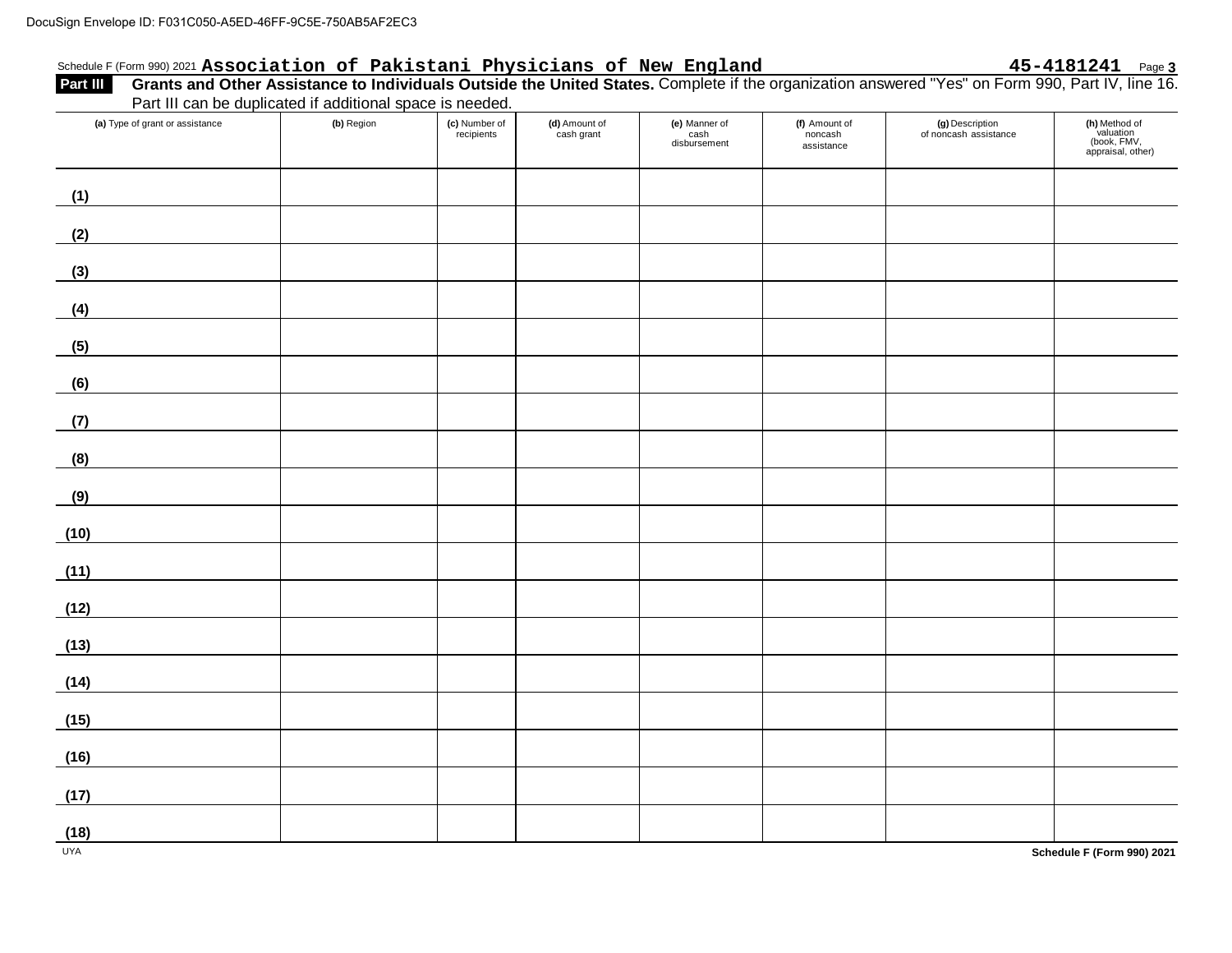|                | Sign Envelope ID: F031C050-A5ED-46FF-9C5E-750AB5AF2EC3<br>Page 4<br>45-4181241<br>ΙXΙ<br>No<br>Yes<br>IXI<br>No<br>Yes                                                                                                                                                                                                                                                                                                 |     |                         |
|----------------|------------------------------------------------------------------------------------------------------------------------------------------------------------------------------------------------------------------------------------------------------------------------------------------------------------------------------------------------------------------------------------------------------------------------|-----|-------------------------|
| <b>Part IV</b> | Schedule F (Form 990) 2021 Association of Pakistani Physicians of N<br><b>Foreign Forms</b>                                                                                                                                                                                                                                                                                                                            |     |                         |
| 1              | Was the organization a U.S. transferor of property to a foreign corporation during the tax year? If "Yes,"<br>the organization may be required to file Form 926, Return by a U.S. Transferor of Property to a Foreign                                                                                                                                                                                                  |     |                         |
| $\mathbf{2}$   | Did the organization have an interest in a foreign trust during the tax year? If "Yes," the organization<br>may be required to separately file Form 3520, Annual Return To Report Transactions With Foreign<br>Trusts and Receipt of Certain Foreign Gifts, and/or Form 3520-A, Annual Information Return of Foreign<br>Trust With a U.S. Owner (see Instructions for Forms 3520 and 3520-A; don't file with Form 990) |     |                         |
| 3              | Did the organization have an ownership interest in a foreign corporation during the tax year?<br>If "Yes."<br>the organization may be required to file Form 5471, Information Return of U.S. Persons With Respect to                                                                                                                                                                                                   | Yes | $\boxed{\mathbf{X}}$ No |
| 4              | Was the organization a direct or indirect shareholder of a passive foreign investment company or a<br>qualified electing fund during the tax year? If "Yes," the organization may be required to file Form 8621,<br>Information Return by a Shareholder of a Passive Foreign Investment Company or Qualified Electing                                                                                                  | Yes | $\mathbf{x}$<br>No      |
| 5              | Did the organization have an ownership interest in a foreign partnership during the tax year?<br>If "Yes."<br>the organization may be required to file Form 8865, Return of U.S. Persons With Respect to Certain                                                                                                                                                                                                       | Yes | $ \overline{X} $ No     |
| 6              | Did the organization have any operations in or related to any boycotting countries during the tax year? If<br>"Yes," the organization may be required to separately file Form 5713, International Boycott Report (see                                                                                                                                                                                                  | Yes | $ \mathbf{X} $ No       |

UYA **Schedule F (Form 990) 2021**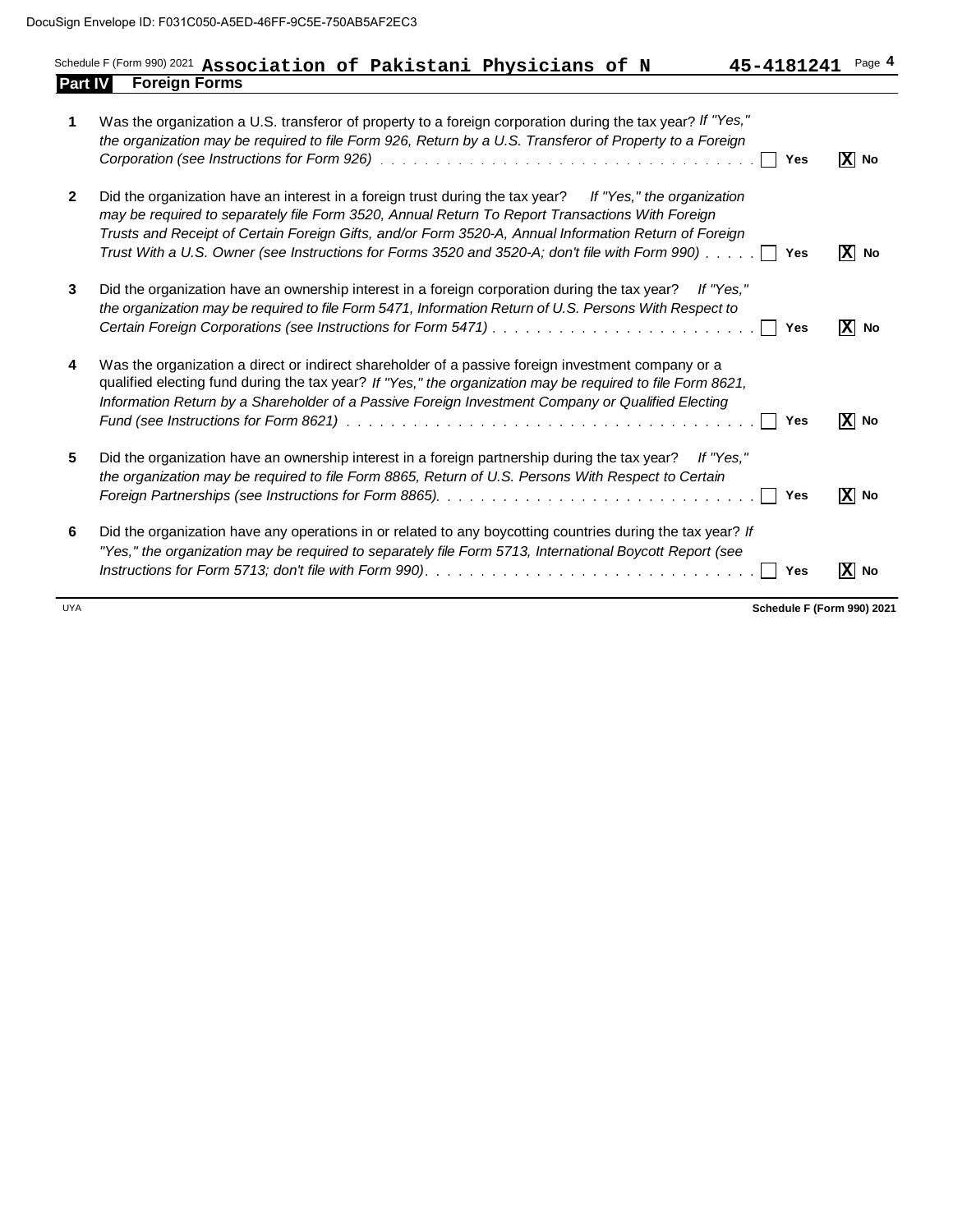## Schedule F (Form 990) 2021 **Association of Pakistani Physicians of N** 45-4181241 Page  $5$ 46FF-9C5E-750AB5AF2EC3<br>**Association of Pakistani Physicians of N 45-4181241** Page<br>ormation

#### **Part V** Supplemental Information

Provide the information required by Part I, line 2 (monitoring of funds); Part I, line 3, column (f) (accounting method; amounts of investments vs. expenditures per region); Part II, line 1 (accounting method); Part III (accounting method); and Part III, column (c) (estimated number of recipients), as applicable. Also complete this part to provide any additional information. See instructions.

#### **Part I Line 2 Delivered Equipment in person to Hospital.**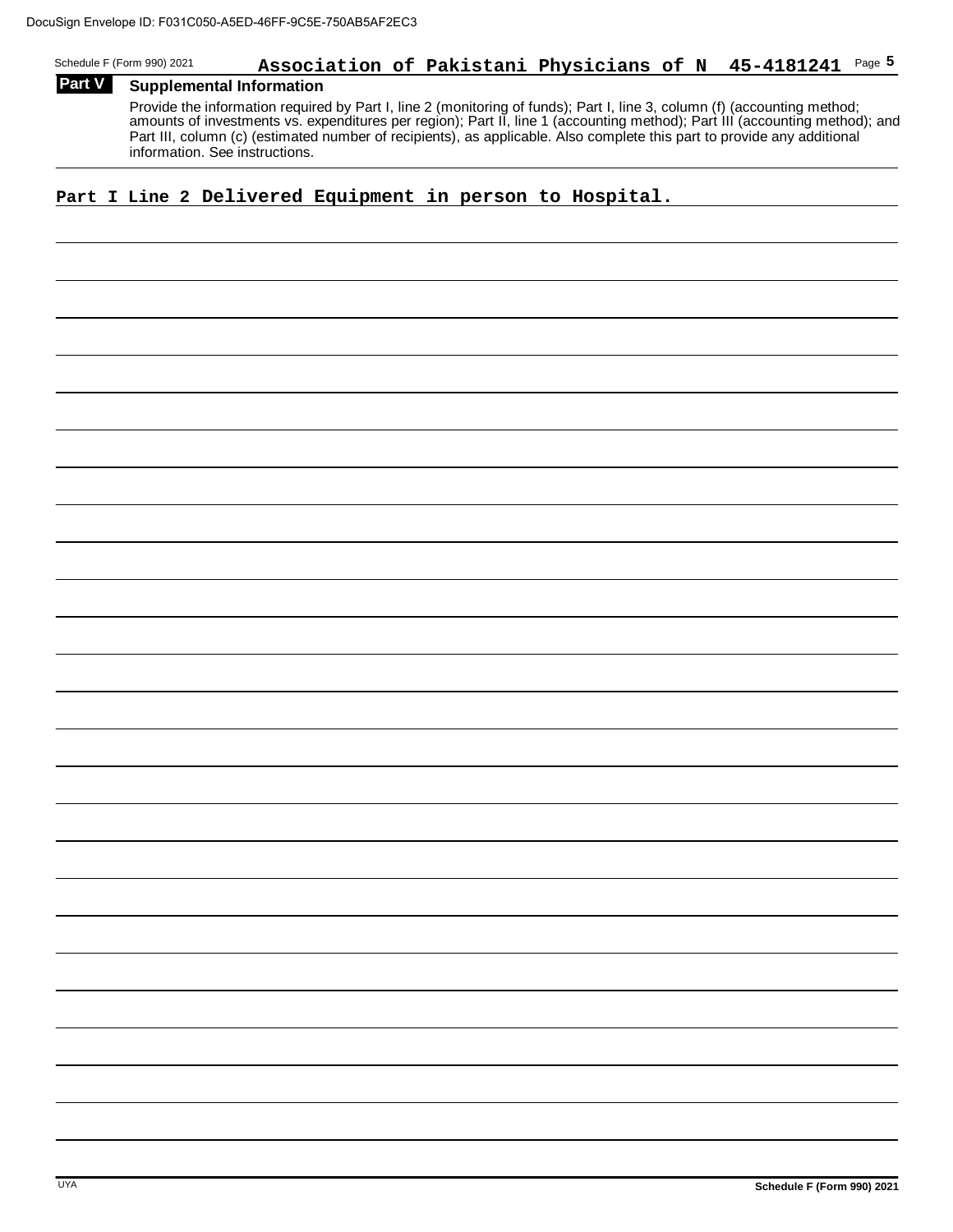| <b>SCHEDULE O</b>                                      |                                                                                                                                                                                                                                       | Supplemental Information to Form 990 or 990-EZ |  |  |            | OMB No. 1545-0047                           |  |
|--------------------------------------------------------|---------------------------------------------------------------------------------------------------------------------------------------------------------------------------------------------------------------------------------------|------------------------------------------------|--|--|------------|---------------------------------------------|--|
| (Form 990)                                             | Complete to provide information for responses to specific questions on<br>Form 990 or 990-EZ or to provide any additional information.<br>Attach to Form 990 or Form 990-EZ.<br>Go to www.irs.gov/Form990 for the latest information. |                                                |  |  |            | 2021<br><b>Open to Public</b><br>Inspection |  |
| Department of the Treasury<br>Internal Revenue Service |                                                                                                                                                                                                                                       |                                                |  |  |            |                                             |  |
| Name of the organization                               |                                                                                                                                                                                                                                       |                                                |  |  |            | <b>Employer identification number</b>       |  |
| Association of Pakistani Physicians of New England     |                                                                                                                                                                                                                                       |                                                |  |  | 45-4181241 |                                             |  |
|                                                        |                                                                                                                                                                                                                                       |                                                |  |  |            |                                             |  |
|                                                        |                                                                                                                                                                                                                                       |                                                |  |  |            |                                             |  |
|                                                        |                                                                                                                                                                                                                                       |                                                |  |  |            |                                             |  |
|                                                        |                                                                                                                                                                                                                                       |                                                |  |  |            |                                             |  |
|                                                        |                                                                                                                                                                                                                                       |                                                |  |  |            |                                             |  |
|                                                        |                                                                                                                                                                                                                                       |                                                |  |  |            |                                             |  |
|                                                        |                                                                                                                                                                                                                                       |                                                |  |  |            |                                             |  |
|                                                        |                                                                                                                                                                                                                                       |                                                |  |  |            |                                             |  |
|                                                        |                                                                                                                                                                                                                                       |                                                |  |  |            |                                             |  |
|                                                        |                                                                                                                                                                                                                                       |                                                |  |  |            |                                             |  |
|                                                        |                                                                                                                                                                                                                                       |                                                |  |  |            |                                             |  |
|                                                        |                                                                                                                                                                                                                                       |                                                |  |  |            |                                             |  |
|                                                        |                                                                                                                                                                                                                                       |                                                |  |  |            |                                             |  |
|                                                        |                                                                                                                                                                                                                                       |                                                |  |  |            |                                             |  |
|                                                        |                                                                                                                                                                                                                                       |                                                |  |  |            |                                             |  |
|                                                        |                                                                                                                                                                                                                                       |                                                |  |  |            |                                             |  |
|                                                        |                                                                                                                                                                                                                                       |                                                |  |  |            |                                             |  |
|                                                        |                                                                                                                                                                                                                                       |                                                |  |  |            |                                             |  |
|                                                        |                                                                                                                                                                                                                                       |                                                |  |  |            |                                             |  |
|                                                        |                                                                                                                                                                                                                                       |                                                |  |  |            |                                             |  |
|                                                        |                                                                                                                                                                                                                                       |                                                |  |  |            |                                             |  |
|                                                        |                                                                                                                                                                                                                                       |                                                |  |  |            |                                             |  |
|                                                        |                                                                                                                                                                                                                                       |                                                |  |  |            |                                             |  |
|                                                        |                                                                                                                                                                                                                                       |                                                |  |  |            |                                             |  |
|                                                        |                                                                                                                                                                                                                                       |                                                |  |  |            |                                             |  |
|                                                        |                                                                                                                                                                                                                                       |                                                |  |  |            |                                             |  |
|                                                        |                                                                                                                                                                                                                                       |                                                |  |  |            |                                             |  |
|                                                        |                                                                                                                                                                                                                                       |                                                |  |  |            |                                             |  |
|                                                        |                                                                                                                                                                                                                                       |                                                |  |  |            |                                             |  |
|                                                        |                                                                                                                                                                                                                                       |                                                |  |  |            |                                             |  |
|                                                        |                                                                                                                                                                                                                                       |                                                |  |  |            |                                             |  |
|                                                        |                                                                                                                                                                                                                                       |                                                |  |  |            |                                             |  |
|                                                        |                                                                                                                                                                                                                                       |                                                |  |  |            |                                             |  |
|                                                        |                                                                                                                                                                                                                                       |                                                |  |  |            |                                             |  |
|                                                        |                                                                                                                                                                                                                                       |                                                |  |  |            |                                             |  |
|                                                        |                                                                                                                                                                                                                                       |                                                |  |  |            |                                             |  |
|                                                        |                                                                                                                                                                                                                                       |                                                |  |  |            |                                             |  |
|                                                        |                                                                                                                                                                                                                                       |                                                |  |  |            |                                             |  |
|                                                        |                                                                                                                                                                                                                                       |                                                |  |  |            |                                             |  |
|                                                        |                                                                                                                                                                                                                                       |                                                |  |  |            |                                             |  |
|                                                        |                                                                                                                                                                                                                                       |                                                |  |  |            |                                             |  |
|                                                        |                                                                                                                                                                                                                                       |                                                |  |  |            |                                             |  |
|                                                        |                                                                                                                                                                                                                                       |                                                |  |  |            |                                             |  |
|                                                        |                                                                                                                                                                                                                                       |                                                |  |  |            |                                             |  |
|                                                        |                                                                                                                                                                                                                                       |                                                |  |  |            |                                             |  |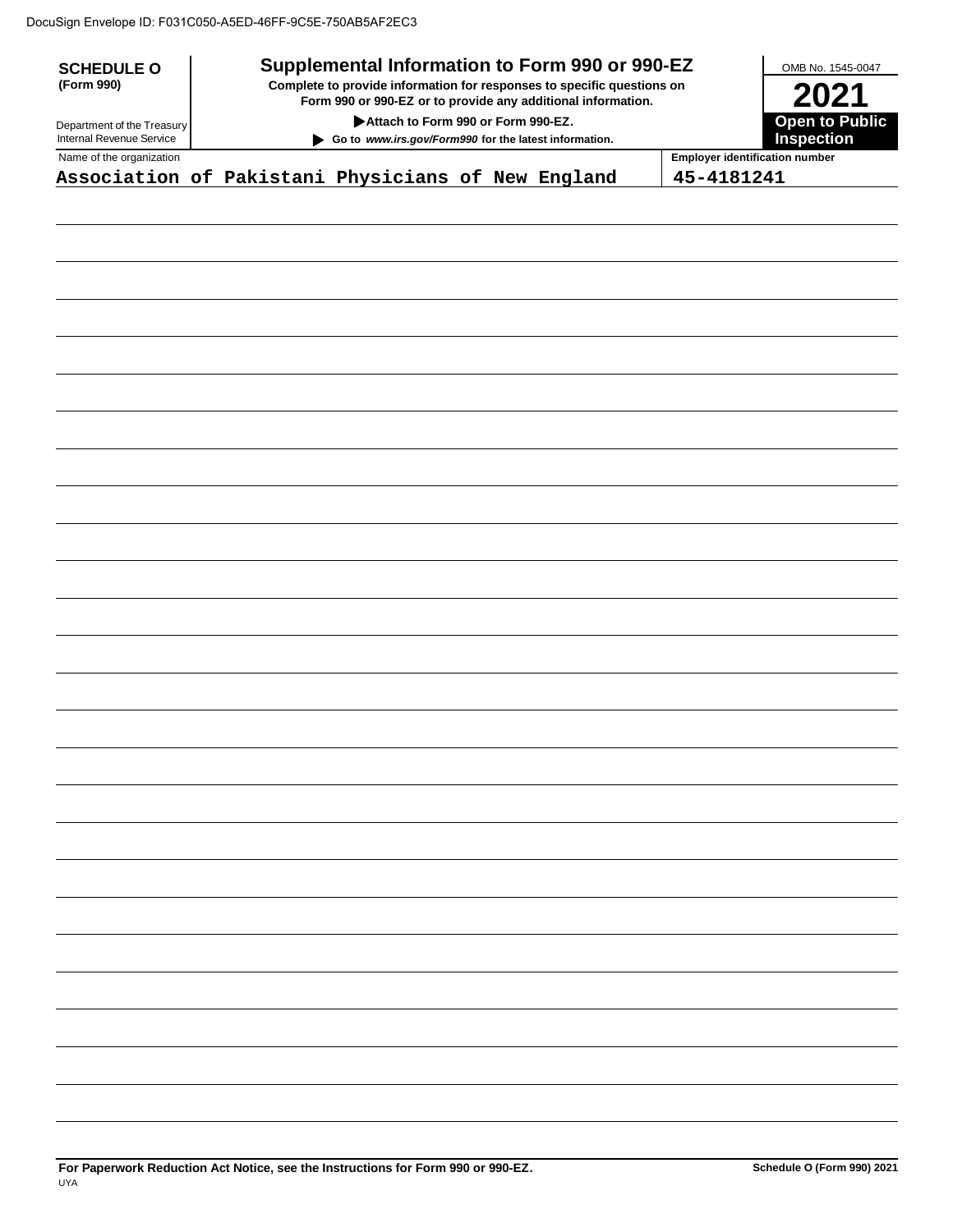| Schedule O (Form 990) 2021                                                  | Page 2                                |
|-----------------------------------------------------------------------------|---------------------------------------|
| Name of the organization                                                    | <b>Employer identification number</b> |
| Association of Pakistani Physicians of New England                          | 45-4181241                            |
| Part III Line 2                                                             |                                       |
| Donation of equipment to National Institute of Child Health Karachi PK      |                                       |
| Part VI Line 11b                                                            |                                       |
| 990 will be reviewed by the Board before it is filed.                       |                                       |
| Part VI Line 12c                                                            |                                       |
| The Executive Board members will review the required disclosures at a board |                                       |
| Part VI Line 12c                                                            |                                       |
| meeting.                                                                    |                                       |
| Part VI Line 19                                                             |                                       |
| All required documents are listed on the website.                           |                                       |
|                                                                             |                                       |
|                                                                             |                                       |
|                                                                             |                                       |
|                                                                             |                                       |
|                                                                             |                                       |
|                                                                             |                                       |
|                                                                             |                                       |
|                                                                             |                                       |
|                                                                             |                                       |
|                                                                             |                                       |
|                                                                             |                                       |
|                                                                             |                                       |
|                                                                             |                                       |
|                                                                             |                                       |
|                                                                             |                                       |
|                                                                             |                                       |
|                                                                             |                                       |
|                                                                             |                                       |
|                                                                             |                                       |
|                                                                             |                                       |
|                                                                             |                                       |
|                                                                             |                                       |
|                                                                             |                                       |
|                                                                             |                                       |
|                                                                             |                                       |
|                                                                             |                                       |
|                                                                             |                                       |
|                                                                             |                                       |
|                                                                             |                                       |
|                                                                             |                                       |
|                                                                             |                                       |
|                                                                             |                                       |
|                                                                             |                                       |
|                                                                             |                                       |
|                                                                             |                                       |
|                                                                             |                                       |
|                                                                             |                                       |
|                                                                             |                                       |
|                                                                             |                                       |
|                                                                             |                                       |
|                                                                             |                                       |
|                                                                             |                                       |
|                                                                             |                                       |
|                                                                             |                                       |
|                                                                             |                                       |
|                                                                             |                                       |
|                                                                             |                                       |
| <b>UYA</b>                                                                  | Schedule O (Form 990) 2021            |